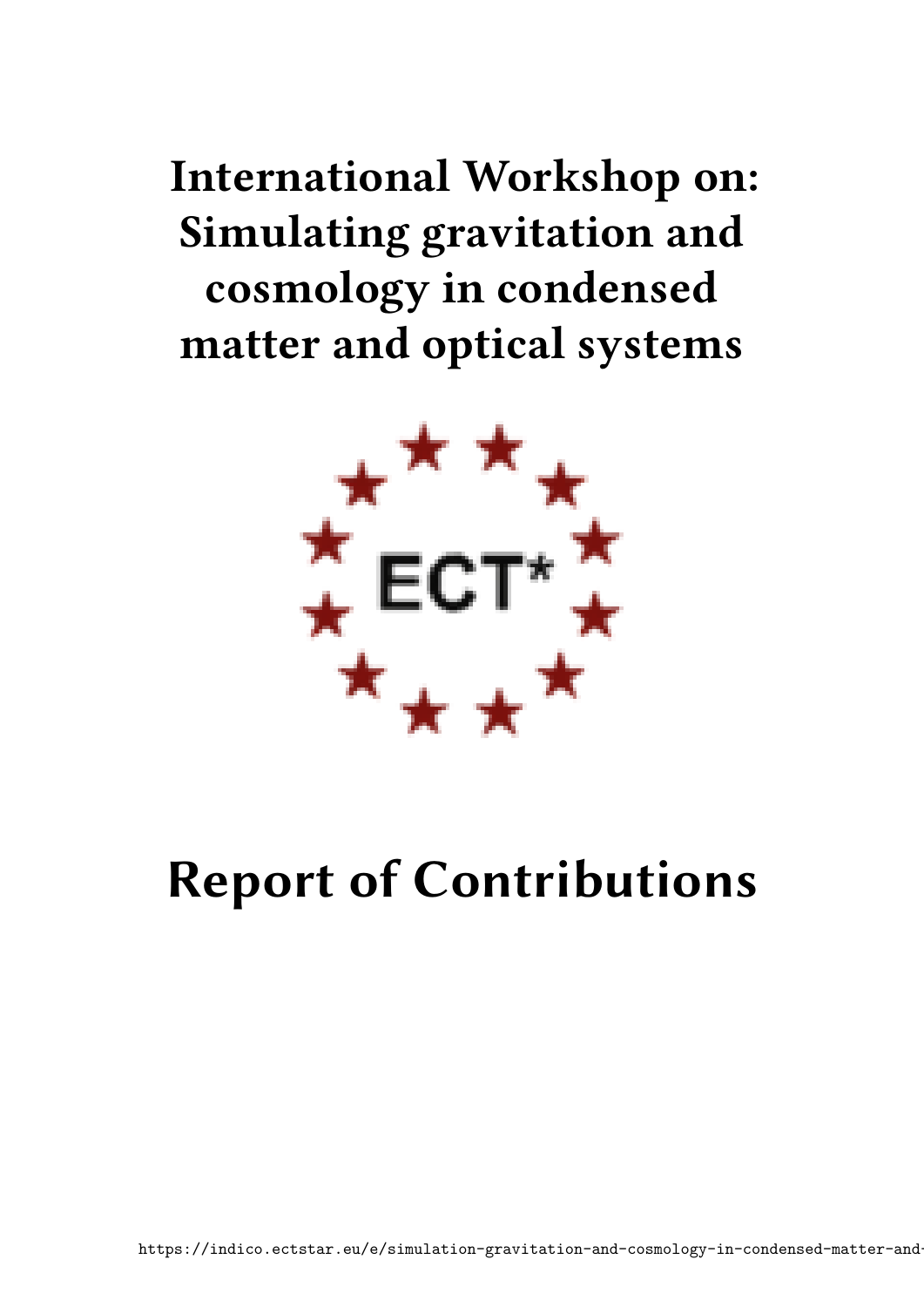Contribution ID: **3** Type: **not specified**

#### **Constructing superconductors by graphene Chern-Simons wormholes**

*Thursday, July 25, 2019 11:15 AM (30 minutes)*

We propose a model describing the evolution of free electron current density in graphene giving rise to wormhole solutions. Based on the concept of M-branes, we perform the analysis using the difference between curvatures of parallel and antiparallel spins. In such a framework an effective graviton emerges in the form of gauge field exchange between electrons. In a plain graphene system, the curvatures produced by both kinds of spins neutralize each other. However, in the presence of geometrical defects of the graphene sheets, the inequality between curvatures leads to the emergence of current densities and conductivity. Depending on the type of the defects, the resulting current density can be negative or positive. Possible applications are discussed.

**Primary author:** Prof. CAPOZZIELLO, Salvatore (Università di Napoli "Federico II") **Presenter:** Prof. CAPOZZIELLO, Salvatore (Università di Napoli "Federico II")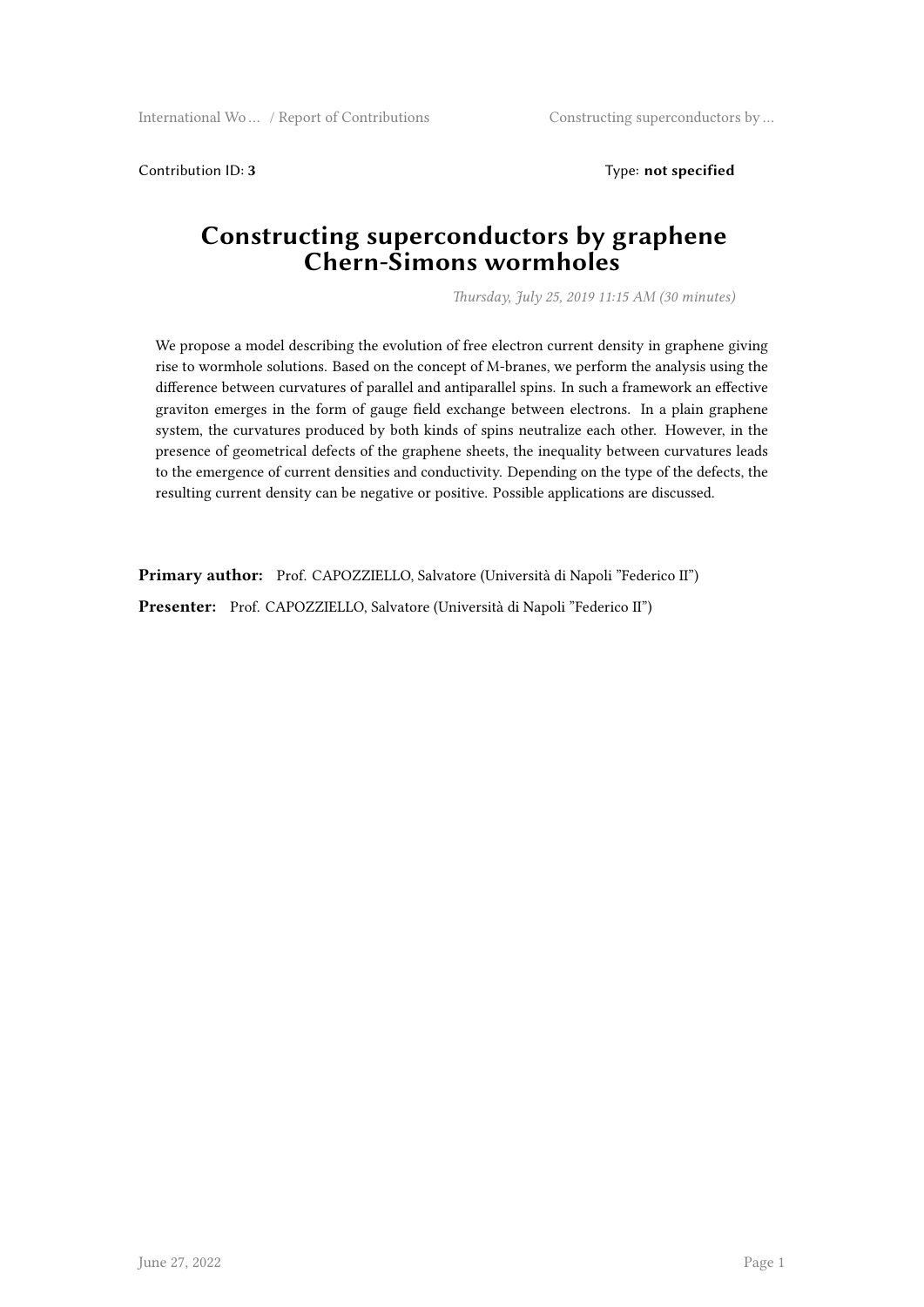Contribution ID: 4 Type: **not specified** 

### **Imperfect fluid description of modified gravities**

*Wednesday, July 24, 2019 11:45 AM (30 minutes)*

Scalar-tensor and f(R) gravity can be described as general relativity plus an effective imperfect fluid corresponding to the scalar field degree of freedom of these theories. A symmetry of electrovacuum

Brans-Dicke gravity translates into a symmetry of the corresponding effective fluid. We present the formalism and an application to an anomaly in the limit of Brans-Dicke theory to Einstein gravity. The case of a null dust effective fluid is briefly discussed.

**Primary authors:** Prof. FARAONI, Valerio (Bishop's University); Prof. FARAONI, Valerio

**Presenter:** Prof. FARAONI, Valerio (Bishop's University)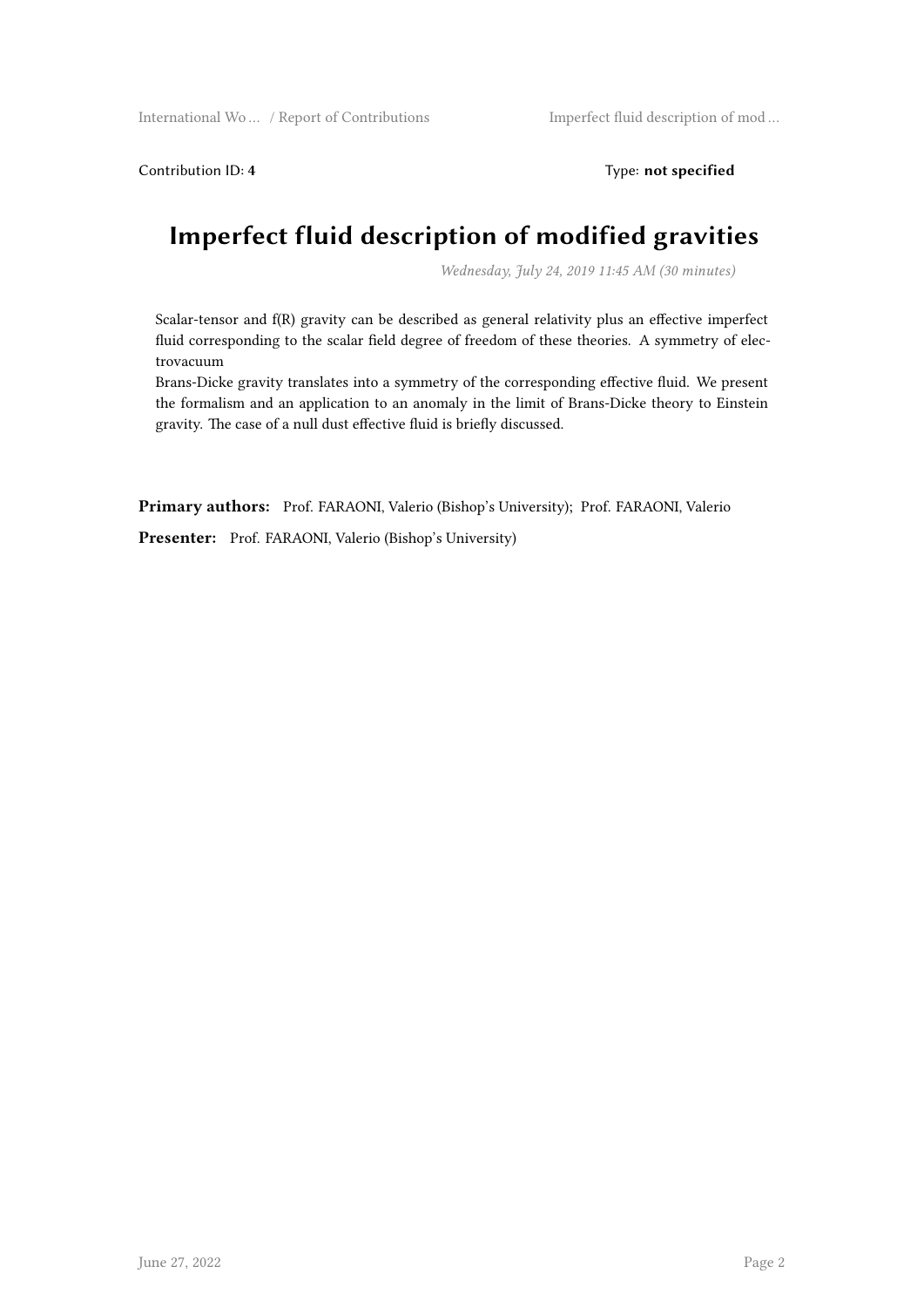Contribution ID: 5 Type: **not specified** 

#### **Black holes with unusual horizons**

*Wednesday, July 24, 2019 9:00 AM (45 minutes)*

We give an overview on the possibile horizon geometries of black holes in four and five dimensions. In the four-dimensional case, we show that in presence of a cosmological constant or, more generally, of a scalar potential, there can exist actually more possibilities for the horizon geometry than the hitherto known spherical, hyperbolic or flat cases. In particular, there are black holes whose event horizons are noncompact manifolds with finite volume, which are topologically spheres with two punctures. In five dimensions, we discuss in some detail the case when the horizon is a homogeneous but not isotropic space.

**Primary author:** Ms KLEMM, Dietmar Silke (Università degli Studi di Milano)

**Presenter:** Ms KLEMM, Dietmar Silke (Università degli Studi di Milano)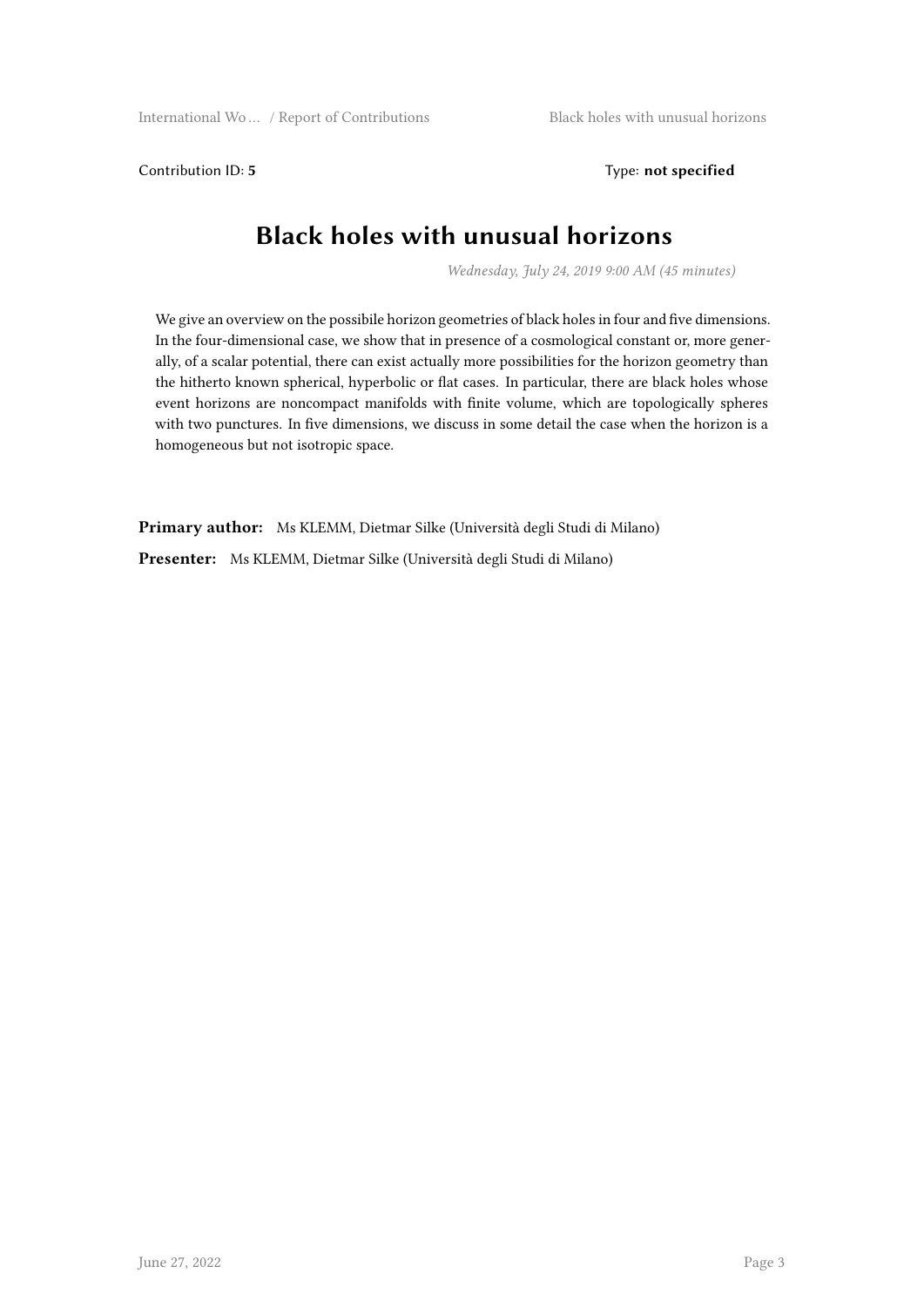Contribution ID: 6 **Type: not specified Type: not specified** 

#### **Towards accurate confirmation of spontaneous Hawking radiation in degenerate atomic gases via interference of Hawking pairs**

*Monday, July 22, 2019 12:30 PM (15 minutes)*

Distinguishing spontaneous Hawking radiation from different thermal effects is possible by measuring correlations of Hawking pairs. However, measuring the local density is expected to be substantially more accurate than measuring density correlations. In our proposed sonic analogue, Hawking temperature can be extracted directly by studying the amplitude of a density modulation originated by the interference of Hawking pairs. In fact, in the proposed sonic analogue in degenerate atomic gases, Hawking partners meet again at some time and interfere. The produced modulation in the density can be as high as one quarter of the density and implies also reduced atom number fluctuations compared to the case of zero temperature and negligible Hawking radiation. By discussing the details of a possible realistic experimental realization we illustrate the accuracy and power of the proposal in order to confirm Hawking radiation.

**Primary author:** Dr GIOVANAZZI, Stefano (Kirchhoff-Institut für Physik)

**Presenter:** Dr GIOVANAZZI, Stefano (Kirchhoff-Institut für Physik)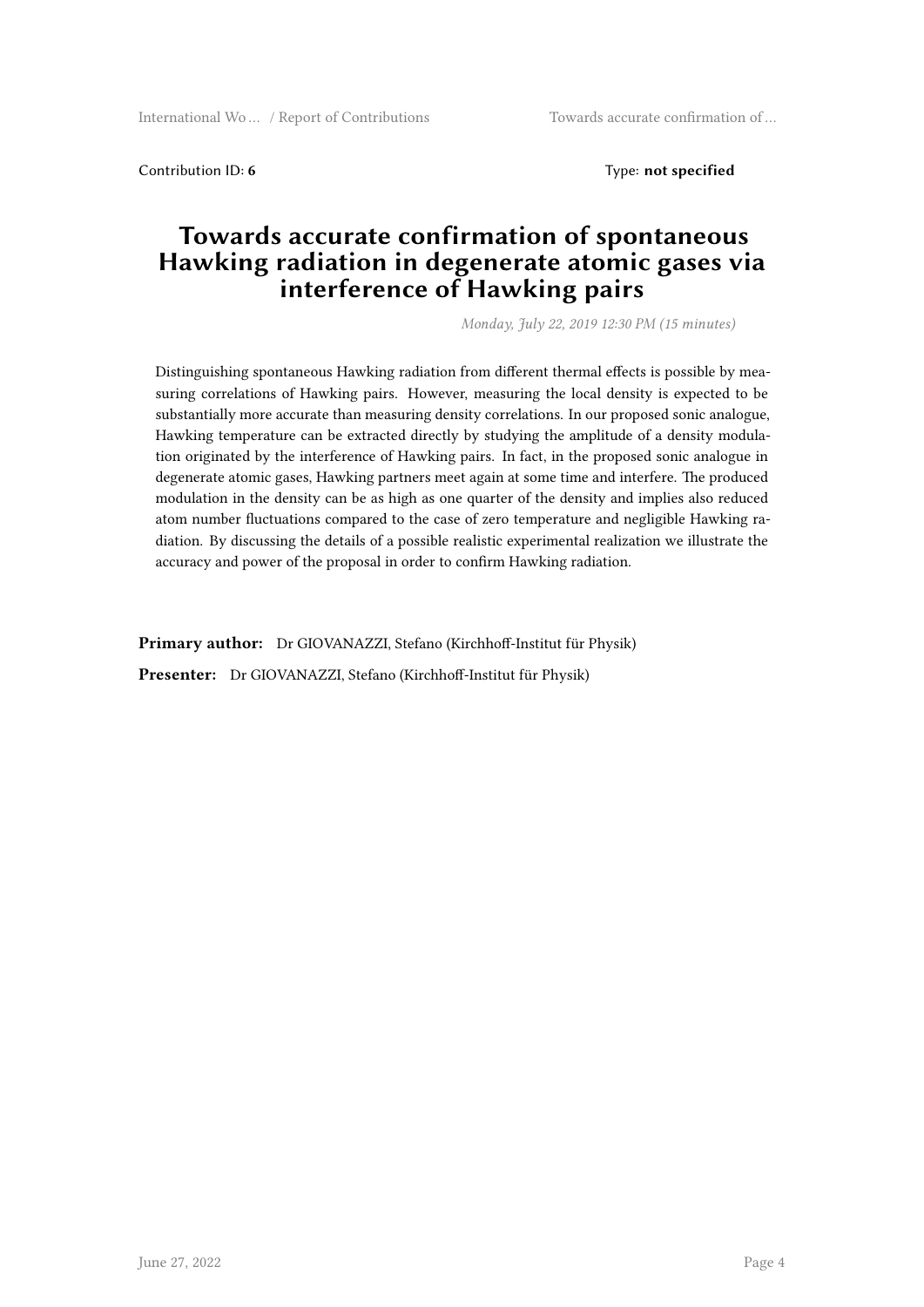Contribution ID: **7** Type: **not specified**

#### **Entanglement measure for the characterisation of Hawking emission**

*Monday, July 22, 2019 4:30 PM (15 minutes)*

Quantum fluctuations on curved spacetimes cause the emission of entangled pairs, as in the Hawking effect from black hole horizons. We use an optical analogue to gravity to investigate the influence of the spacetime curvature on quantum emission. We calculate the mode conversion analytically for all frequencies. Due to dispersion, the spacetime curvature varies as a function of frequency and the radiation is not described by a single temperature. We find that the measurable photon number correlations transition from complex multimode to two-mode when horizons are formed. We use the Logarithmic Negativity to measure the two-mode entanglement and find that its magnitude is enhanced with a characteristic shape in the presence of horizons. The spacetime curvature rules the kinematics and the quantum state that is generated. These are genuine features of optical and non-optical analogue systems.

**Primary author:** JACQUET, Maxime (University of Vienna)

**Co-author:** Dr KOENIG, Friedrich (University of St Andrews)

**Presenter:** JACQUET, Maxime (University of Vienna)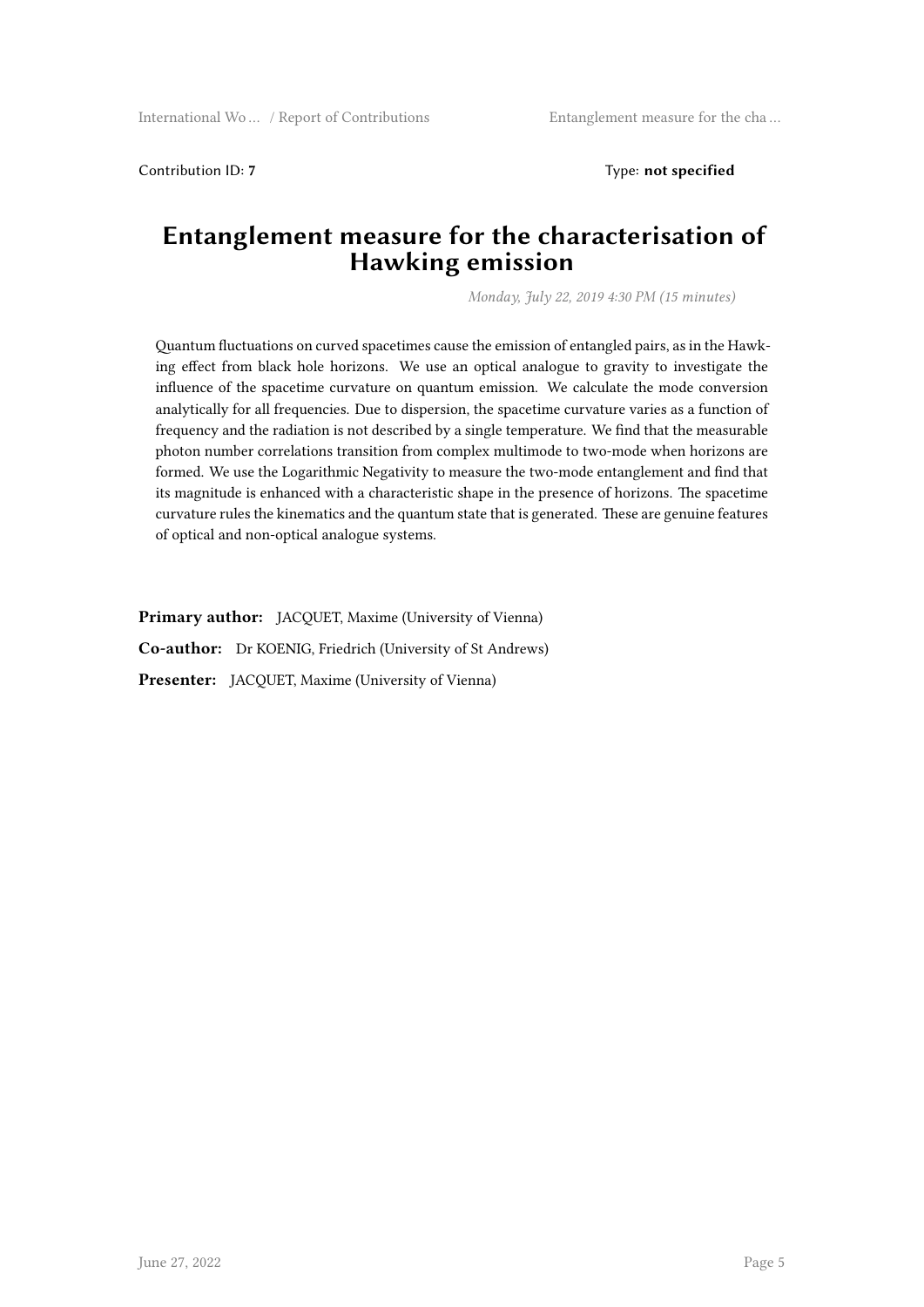Contribution ID: **8** Type: **not specified**

#### **Effective friction induced by the dynamical Casimir emission and its fluctuations**

*Monday, July 22, 2019 12:15 PM (15 minutes)*

We consider an optical cavity enclosed by a freely moving mirror attached to a spring and we study the quantum friction exerted by the dynamical Casimir emission on the mechanical motion of the mirror at the mean-field level. Observable signatures of this simplest example of back-reaction effect are studied in both the ring-down oscillations of the mirror motion and in its steady-state motion under a monochromatic force. We go beyond the study of the mean-field dynamics of the mirror and investigate the strictly quantum feature of the damping and the relative quantum fluctuations. This simple model is reminiscent of the pre-heating mechanism by which matter could have been created by the decay of the inflaton field into its true ground state.

**Primary author:** Dr BUTERA, Salvatore (BEC Center, University of Trento)

**Co-author:** Dr CARUSOTTO, iacopo (BEC Center, INO-CNR)

**Presenter:** Dr BUTERA, Salvatore (BEC Center, University of Trento)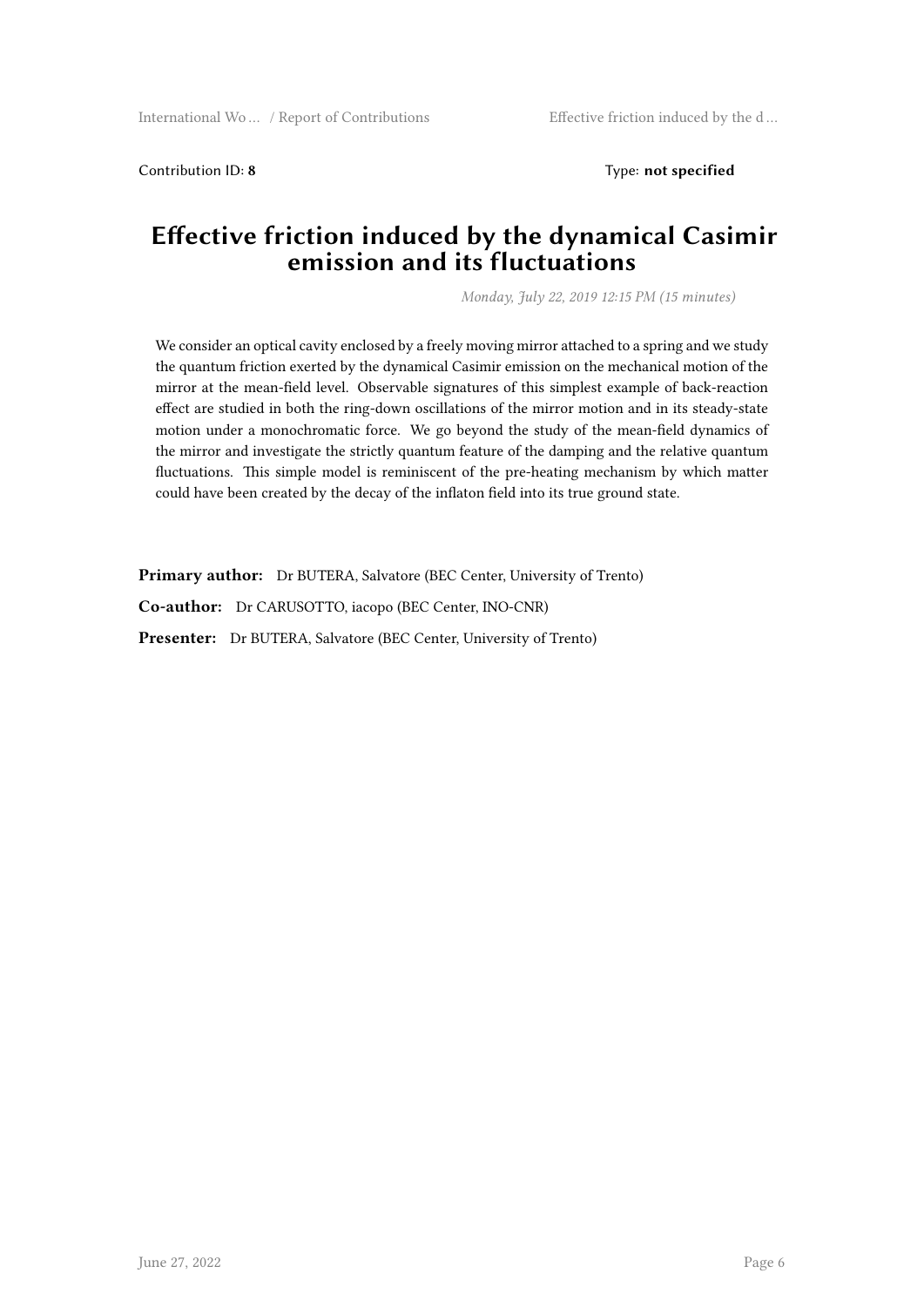Contribution ID: 9 Type: **not specified** 

#### **BEC Analog Black Holes With Massive Phonons**

*Wednesday, July 24, 2019 12:15 PM (30 minutes)*

The original Bose Einstein Condensate, BEC, black hole analog models and the experiments to date have been for BECs which are effectively one-dimensional and for which the mode functions have only longitudinal excitations. In this case, the corresponding phonons are massless. However, it is possible to have situations in which one or more transverse modes are excited with the result that a masslike term appears in the mode equation that is still effectively 1+1 dimensional. Thus, the phonons acquire a mass. It is shown that the presence of a mass term in the mode equation has profound effects on both the two-point function and the density density correlation function for a BEC analog black hole.

**Primary authors:** Prof. ANDERSON, Paul (Wake Forest University); Prof. BALBINOT, Roberto (Università' di Bologna); Mr DUDLEY, Richard (Wake Forest University); Prof. FABBRI, Alessandro ( Centro Mixto Universidad de Valencia-CSIC)

**Presenter:** Mr DUDLEY, Richard (Wake Forest University)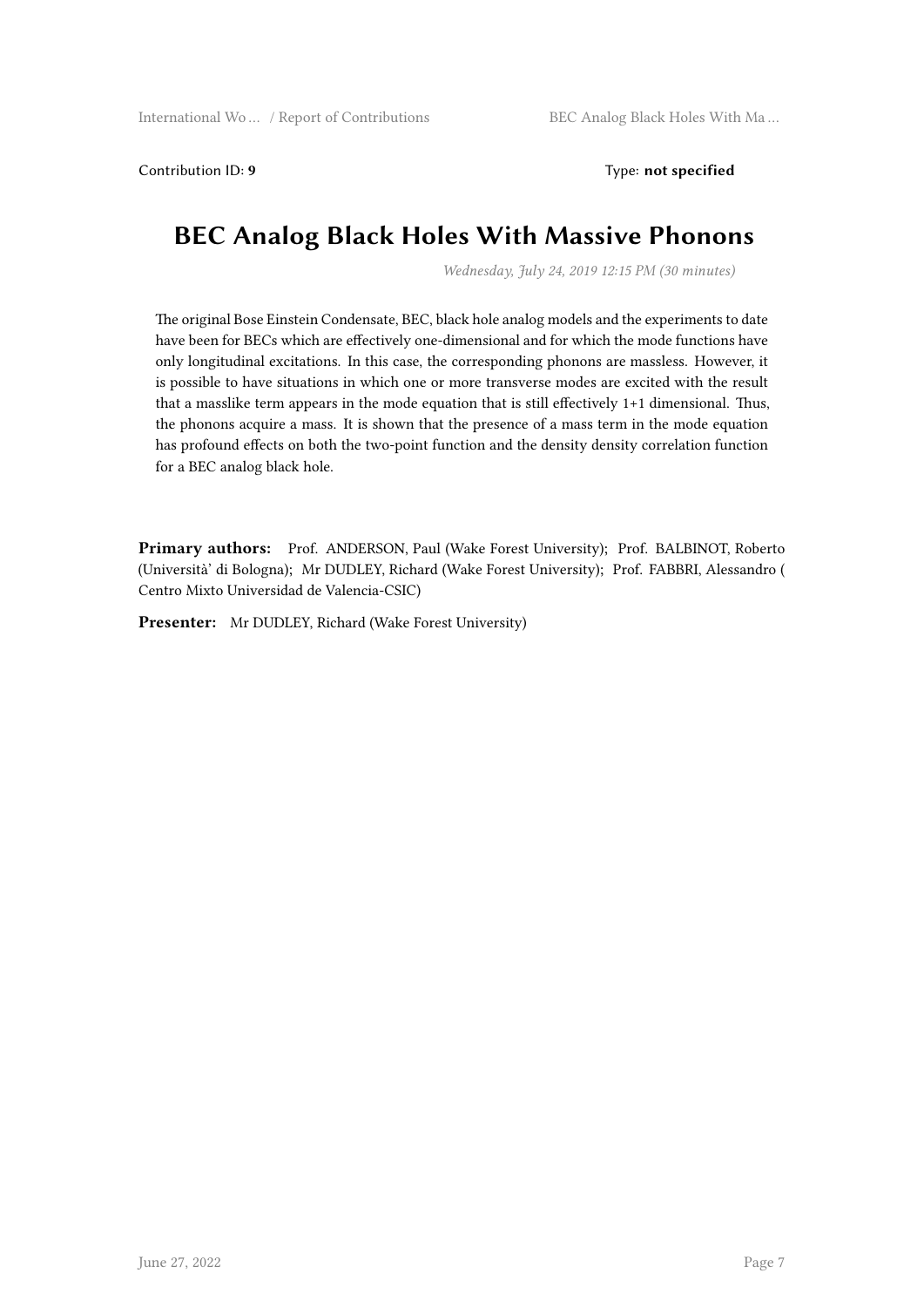Contribution ID: 10 Type: not specified

#### **Modified Unruh effect from generalized uncertainty principle**

*Thursday, July 25, 2019 3:00 PM (15 minutes)*

We compute corrections to the Unruh effect and related Unruh temperature from the generalized uncertainty principle. First, by following a heuristic derivation, and then a more standard calculation in deformed QFT.

In the limit of small deformations, we recover the thermal character of the Unruh radiation. Corrections to the temperature at first order in the deforming parameter are compared for the two approaches, and found to be in agreement as for the dependence on the cubic power of the acceleration of the reference frame. The dependence of the shifted temperature on the frequency is also pointed out and discussed.

Reference paper: Eur.Phys.J. C78 (2018) no.9, 728 [arXiv:1804.05282 hep-th]

**Primary author:** Dr SCARDIGLI, Fabio (Politecnico Milano)

**Presenter:** Dr SCARDIGLI, Fabio (Politecnico Milano)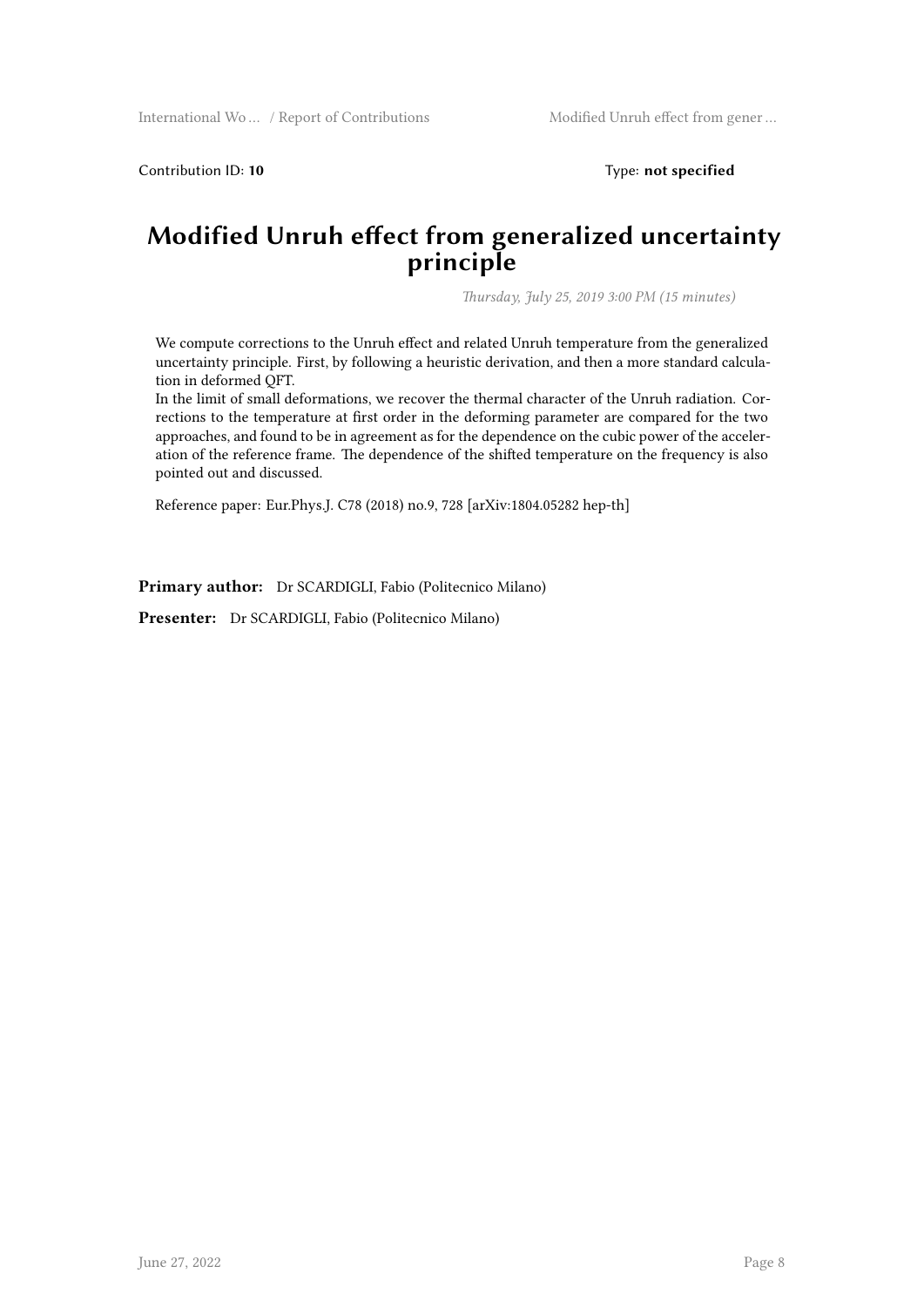Contribution ID: **11** Type: **not specified**

#### **Backreaction Problems in Moving Atoms, Radiating Black Holes and the Early Universe via Generalized Fluctuation-Dissipation Relations**

*Monday, July 22, 2019 11:30 AM (45 minutes)*

"Backreaction" in gravitation and cosmology is a difficult yet important class of problems imbued with many challenging issues of theoretical physics. It studies how quantum field processes like cosmological particle creation affect the dynamics of the early universe, how Hawking radiation back-reacts and changes the fate of a black hole. Research in this field began in the late 70's, with tools from quantum field theory in curved spacetime and its higher level extensions, semiclassical gravity of the 80's and stochastic gravity of the 90's [1]. New insights were added since then from nonequilibrium quantum field theory [2] using open quantum system ideas and techniques. An interesting theme is the use of fluctuation-dissipation relations (FDR) to capture the backreaction of quantum fields and their fluctuations on the dynamics of the background spacetime and its fluctuations, known as metric fluctuations or spacetime foams. In this talk I first mention samples of important work on this topic, exposing the insufficiency of linear response theory [3] and the mismatches in earlier proposals [4], then summarize the results of Raval, Hu and Anglin [5] based on stochastic field theory methods. While studying N moving Unruh-DeWitt detectors or harmonic atoms in a quantum field, these authors showed the existence of FDR between any one detector and the quantum field. They also discovered a new set of relations called the correlation-propagation relations (CPR) between two moving detectors via the quantum field. We then describe recent results by J. T. Hsiang et al [6][7] in the derivation of the FDR-CPR combination for moving detectors. This matrix relation, called the generalized FDR, ensures self-consistency in the backreaction of quantum field processes on the detectors. Interpreting these results in the open quantum system perspective, with the detectors playing the role of atoms, or quantum black holes as atoms, these relations provide rare physical insights into the backreaction problems of quantum processes in moving atoms, radiating black holes and the early universe.

[1] See, e.g., B. L. Hu and E. Verdaguer, Semiclassical and Stochastic Gravity (Cambridge UP 2020) [2] See, e.g., E. Calzetta and B. L. Hu, Nonequilibrium Quantum Field Theory (Cambridge UP 2008)

[3] E. Mottola, Phys. Rev. D33, 2136 (1986)

[4] P. Candelas and D. W. Sciama, Phys. Rev. Lett. 38, 1372 (1977)

[5] A. Raval, B. L. Hu and J. Anglin, Phys. Rev. D 53, 7003 (1996).

[6] J.-T. Hsiang, B. L. Hu, and S.-Y. Lin, Fluctuation-Dissipation and Correlation-Propagation Relations from the Nonequilibrium Dynamics of Detector-Quantum Field Systems arXiv:1905.08596 (submitted to PRD)

[7] J.-T. Hsiang, B. L. Hu, S.-Y. Lin and K. Yamamoto, Fluctuation-Dissipation and Correlation-Propagation Relations in 4D for Uniformly-Accelerated Detectors in a Quantum Field (prepared for PLB)

Primary author: Prof. HU, Bei-Lok (University of Maryland)

Presenter: Prof. HU, Bei-Lok (University of Maryland)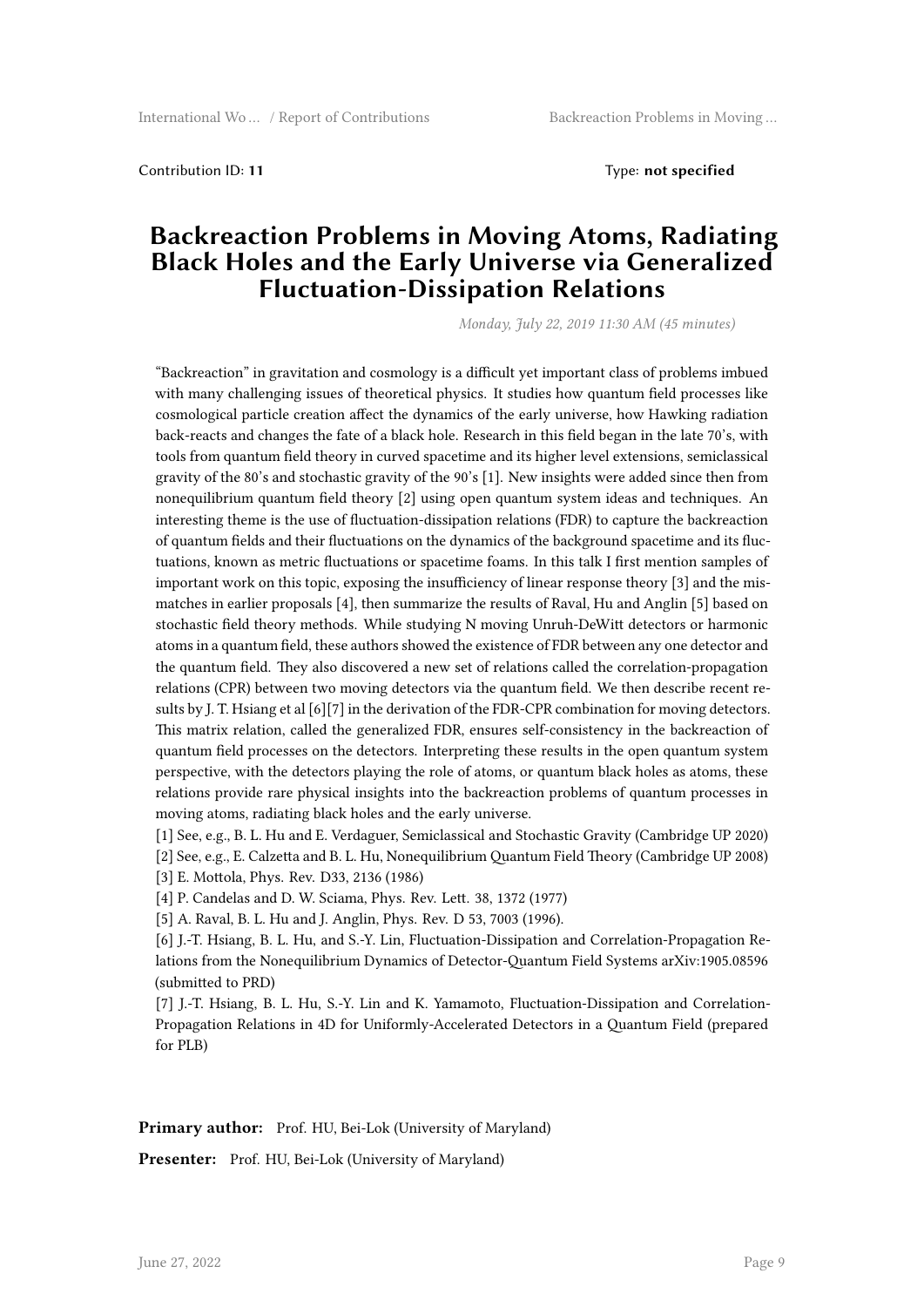Contribution ID: **12** Type: **not specified**

#### **Black-hole superradiance: probing ultralight bosons with compact objects and gravitational waves**

*Tuesday, July 23, 2019 9:15 AM (45 minutes)*

Ultralight bosonic fields (e.g. stringy axions, axion-like particles, dark photons, light spin-2 fields) are compelling dark-matter candidates and provide a serious alternative to the WIMP paradigm. These fields have eluded particle detectors so far, but can dramatically affect the strong-gravity dynamics of compact objects (black holes and compact stars) in various detectable ways. Light bosonic fields can trigger superradiant instabilities which have peculiar signatures, e.g. they produce "gaps" in the mass-spin diagram of astrophysical black holes and predict a measurable spindown rate of pulsars. These effects can be used to constrain axion-like particles, to derive bounds on dark photons and on the mass of the graviton, as well as to constrain the fraction of primordial black holes in dark matter. Because of their tiny mass and coupling to the Standard Model, detecting axions and other light bosons in the lab is extremely challenging. However, boson condensates formed through superradiance would emit a periodic gravitational-wave signal (whose frequency is related to the boson mass) which can be detected with present and future gravitational-wave interferometers, either as stochastic background or as continuous resolvable sources. The theoretical potential of these phenomena as almost-model-independent smoking guns for physics beyond the Standard Model are presented.

**Primary author:** PANI, Paolo (Sapienza University of Rome) **Presenter:** PANI, Paolo (Sapienza University of Rome)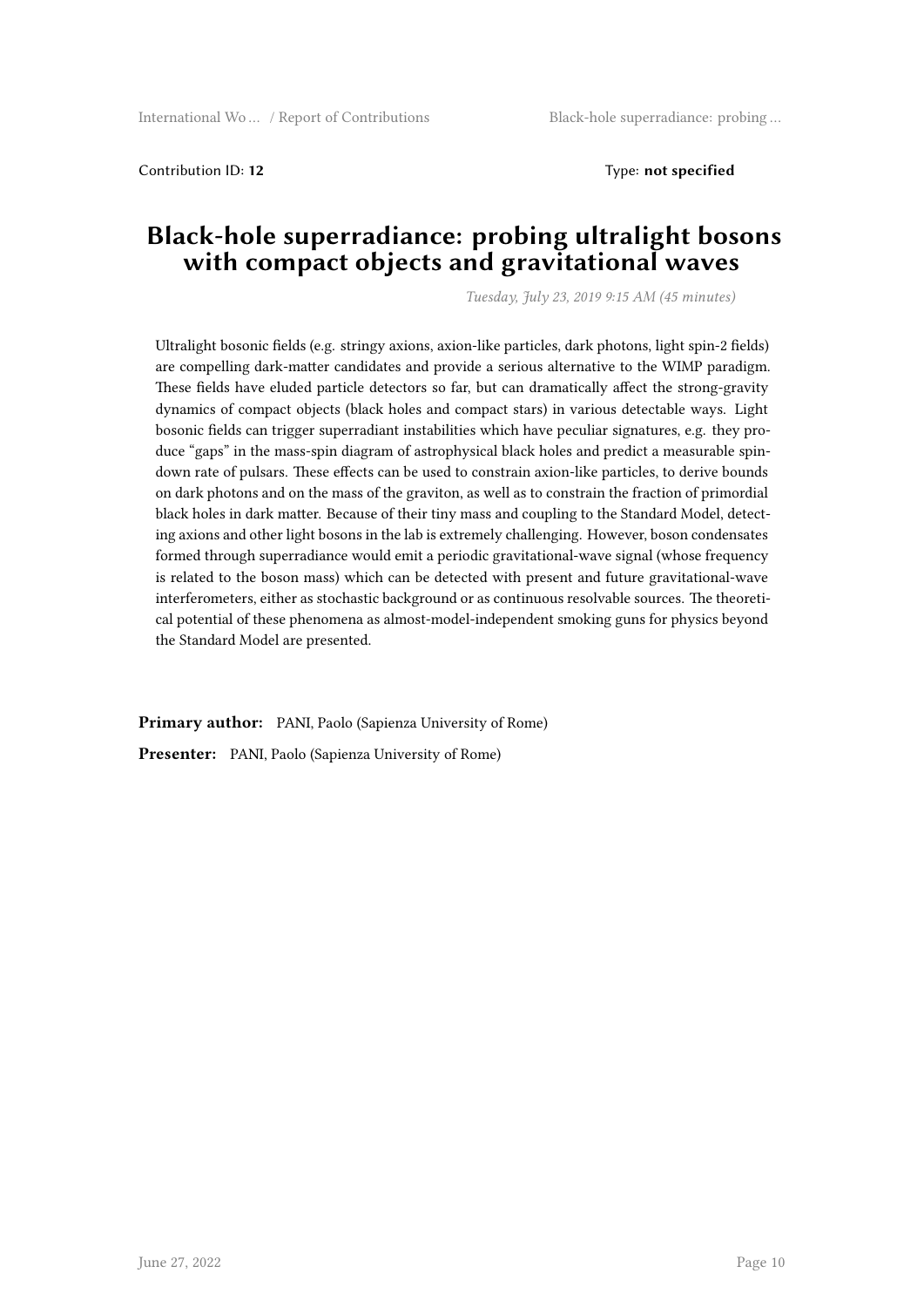Contribution ID: **13** Type: **not specified**

#### **First M87 Event Horizon Telescope Results: The Shadow of the Supermassive Black Hole**

*Tuesday, July 23, 2019 10:00 AM (45 minutes)*

The Event Horizon Telescope (EHT) has mapped the central compact radio source of the elliptical galaxy M87 at 1.3 mm with unprecedented angular resolution. These images show a prominent ring with a diameter of ~40 micro-arcsecond, consistent with the size and shape of the lensed photon orbit encircling the "shadow" of a supermassive black hole. The ring is persistent across four observing nights and shows enhanced brightness in the south. Here we consider the physical implications of the asymmetric ring seen in the 2017 EHT data. To this end, we construct a large library of models based on general relativistic magnetohydrodynamic simulations and synthetic images produced by general relativistic ray tracing. We compare the observed visibilities with this library and confirm that the asymmetric ring is consistent with earlier predictions of strong gravitational lensing of synchrotron emission from a hot plasma orbiting near the black hole event horizon. Overall, the observed image is consistent with expectations for the shadow of a spinning Kerr black hole as predicted by general relativity. If the black hole spin and M87's large scale jet are aligned, then the black hole spin vector is pointed away from Earth. Models in our library of nonspinning black holes are inconsistent with the observations as they do not produce sufficiently powerful jets. We also briefly discuss the possibility of the alternatives to a black hole for the central compact object.

**Primary author:** MIZUNO, Yosuke (Goethe University Frankfurt)

**Presenter:** MIZUNO, Yosuke (Goethe University Frankfurt)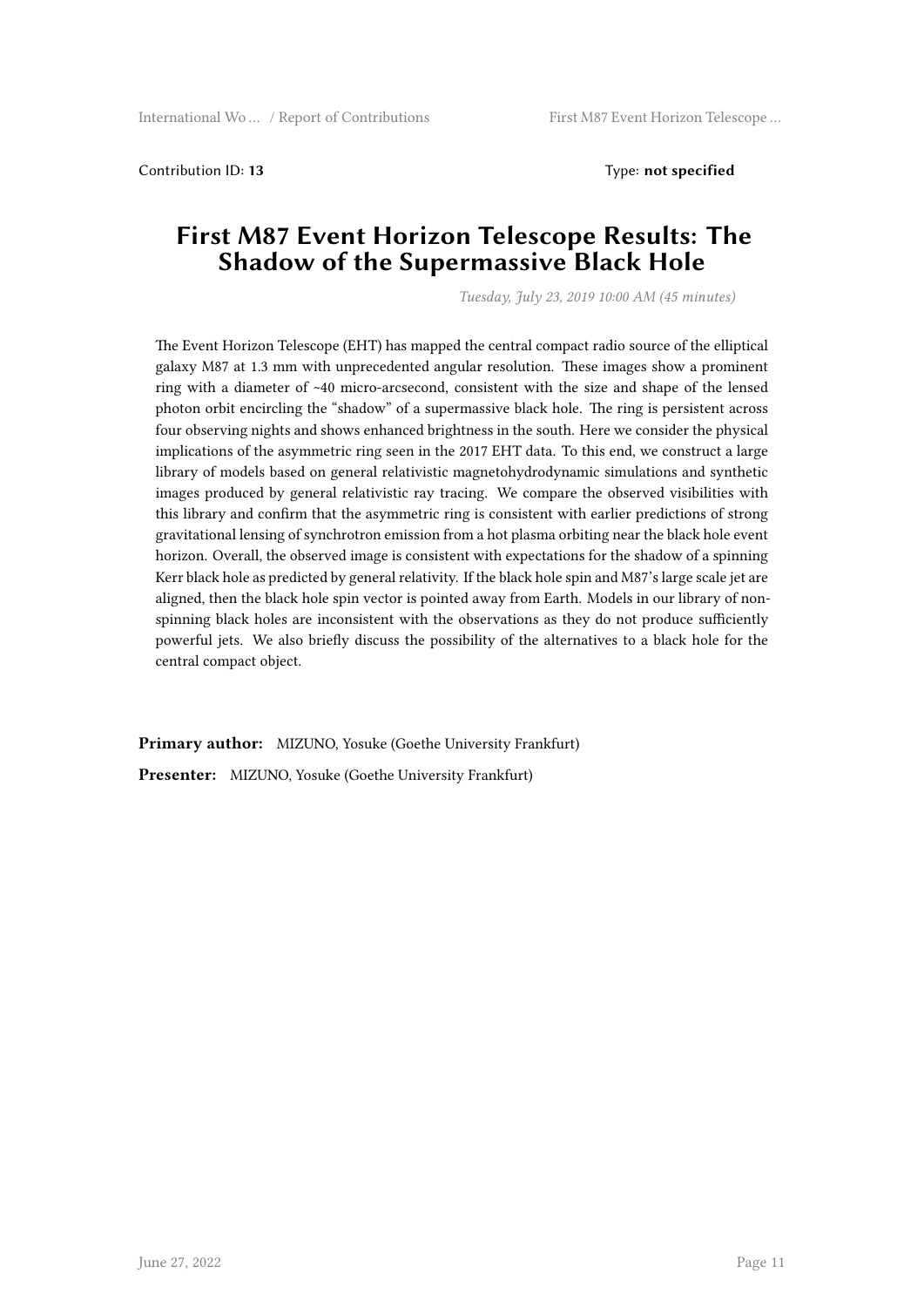Contribution ID: **14** Type: **not specified**

#### **Superradiant effects in Bose-Einstein condensates: amplification and instabilities**

*Wednesday, July 24, 2019 3:00 PM (15 minutes)*

Superradiance is a radiation enhancement effect occurring by energy extraction from a rotating spacetime. Being a kinematical effect it can also happen in gravitational analogues, where the energy for the amplification is extracted from the fluid motion. We discuss such an effect in Bose-Einstein condensates with different geometries and show that the well known instability of multiply quantized vortices can be attributed to a dispersive version of the ergoregion instability based on superradiant amplification in rotating spacetimes with no horizon.

**Primary authors:** GIACOMELLI, Luca (Università di Trento and CNR-INO BEC Center); CARU-SOTTO, Iacopo (INO-CNR BEC Center, Trento)

**Presenter:** GIACOMELLI, Luca (Università di Trento and CNR-INO BEC Center)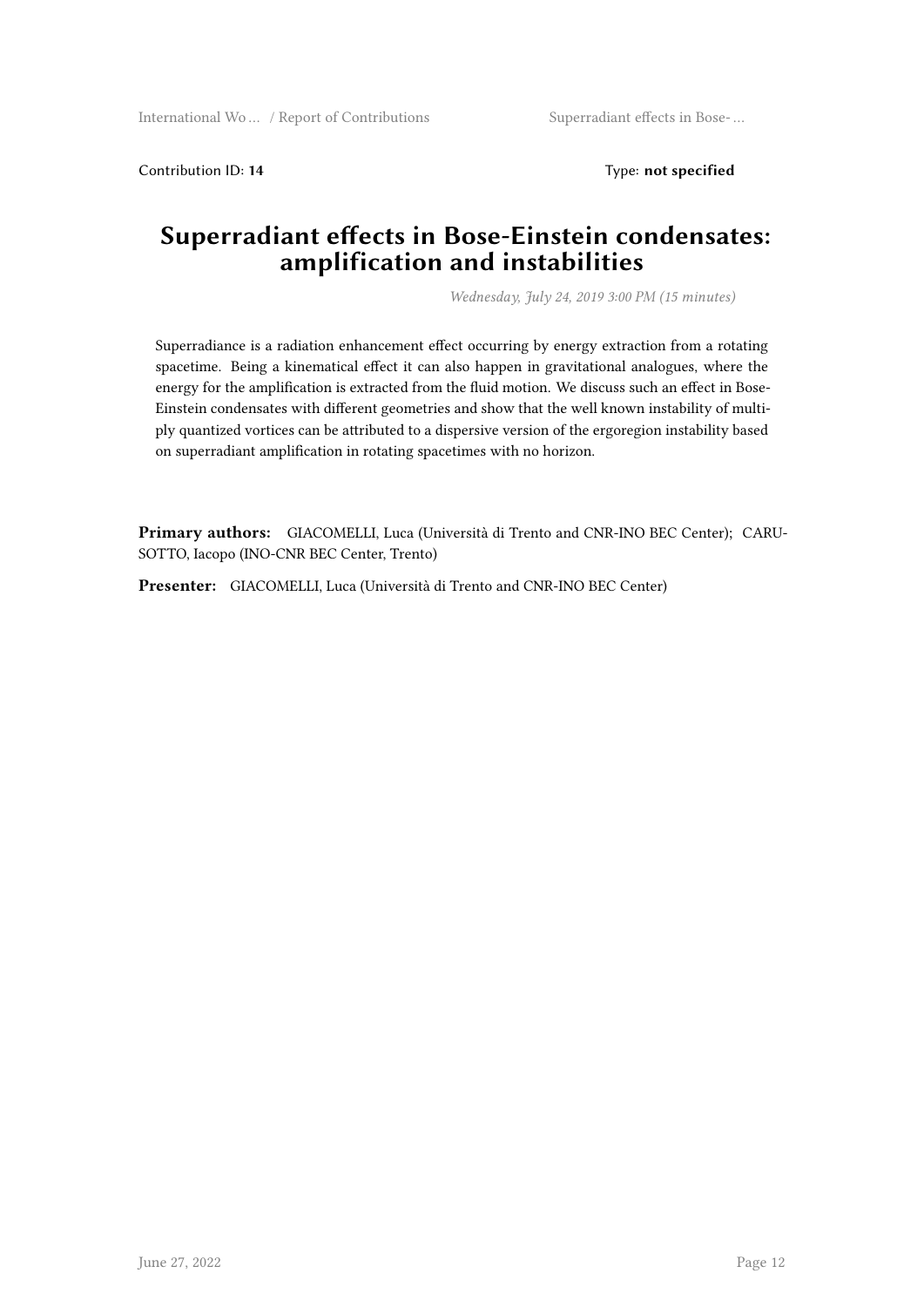Contribution ID: **15** Type: **not specified**

#### **Non-linear effects in modulated 1D atomic BEC**

*Monday, July 22, 2019 9:30 AM (45 minutes)*

We study the dynamical effects following a sudden change of the transverse trapping frequency in an elongated BEC, which induces periodic oscillations of the radial density (the breathing mode). At early times, we observe an exponential growth of resonant longitudinal phonons, in agreement with the BdG predictions. We then observe an ordered sequence of phenomena induced by nonlinearities. The first is a loss of the nonseparability of the resonant phonon pairs. This is followed by the saturation of the exponential growth and a strong depletion of condensed atoms, which abruptly reduces the correlation length of the order parameter. Finally, the atomic spectrum becomes broad, featureless and almost incoherent, in agreement with experimental results. The link between this sequence and the preheating scenario in inflationary cosmology is striking, as is the similarity of techniques used to study them.

**Primary author:** PARENTANI, Renaud (Paris-Sud University)

**Presenter:** PARENTANI, Renaud (Paris-Sud University)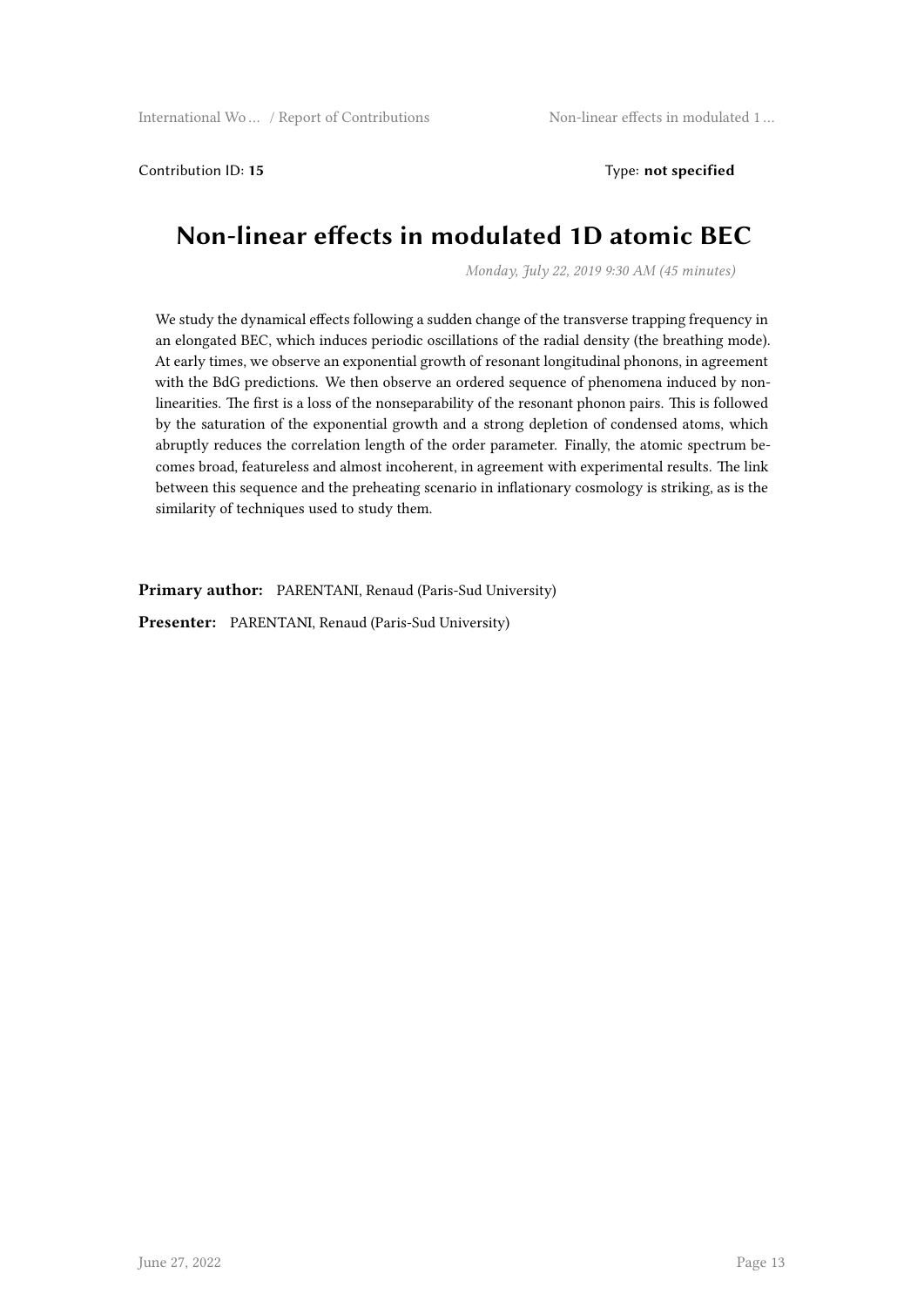Contribution ID: 16 Type: **not specified** 

#### **Four-wave mixing and enhanced analog Hawking effect in a nonlinear optical waveguide**

*Monday, July 22, 2019 4:15 PM (15 minutes)*

We have studied the scattering of light on a soliton propagating in a waveguide, which has been proposed as an experimental system in which one could observe the analog Hawking effect. The linearized wave equation governing perturbations is shown to have the same structure as that governing phonon propagation in an atomic Bose condensate. By taking into account the full dispersion relation, the scattering coefficients encoding the production of photon pairs are shown to be amplified by a resonance effect related to the modulation instability occurring in the presence of a continuous wave. On the other hand, the scattering coefficients not subject to this enhancement behave similarly to those encoding the analog Hawking effect in subcritical flows. When using a realistic example of a silicon nitride waveguide on a silica substrate, we find that a soliton of duration 10 fs would spontaneously emit about one photon pair for every cm it travels. This rate is about six orders of magnitude larger than in previous works, making the effect readily observable.

**Primary authors:** ROBERTSON, Scott (Laboratoire de l'Accélérateur Linéaire, Orsay); Dr CIRET, Charles (University of Angers); Dr MASSAR, Serge (Université Libre de Bruxelles); Dr GORZA, Simon-Pierre (Université Libre de Bruxelles); PARENTANI, Renaud (Paris-Sud University)

**Presenter:** ROBERTSON, Scott (Laboratoire de l'Accélérateur Linéaire, Orsay)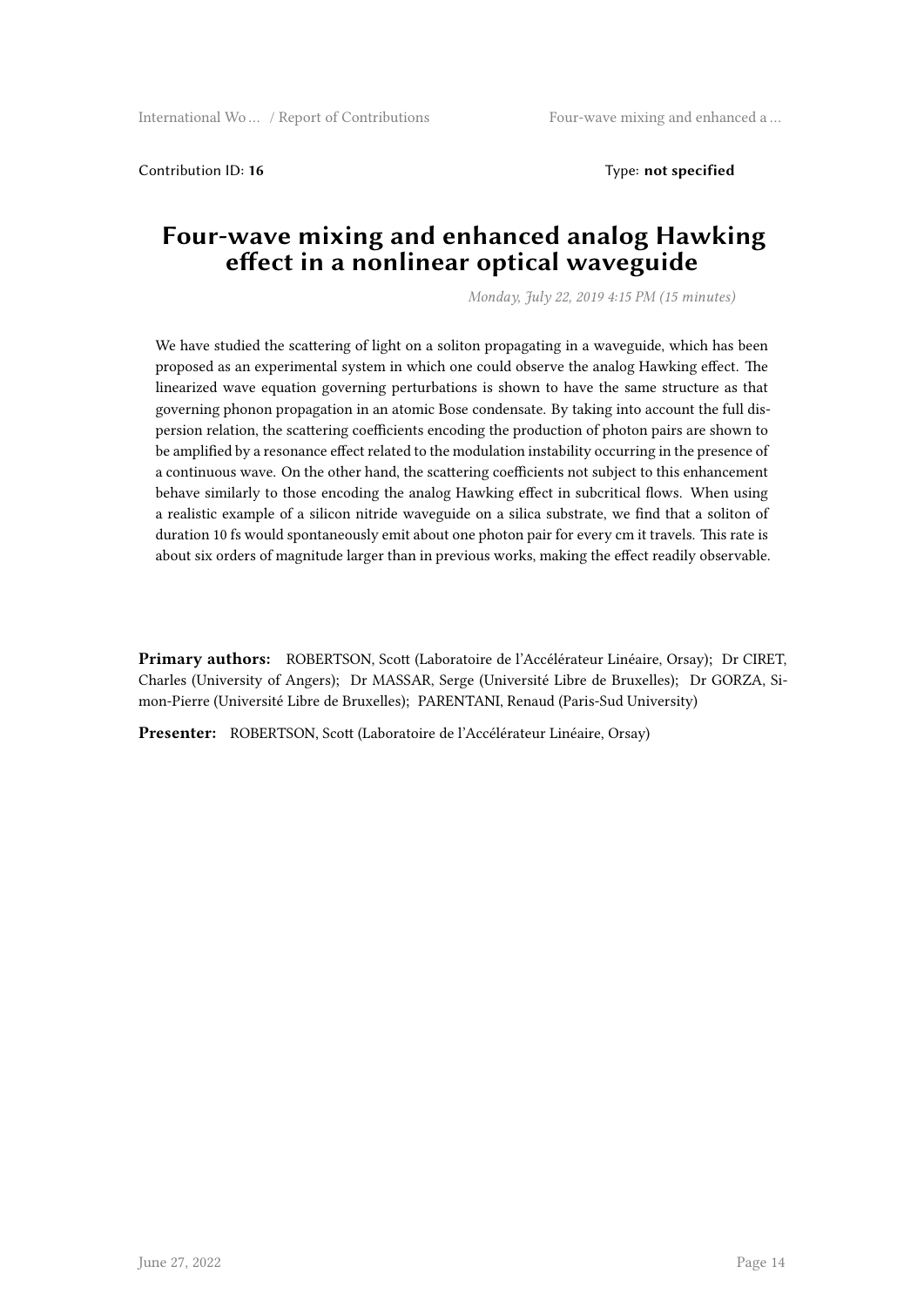Contribution ID: **17** Type: **not specified**

#### **Scattering of co-current surface waves on an analogue black hole**

*Tuesday, July 23, 2019 3:00 PM (15 minutes)*

In Poitiers has been realized a stationary transcritical flow of water in a flume that possesses the analogue of a black hole horizon for long-wavelength surface waves. The horizon has been probed via the scattering of an incident co-current wave, which partially scatters into counter-current waves on either side of the horizon, yielding three outgoing waves (of which one has negative energy) rather than two in the absence of transcriticality. The measured scattering coefficients are in good agreement with the prediction of the non-dispersive theory, where the kinematical description in terms of an effective spacetime metric is exact. The data is also used to construct the two-point correlation function of free surface deformations, where the emergence of characteristic peaks is observed.

**Primary authors:** Dr EUVÉ, Léo-Paul (ESPCI); ROBERTSON, Scott (Laboratoire de l'Accélérateur Linéaire, Orsay); Dr JAMES, Nicolas (University of Poitiers); Prof. FABBRI, Alessandro ( Centro Mixto Universidad de Valencia-CSIC); Dr ROUSSEAUX, Germain (CNRS)

**Presenter:** ROBERTSON, Scott (Laboratoire de l'Accélérateur Linéaire, Orsay)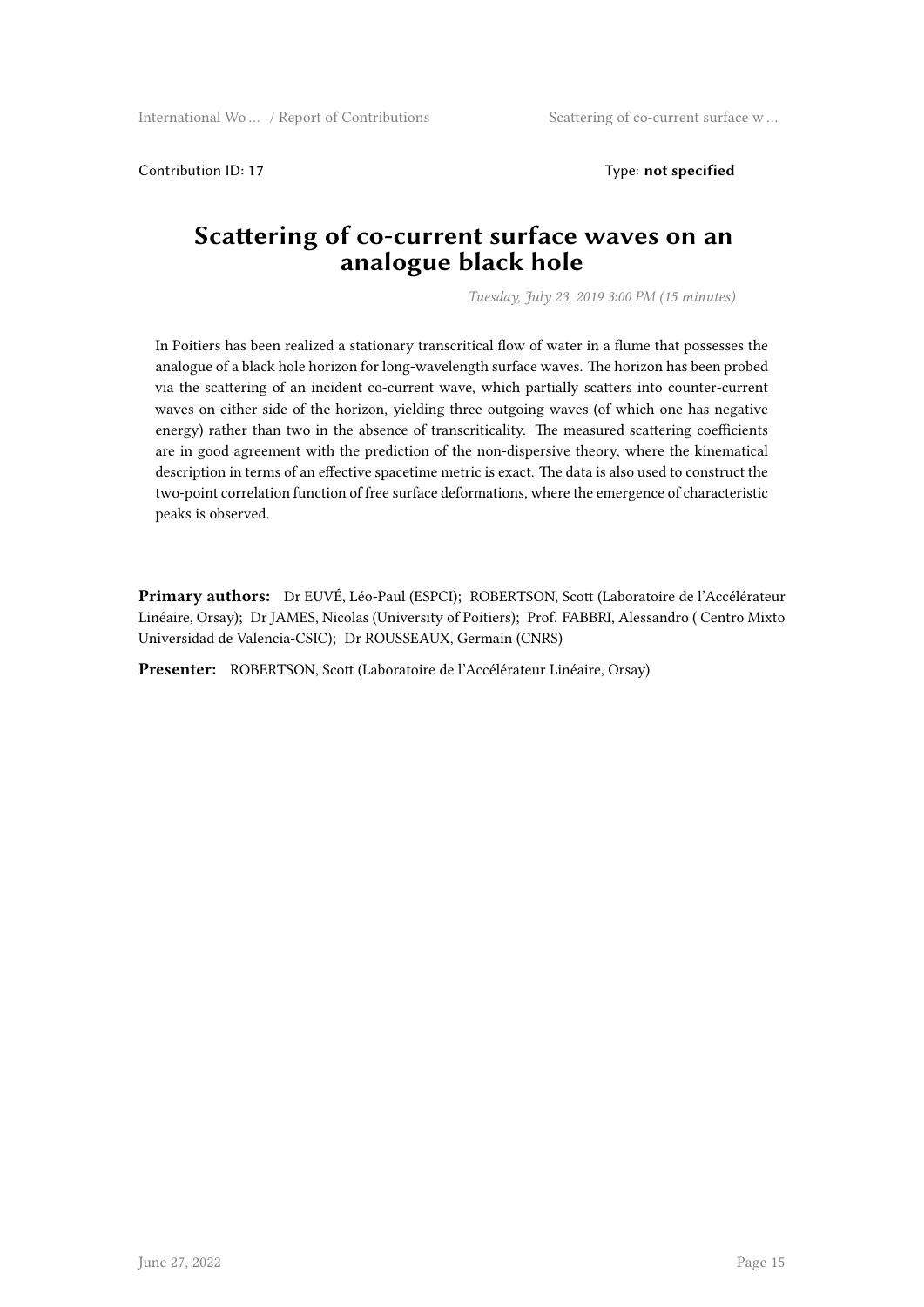Contribution ID: **19** Type: **not specified**

#### **Exploring a superradiant laser of Ginzburg phonons**

*Thursday, July 25, 2019 12:30 PM (15 minutes)*

Building on the analogy with superradiant amplification of waves scattered from a rotating black hole, this investigation considers the problem of a rotating detector embedded into a weakly interacting Bose gas. We observe a qualitative transition in the amplification of the ground state excitation rate of the detector at supersonic speeds. This results from the scattering of co-rotating cylindrical Bogoliubov waves impinging upon the detector, and it resides in a mechanism similar to Ginzburg radiation. In our exploration, we also show that the mechanism can be employed to manufacture a laser of Ginzburg phonons: by confining the system inside a cylindrical mirror, we show that population inversion can be realized for broad intervals of supersonic speeds. This effect has root in the amplification of the quantized Bogolyubov modes of the cavity, and it is therefore absent in the simpler case of a rotating quantum emitter in free space.

**Primary authors:** Dr MARINO, Jamir (Department of Physics, Harvard University and Department of Quantum Matter Physics, University of Geneva); MENEZES, Gabriel (Federal Rural University of Rio de Janeiro); CARUSOTTO, Iacopo (INO-CNR BEC Center, Trento)

**Presenter:** MENEZES, Gabriel (Federal Rural University of Rio de Janeiro)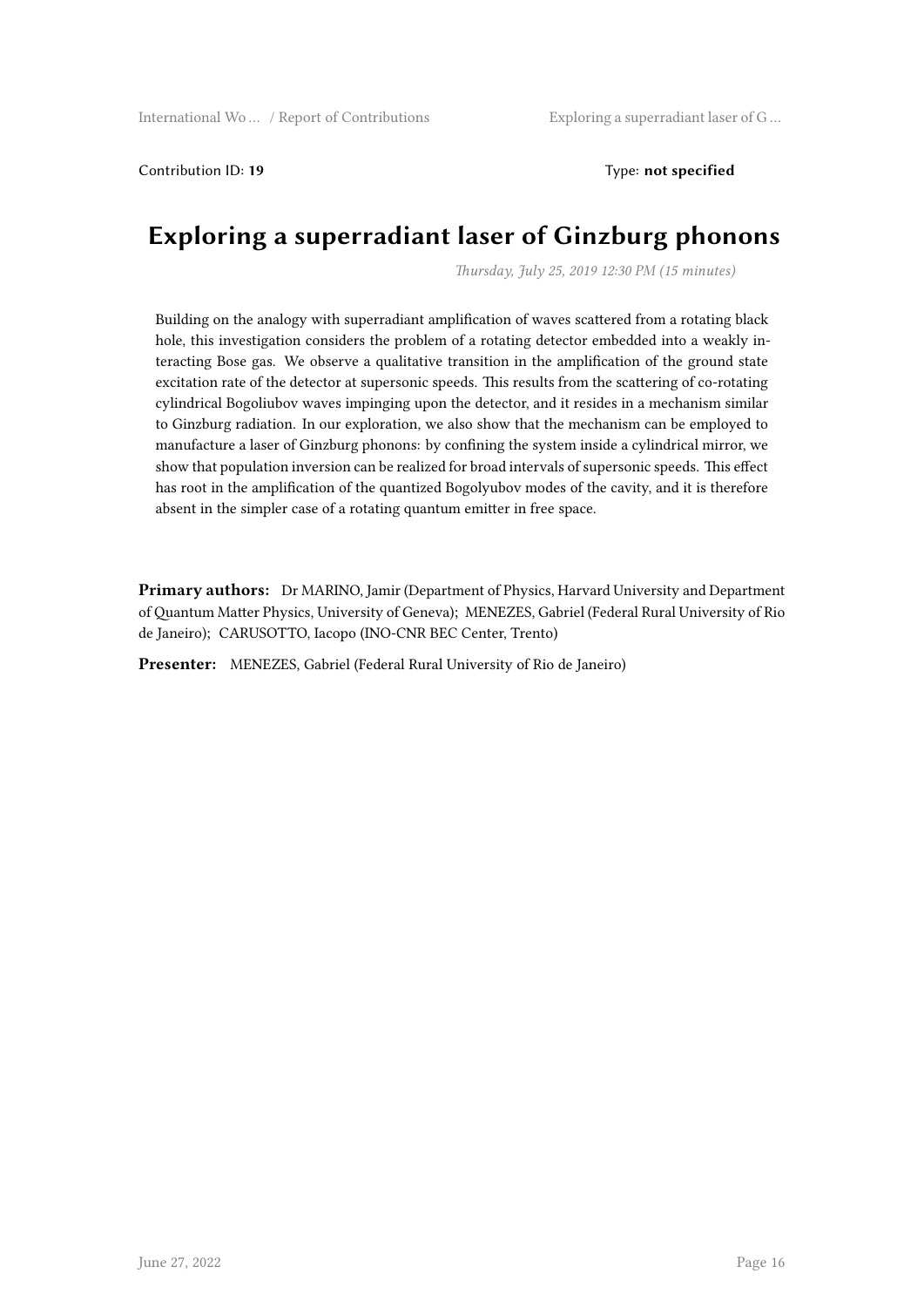Contribution ID: 20 Type: not specified

#### **HELIOS, or the need for a CERN for analogs**

*Thursday, July 25, 2019 12:00 PM (15 minutes)*

I shall present two orders of arguments in favor of the realization of a facility where to explore, with analogs, territories of the theoretical landscapes, otherwise unreachable. There, theorists (both of the HEP-TH and of the COND-MAT types) should sit next to experimentalists (mostly of the COND-MAT type). I shall call this facility HELIOS, an evocative name for something that should shed light on the darkness of the unknown, and an acronym for ''High Energy Laboratory for Indirect ObservationS".

The first type of arguments are scientific/epistemological (what is it we are looking for with analogs?). The second type of arguments are practical (financial, logistics and timeliness aspects).

**Primary author:** IORIO, Alfredo (Charles University)

**Presenter:** IORIO, Alfredo (Charles University)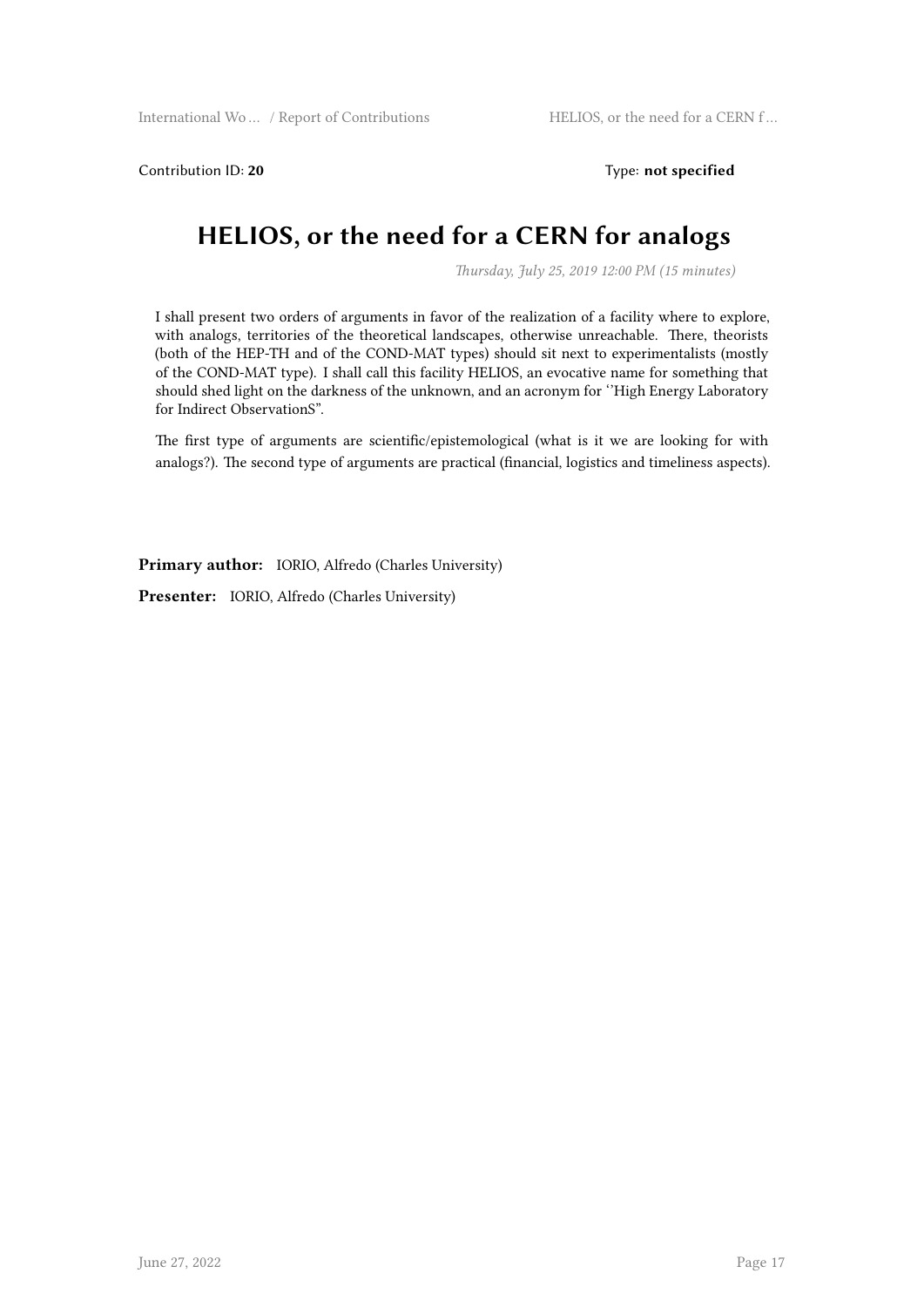International Wo … / Report of Contributions Testing tunnelling with gravity

Contribution ID: **21** Type: **not specified**

## **Testing tunnelling with gravity**

*Thursday, July 25, 2019 9:30 AM (30 minutes)*

This is the first of three talks exploring the feasibility building a quantum simulator for vacuum decay.

Vacuum decay is an important quantum phenomenon that could have occurred in the early universe, and has current importance due to the metastability of the Standard Model. I will review the toolkit we use in QFT and Gravity for computing the probability of vacuum decay, also showing how impurities can catalyse decay, and discuss the implications for the Higgs vacuum. I will argue that it is extremely timely to revisit our description of tunnelling in field theory, and important to explore the possibility of experimental tests.

**Primary authors:** GREGORY, Ruth (Durham University); Dr MICHEL, Florent (Durham University); Prof. MOSS, Ian (Newcastle University)

**Presenter:** GREGORY, Ruth (Durham University)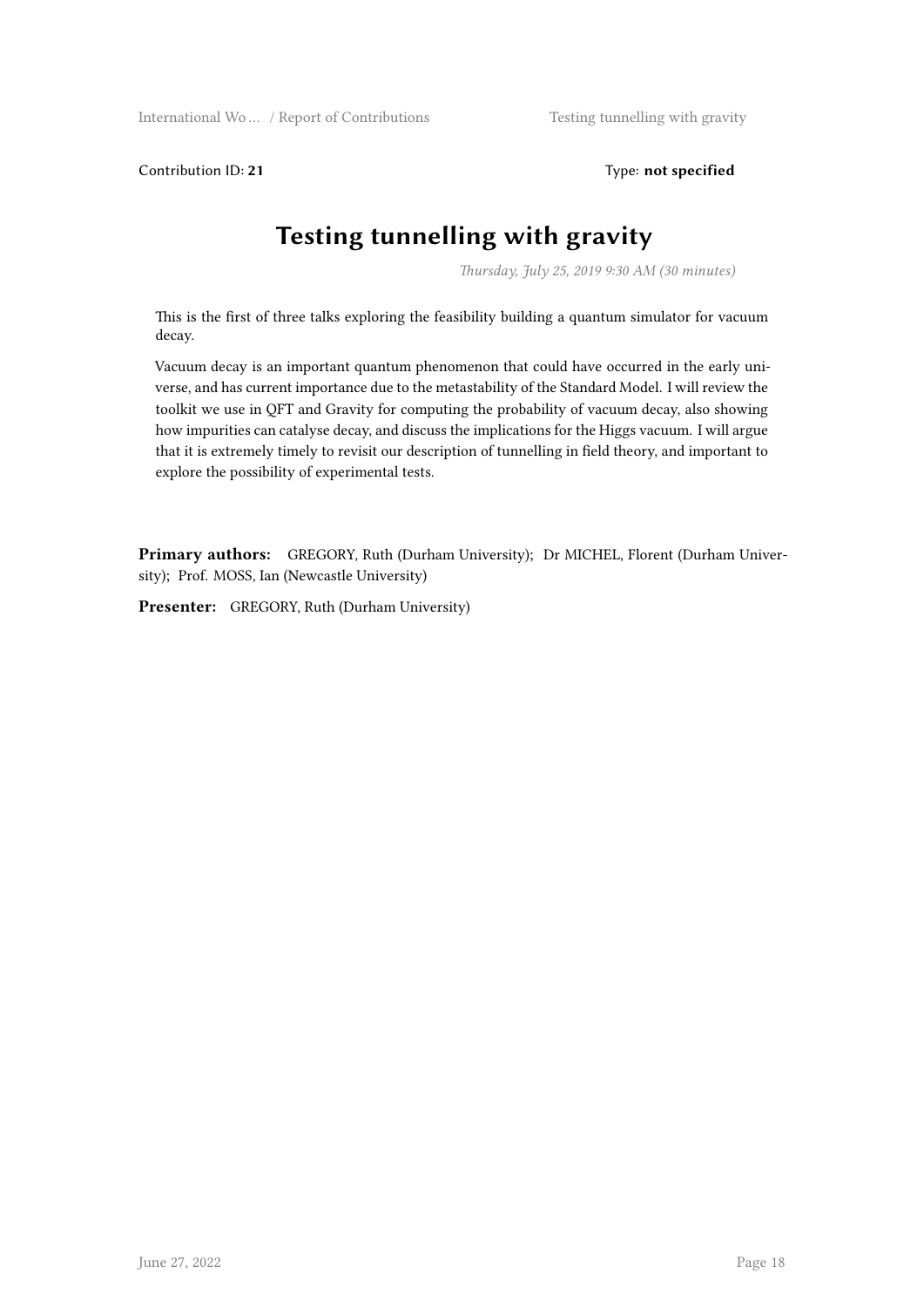Contribution ID: **22** Type: **not specified**

#### **Pulse dynamics for the optical analogue of Hawking radiation**

*Monday, July 22, 2019 3:30 PM (15 minutes)*

The optical analogue of the Hawking radiation is based on the interaction between a pump and a probe through the optical Kerr effect. The phase-matching condition has been obtained previously by considering the conservation of energy in a frame co-moving with the pump. However, the origin of this interaction in nonlinear optics was not clear. In this work, we derive the conditions for the interaction of positive and negative frequencies, including analogue Hawking radiation, based on the method by *Skryabin, Yulin* and a similar explanation for the negative resonant radiation by *Biancalana et al*.

**Primary author:** Dr BERMUDEZ, David (Department of Physics, Cinvestav)

**Presenter:** Dr BERMUDEZ, David (Department of Physics, Cinvestav)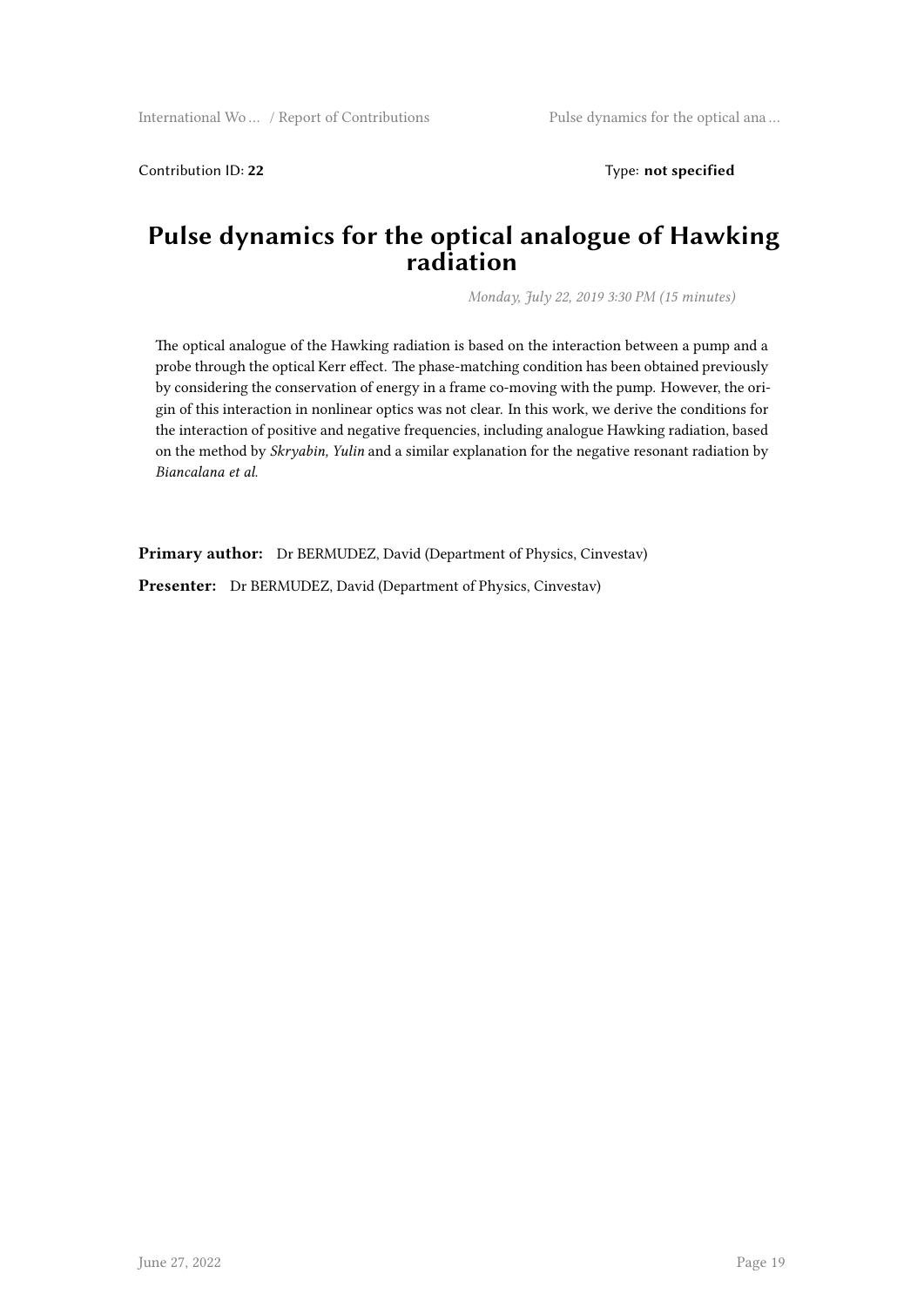Contribution ID: **23** Type: **not specified**

#### **Testing tunnelling with gravity: quantum simulators**

*Thursday, July 25, 2019 10:00 AM (30 minutes)*

This is the second of three talks exploring the feasibility building a quantum simulator for testing vacuum decay.

I will describe some of the basic features that a BEC system would need in order to simulate cosmological vacuum decays in the laboratory. These include Klein-Gordon like behaviour and a ground state structure with metastable phases. Up to now, the proposals have suffered from a parametric growth of instabilities. I will indicate a way forward, and outline how the theory of bubble nucleation can be adapted to BEC's at zero and slightly non-zero temperature.

Primary authors: MOSS, Ian (Newcastle University); Dr MICHEL, Florent (Durham University); GREGORY, Ruth (Durham University)

**Presenter:** MOSS, Ian (Newcastle University)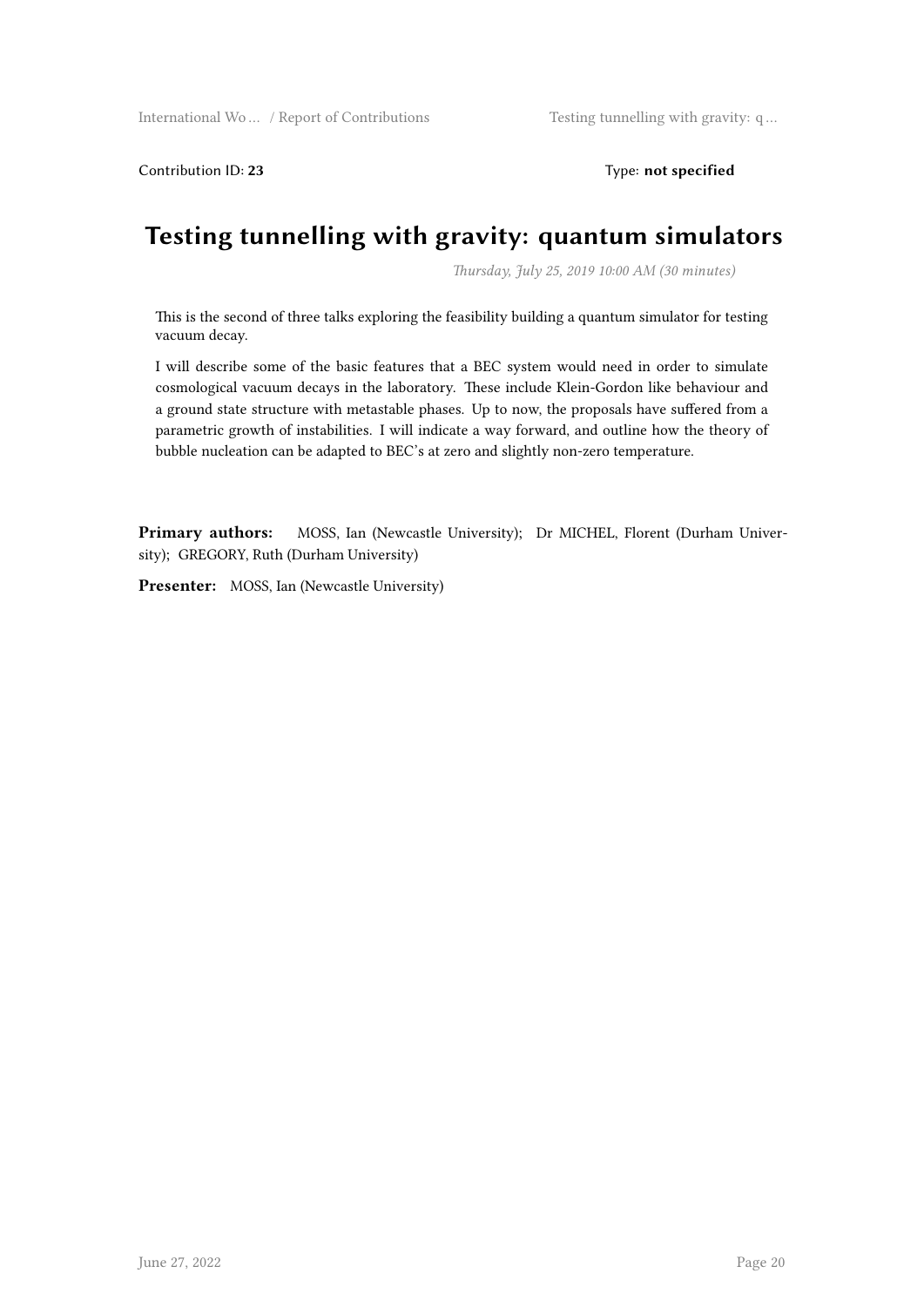International Wo ... / Report of Contributions Testing seeded vacuum decay with ...

Contribution ID: **24** Type: **not specified**

#### **Testing seeded vacuum decay with cold atoms**

*Thursday, July 25, 2019 10:30 AM (15 minutes)*

This is the third of three talks exploring the feasibility of building a quantum simulator for vacuum decay.

In this presentation I will briefly explain how the usual treatment of vacuum decay in relativistic field theories can be adapted to the case of a two-components, non-relativistic Bose-Einstein condensate, focusing on the contribution of defects and potential walls. I will motivate that these effects are crucial to correctly estimate the decay rate, and illustrate this by showing results of stochastic simulations.

**Primary authors:** Prof. BILLAM, Thomas (Newcastle Unversity); Prof. GREGORY, Ruth (Durham University); Dr MICHEL, Florent (Durham University); Prof. MOSS, Ian (Newcastle University)

**Presenter:** Dr MICHEL, Florent (Durham University)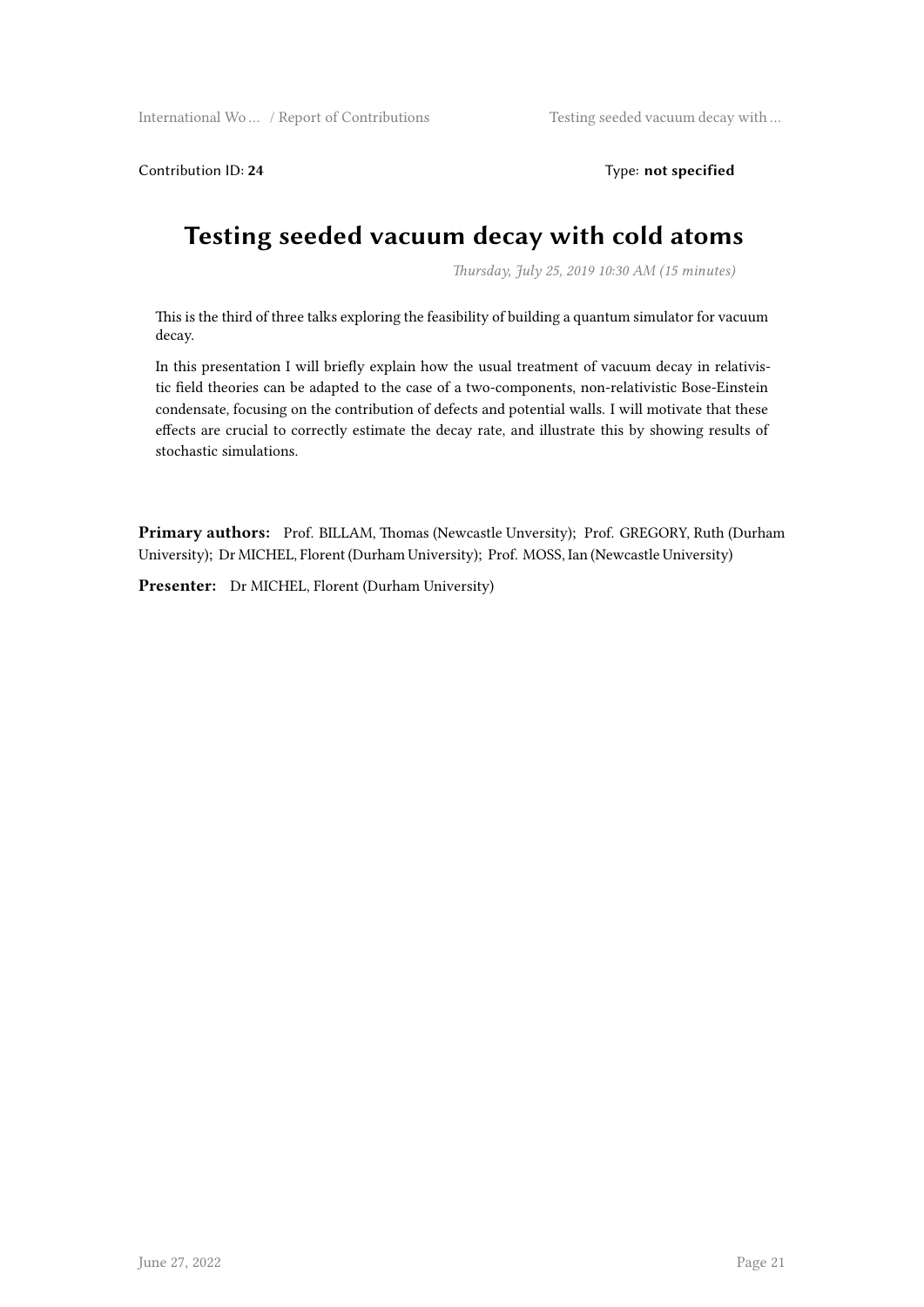Contribution ID: **25** Type: **not specified**

#### **The information loss problem: an analogue gravity perspective**

*Thursday, July 25, 2019 2:45 PM (15 minutes)*

Analogue Gravity can be used to reproduce the phenomenology of Quantum Field Theory in Curved Spacetime and in particular phenomena such as cosmological particle creation and Hawking radiation.

In black hole physics, taking into account the backreaction of such effects on the metric requires an extension to semiclassical gravity and leads to an apparent inconsistency in the theory: the black hole evaporation induces a breakdown of the unitary quantum evolution leading to the so called information loss problem. Here we show that, albeit the back reaction in analogue systems is not described by semiclassical Einstein equations, analogue gravity can provide an interesting perspective on the resolution of this problem. In particular, by looking at the simpler problem of cosmological particle creation, we show, in the context of BEC analogue gravity, that the emerging analogue geometry and quasi-particles have correlations due to the quantum nature of the atomic degrees of freedom underlying the emergent spacetime. As a consequence the quantum evolution is always unitary on the whole Hilbert space which cannot be exactly factorised a posteriori in geometry and quasi-particle components.

In analogy, in a black hole evaporation one should expect a continuous process creating correlations between the Hawking quanta and the microscopic quantum degrees of freedom of spacetime, implying so that only a full Quantum Gravity treatment would be able to resolve the information loss problem by proving the unitary evolution on the full Hilbert space.

**Primary authors:** Prof. TROMBETTONI, Andrea (CNR & SISSA); Mr TRICELLA, Giovanni (SISSA); Prof. LIBERATI, Stefano (SISSA)

**Presenter:** Mr TRICELLA, Giovanni (SISSA)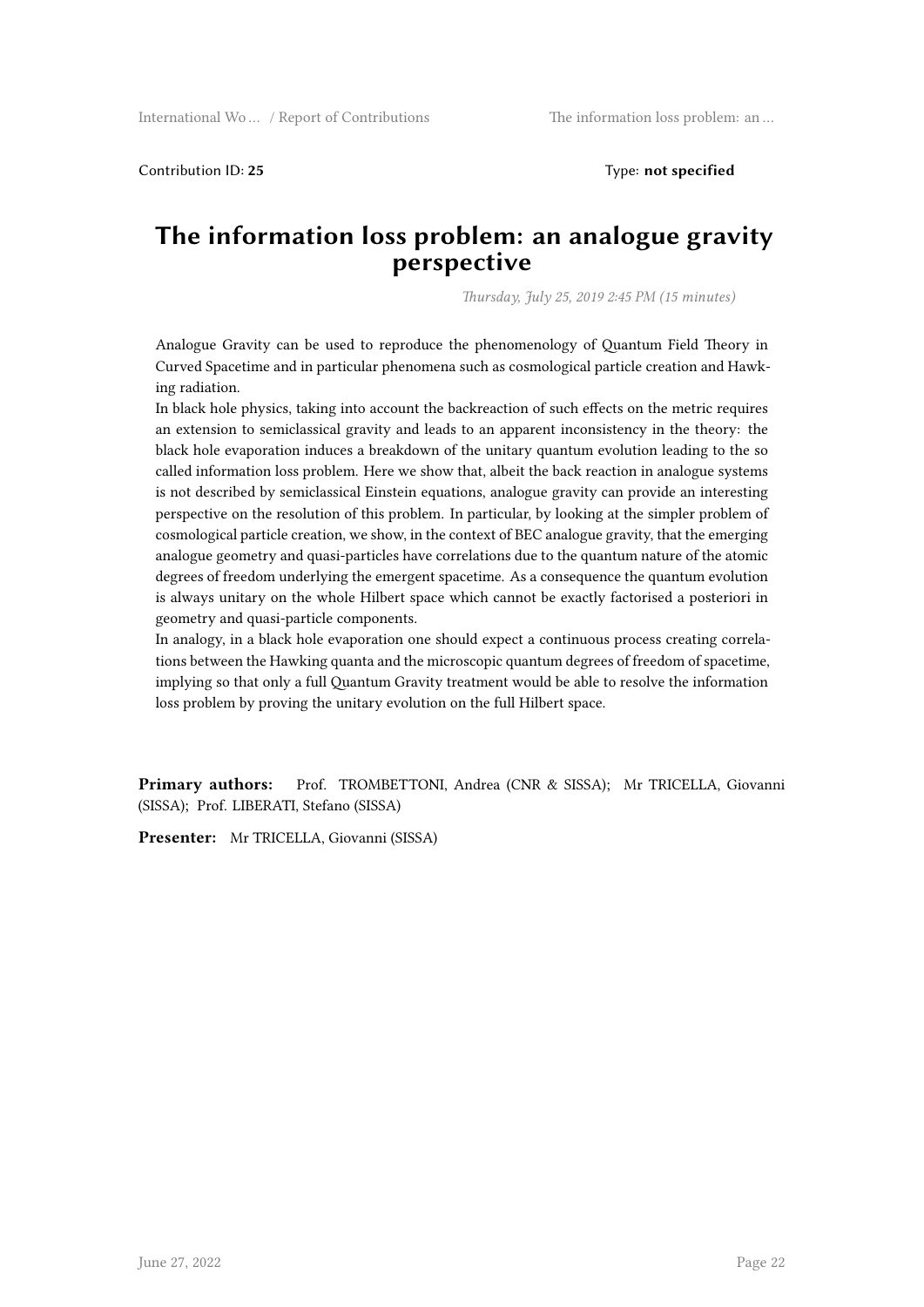Contribution ID: **26** Type: **not specified**

#### **Forging graphene pseudospheres to mimic curved space–times**

*Thursday, July 25, 2019 11:45 AM (15 minutes)*

In a previous work it was shown that the realization of the graphene topology on a Beltrami pseudosphere can lead to the analogue realization of the Hawking-Unruh effect [1]. This effect predicts that quantum fields in curved space-time with an horizon exhibit a thermal character due to the quantum vacuum and to the relativistic process of measurement.

Here we construct a computational model of a solid-state black-hole analogue consisting of a graphene membrane characterised by a three-connected tessellation engineered to shape it in the form of the Beltrami's pseudosphere, which is a surface with constant negative Gaussian curvature. Heptagonal and pentagonal defects emerge on the surface due to the negative curvature [2]. We devise a new algorithm to scale-up the pseudosphere dimensions reaching a radius R ∼ 100 nm of the event horizon. Furthermore, we elaborate a tight-binding (TB) approach to calculate the local density of states (LDOS) for these extended curved structures. Comparison between the numerically evaluated LDOS [3] and the theoretically predicted one [1] shows, within uncertainties, its thermal nature, establishing the presence of a black hole type horizon in the system.

#### *References*

[1] A. Iorio, G. Lambiase, *Quantum field theory in curved graphene spacetimes, Lobachevsky geometry, Weyl symmetry, Hawking effect, and all that*, Phys. Rev. D, **90**, 2014 [2] S. Taioli et al., *Lobachevsky crystallography made real through carbon pseudospheres*, J. Phys.: Condens. Matter, **28**, 2012

[3] T. Morresi, D. Binosi, S. Simonucci, R. Piergallini, S. Roche, N. M. Pugno, S. Taioli, *Exploring spacetime singularity and Hawking radiation through deformed graphene membranes*, submitted (2019)

**Primary authors:** Dr MORRESI, Tommaso (ECT\* (FBK) - University of Trento); Dr TAIOLI, Simone (ECT\* (FBK)); Dr BINOSI, Daniele (ECT\* (FBK)); Prof. PUGNO, Nicola M. (University of Trento (IT) - Queen Mary University of London (UK))

**Co-authors:** Prof. ROCHE, Stephan (ICN2, Barcelona, Spain); Dr SIMONUCCI, Stefano (University of Camerino (IT)); Prof. PIERGALLINI, Riccardo (University of Camerino (IT))

**Presenter:** Dr MORRESI, Tommaso (ECT<sup>\*</sup> (FBK) - University of Trento)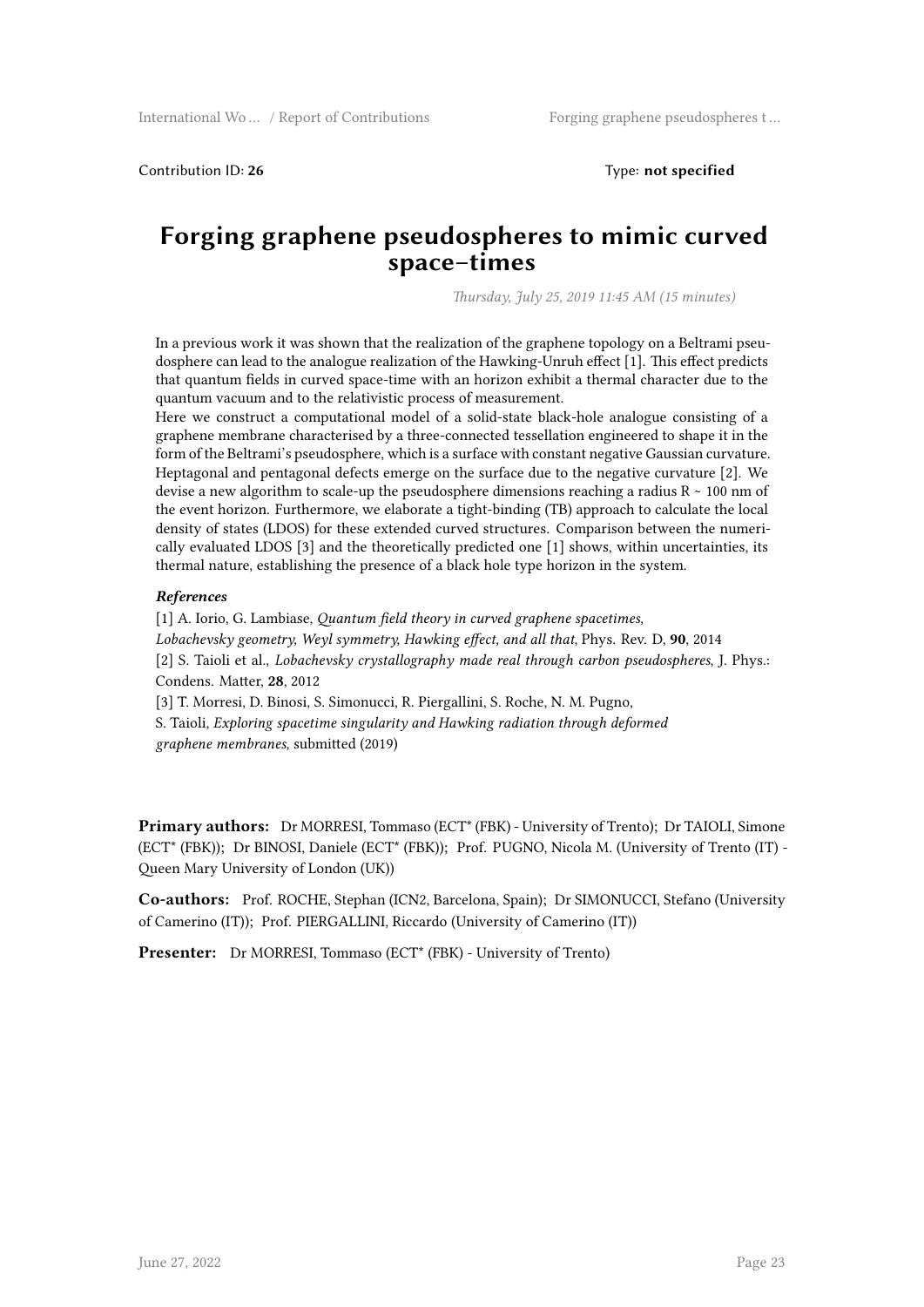Contribution ID: **27** Type: **not specified**

#### **Quantum analog of Kerr black hole and Penrose effect in a Bose-Einstein condensate**

*Tuesday, July 23, 2019 12:15 PM (15 minutes)*

We propose to use quantum vortices for analog gravity. We implement an acoustic Kerr black hole with quantized angular momentum in a Bose-Einstein condensate. We show that the condensate's metric is equivalent to the Kerr's one, exhibiting a horizon and an ergosphere. We confirm that this metric is obeyed not only by weak density waves, but also by quantum vortices which behave as massive test particles. We use these topological defects to demonstrate a quantum Penrose effect, extracting the rotation energy of the black hole by quanta of angular momentum. The particle trajectories are well described by the time-like geodesics of the Kerr metric, confirming the potential of analog gravity.

**Primary author:** Dr SOLNYSHKOV, Dmitry (University Clermont Auvergne)

**Co-authors:** Mr LEBLANC, Charly (University Clermont Auvergne); Dr KONIAKHIN, Sergei (University Clermont Auvergne); Dr BLEU, Olivier; Dr MALPUECH, Guillaume

**Presenter:** Dr SOLNYSHKOV, Dmitry (University Clermont Auvergne)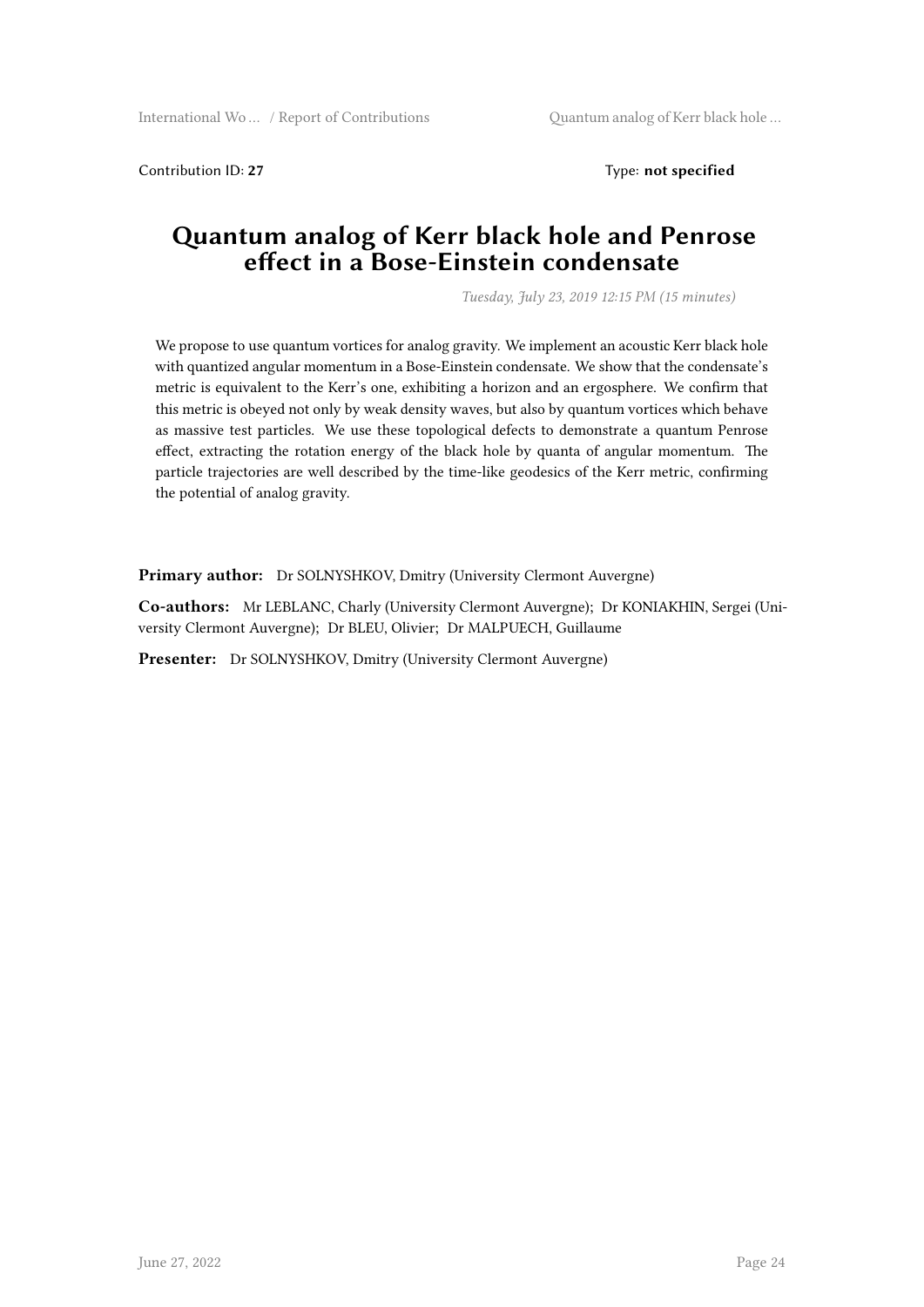Contribution ID: **28** Type: **not specified**

#### **Observation of thermal Hawking radiation and its temperature in an analogue black hole**

*Monday, July 22, 2019 10:15 AM (45 minutes)*

We study the Hawking radiation in an analogue black hole, in which sound plays the role of light. We find that the correlation spectrum of Hawking radiation agrees well with a thermal spectrum, and its temperature is given by the surface gravity. This confirms the predictions of Hawking's theory. The Hawking radiation is in the regime of linear dispersion, in analogy with a real black hole. Furthermore, the radiation inside of the analogue black hole is seen to be composed of negative-energy partners only.

**Primary authors:** Prof. STEINHAUER, Jeff (Technion); Dr DE NOVA, Juan Ramón Muñoz (Technion); Ms GOLUBKOV, Katrine (Technion); Mr KOLOBOV, Victor I. (Technion)

**Presenter:** Prof. STEINHAUER, Jeff (Technion)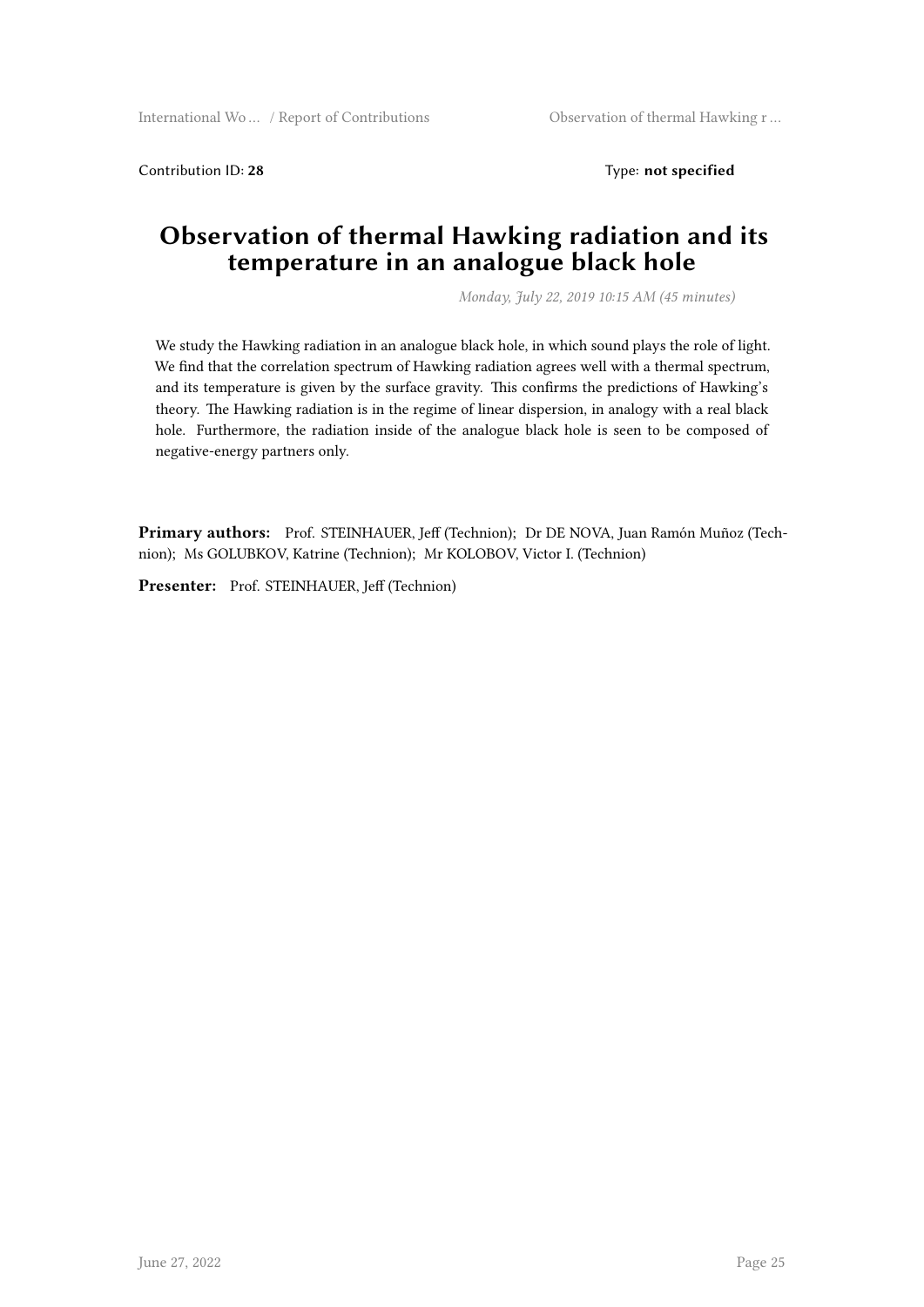Contribution ID: **29** Type: **not specified**

#### **Wave amplification in rotating reference frames**

*Monday, July 22, 2019 3:00 PM (30 minutes)*

Superradiant gain is the process in which waves are amplified via their interaction with a rotating body, examples including evaporation of a spinning black hole and electromagnetic emission from a rotating metal sphere.

We will first discuss the case of photon fluids, i.e. room temperature superfluids generated by a laser beam propagating in a nonlinear defocusing material. Prior work has already demonstrated the superfluid nature of the 2D beam profile in this setting and we have recently studied that by injecting a vortex pump beam, it is possible to generate a rotating spacetime metric and experimentally identify the horizon and ergosphere. Numerical studies based on the Nonlinear Schrodinger equation now illustrate the conditions under which experiments are expected to observe superradiance by analyzing the optical currents in the system.

Finally, we will examine a different scenario, more akin to the sutation examined in 1971 by Zel'dovich, i.e. a rotating cylinder. We elucidate theoretically how superradiance may be realized in the field of acoustics, and predict the possibility of non-reciprocally amplifying or absorbing acoustic beams carrying orbital angular momentum by propagating them through an absorbing medium that is rotating. We discuss a possible geometry for realizing the superradiant amplification process using existing technology.

**Primary authors:** Prof. FACCIO, Daniele (University of Glasgow); Dr BRAIDOTTI, Maria Chiara

**Presenter:** Prof. FACCIO, Daniele (University of Glasgow)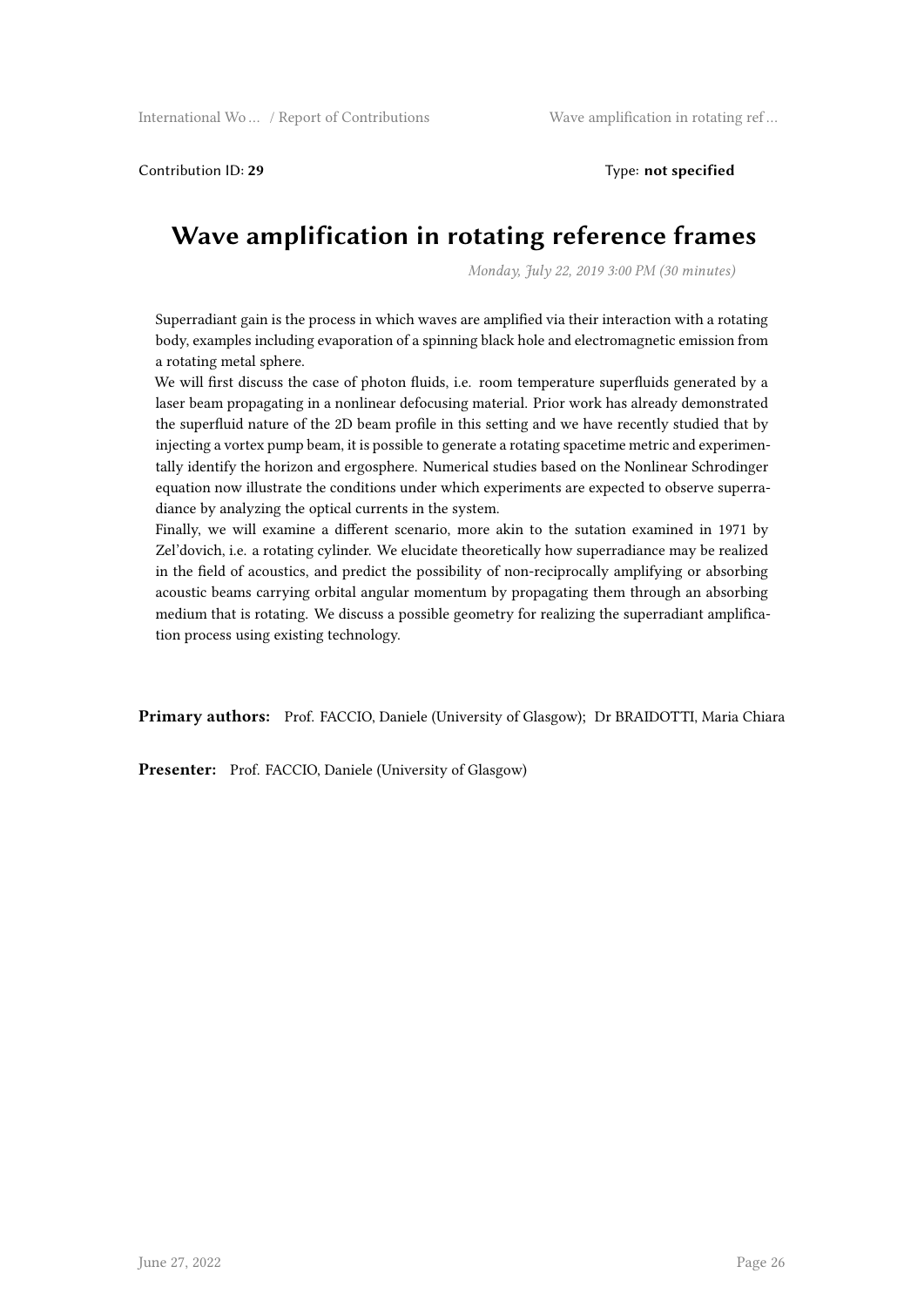Contribution ID: 30 Type: not specified

#### **Cosmology in the laboratory**

*Monday, July 22, 2019 2:30 PM (30 minutes)*

Bekenstein and Hawking predicted that black holes are not black, but radiate due to the quantum physics of the vacuum. Fulling, Davies and Unruh predicted that an accelerated observer perceives the quantum vacuum as thermal radiation. Both effects draw tantalizing connections between general relativity, quantum mechanics and thermodynamics, and both effects have never been observed yet. The lecture shows how laboratory analogues of the event horizon and of relativistic acceleration can, literally, shed light on such and similar phenomena.

**Primary author:** LEONHARDT, Ulf **Presenter:** LEONHARDT, Ulf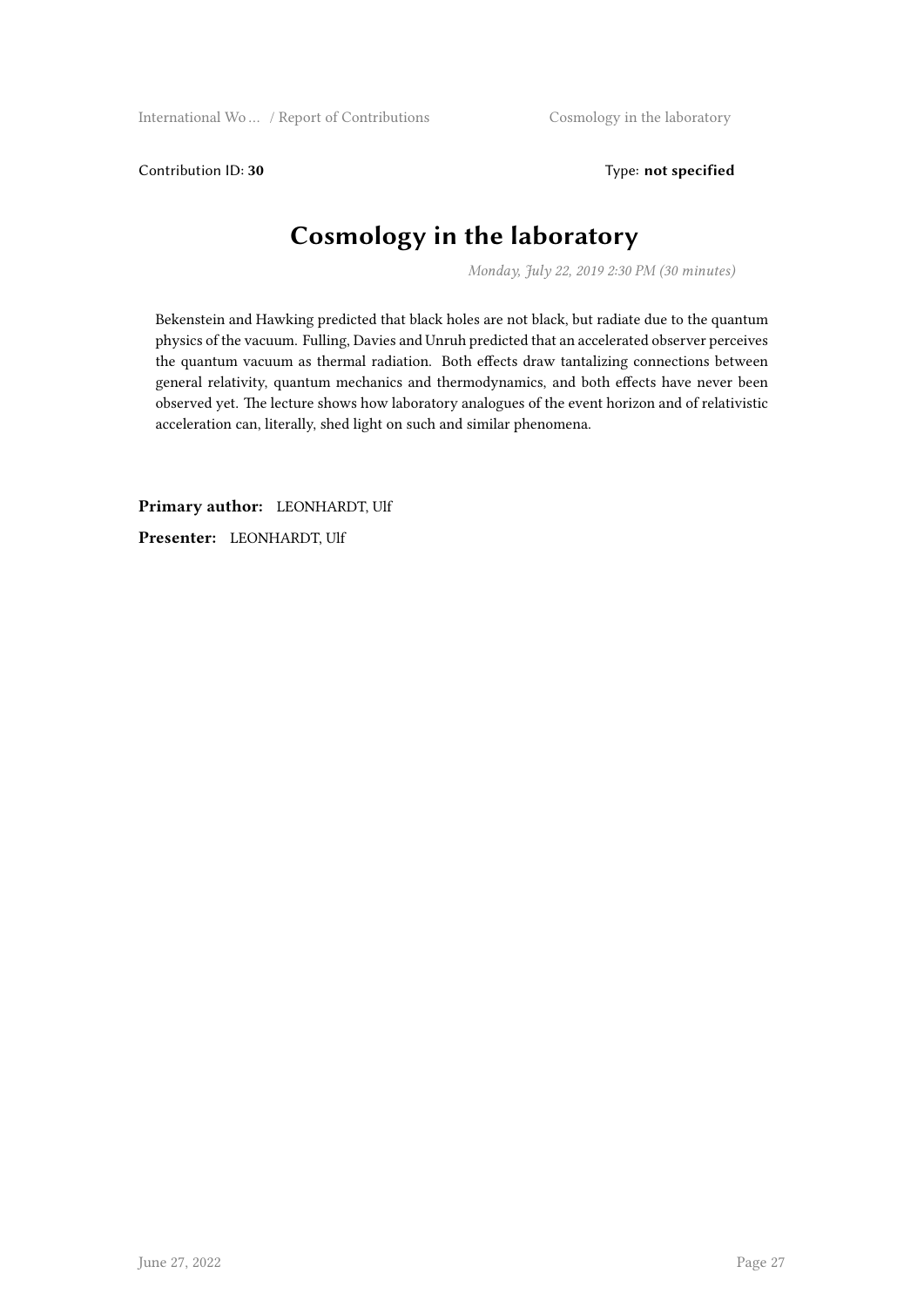Contribution ID: **31** Type: **not specified**

#### **Emulating Hawking physics with cavity polaritons**

*Tuesday, July 23, 2019 12:00 PM (15 minutes)*

Over the last decade, cavity polaritons have emerged as a powerful platform to explore the physics of quantum fluids of light [1]. They are quasi-particles arising from the strong coupling regime between photons trapped in a cavity and excitons confined in quantum wells. They propagate like photons but show strong interactions thanks to their matter part. Several theoretical works propose to make use of cavity polaritons for the emulation of Hawking physics [2-3] based on the design of an abrupt interface between a supersonic and a superfluid region.

In this talk I will describe how, making use of nanotechnology, it is indeed possible to engineer the shape of a 1D channel and to realize an acoustic black hole for cavity polaritons [4]. I will also address the possibility of engineering exotic types of Dirac cones with honeycomb polariton lattices [5], which are also relevant for the realization of analogue black holes [6].

- [1] I. Carusotto and C. Ciuti, Rev. Mod. Phys. 85, 299 (2013)
- [2] D. D. Solnyshkov, H. Flayac, and G. Malpuech, Phys. Rev. B 84, 233405 (2011)
- [3] Dario Gerace and Iacopo Carusotto, Phys. Rev. B 86, 144505 (2012)
- [4] H. S. Nguyen et al., Phys. Rev. Lett. 114, 036402 (2015)
- [5] M. Milicevic et al., arXiv:1807.08650 (to appear in PRX)
- [6] G.E. Volovik, JETP Lett.104, 645–648 (2016)

Presenter: Prof. BLOCH, Jaqueline (Center for Nanoscience and Nanotechnology C2N/CNRS-Université Paris Saclay Palaiseau, France)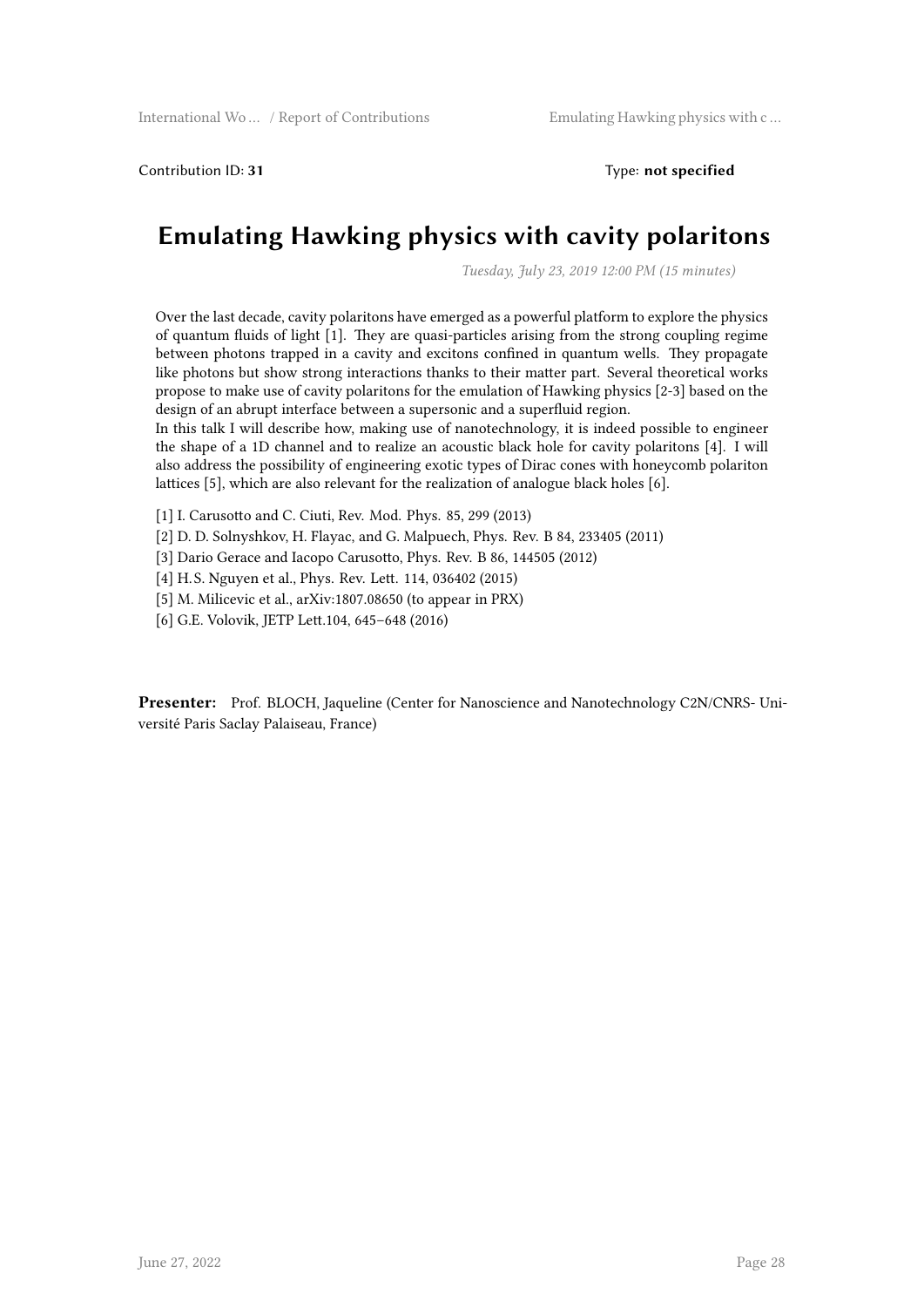Contribution ID: **32** Type: **not specified**

#### **Hawking radiation in an exactly solvable BEC model**

*Wednesday, July 24, 2019 2:30 PM (30 minutes)*

In the past years the experimental detection of the Hawking radiation in Bose-Einstein condensates (BECs) has taken a remarkable leap forward (J. Steinhauer, *Nature Physics* **12**, 2016 and J.R.M. De Nova et al., *Nature* **569**, 2019). Exploiting the particular features of hard core bosons in 1D, i.e. the Tonks-Girardeau gas (S. Giovanazzi, *Phys. Rev. Lett.* **94**, 2005), we are able to obtain the exact solution of a BEC flowing against an obstacle and we examine it in the framework of sonic black holes; in this limit we recover Hawking result without making use of the gravitational analogy and we find that a precise correspondence between the emission of phonons in the upstream region and the Hawking-like mechanism requires additional conditions to be met (A. Parola, M. Tettamanti and S. L. Cacciatori *EPL* **119**, 2017). Moreover, we investigate the correlations between the Hawking quanta and the in-falling partner and we describe the model also from a semiclassical perspective (M. Tettamanti, S. L. Cacciatori and A. Parola, *Phys. Rev. D* **99**, 2019).

**Primary authors:** TETTAMANTI, Manuele (Università degli Studi di Milano-Bicocca); Prof. CAC-CIATORI, Sergio (Università degli Studi dell'Insubria); Prof. PAROLA, Alberto (Università degli Studi dell'Insubria)

**Presenter:** TETTAMANTI, Manuele (Università degli Studi di Milano-Bicocca)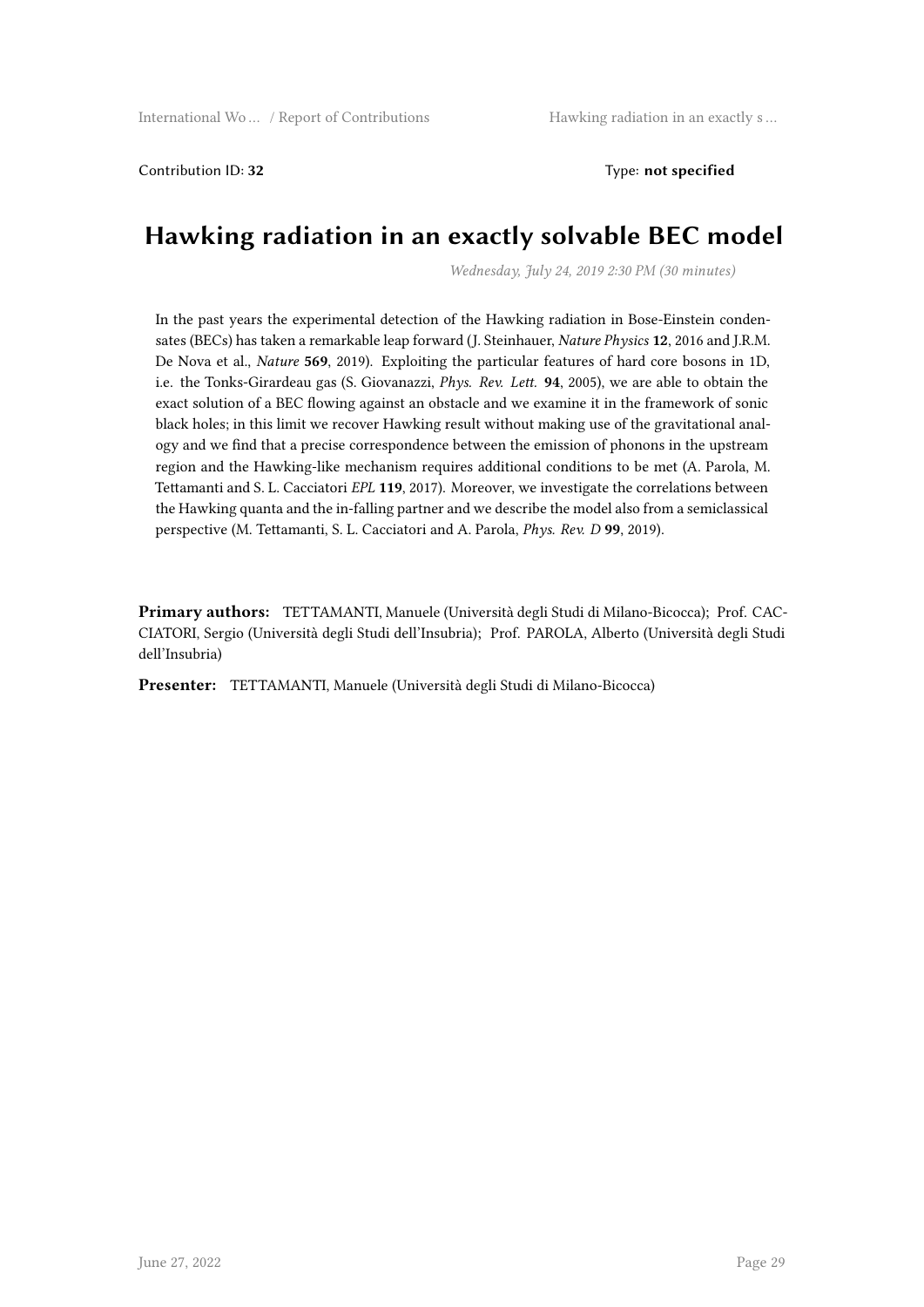Contribution ID: **33** Type: **not specified**

#### **Towards analog reheating of the universe in the laboratory**

*Tuesday, July 23, 2019 4:45 PM (15 minutes)*

The early universe has undergone a transition from a super-cooled state after cosmic inflation to a hot and thermal one. We propose an analog experimental implementation of this cosmic reheating dynamics using an ultra-cold Bose gas. In our mapping, a Bose-Einstein condensate plays the role of the inflaton field, which describes the state of the universe after inflation. The expansion of the universe as well as the dynamics of the inflaton field are encoded in the time-dependence of the atomic interaction, which can be tuned via Feshbach resonances. By means of classical-statistical simulations we illustrate that the dynamics of the system involves the known stages of reheating. At early times, parametric instabilities lead to the production of Bogoliubov quasi-particles as excitations on top of the condensate, mimicking cosmological particle production by the decaying inflaton field. At later times, the system develops a turbulent cascade transporting energy to higher momenta in a self-similar way. The final stage of the dynamics, where the system relaxes to thermal equilibrium, is dominated by quantum fluctuations and therefore not captured by the classical-statistical approximation, which motivates an experimental study of this process using a quantum simulator."

**Primary authors:** Mr CHATRCHYAN, Aleksandr (Institute for Theoretical Physics, Heidelberg University); Prof. BERGES, Jürgen (Institute for Theoretical Physics, Heidelberg University); Mr GEIER, Kevin (Kirchhoff Institute for Physics, Heidelberg University); Prof. OBERTHALER, Markus (Kirchhoff Institut für Physik, Heidelberg University); Dr HAUKE, Philipp (Kirchhoff-Institute for Physics, Heidelberg University)

**Presenter:** Mr CHATRCHYAN, Aleksandr (Institute for Theoretical Physics, Heidelberg University)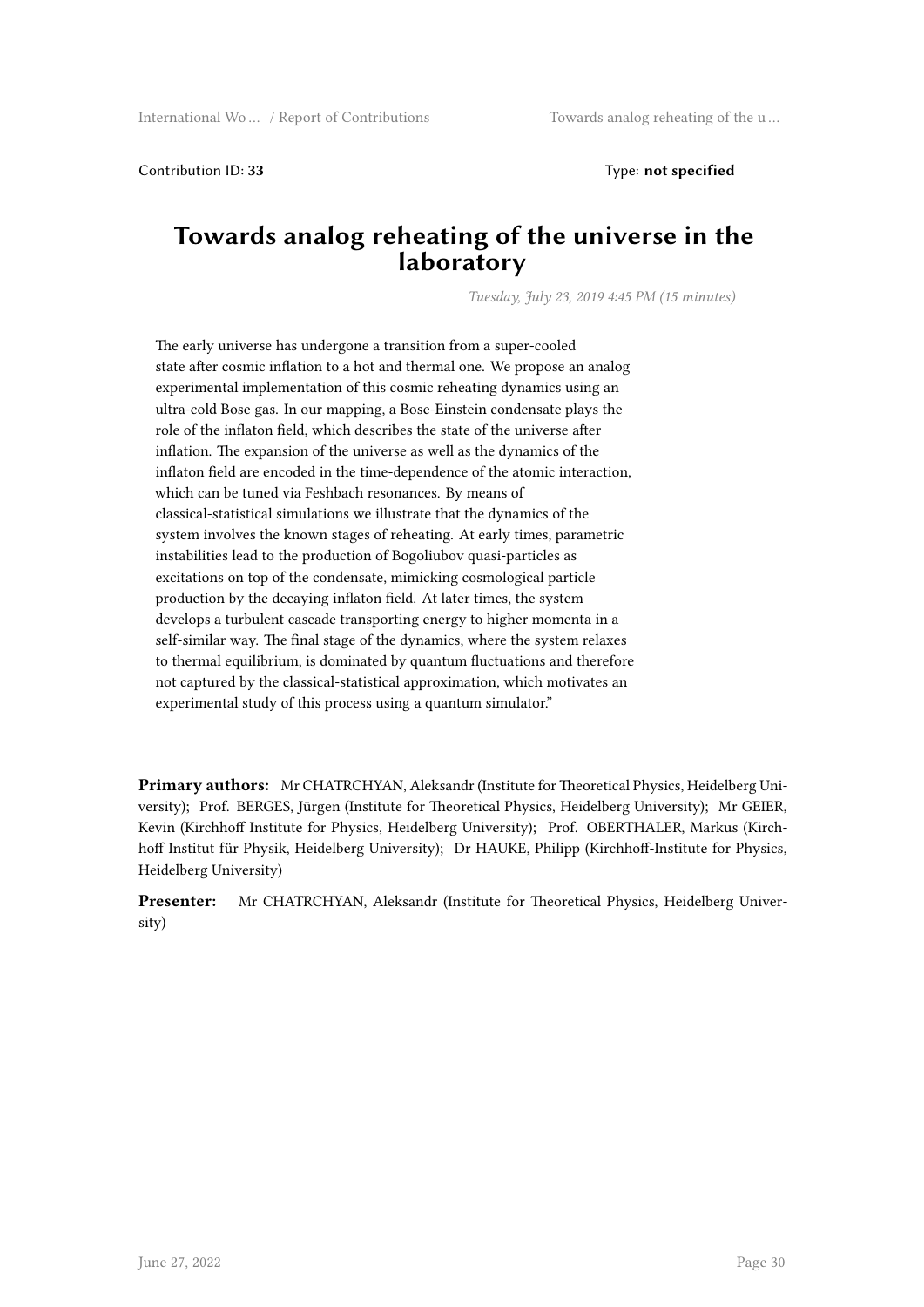Contribution ID: **34** Type: **not specified**

#### **Universal Dynamics near Non-Thermal Fixed Points**

*Tuesday, July 23, 2019 4:15 PM (30 minutes)*

Quenched or continuously driven quantum systems can show universal dynamics near non-thermal fixed points, generically in the form of scaling behaviour in space and time. Systems where such fixed points can be realized encompass post-inflationary evolution of the early universe, cold dark matter, dense neutron stars, heavy-ion collisions, to low-energy dynamics in cold gases. Key aspects of the theory of non-thermal fixed points will be briefly summarized [1,2], as well as recent experimental results for quenched systems [3,4]. Considering scaling transport of excitations to larger wave numbers similar to an inverse cascade, the underlying excitations can be either irregular phase excitations or (quasi) topological defects [5] exhibiting implications for quantum turbulence.

[1] C.-M. Schmied, A. N. Mikheev, T. Gasenzer, Non-thermal fixed points: Universal dynamics far from equilibrium, arXiv:1810.08143 [cond-mat.quant-gas]

[2] A. N. Mikheev, C.-M. Schmied, T. Gasenzer, Low-energy effective theory of non-thermal fixed points in a multicomponent Bose gas, Phys. Rev. A 99, 063622 (2019); arXiv:1807.10228 [condmat.quant-gas]

[3] M. Prüfer, P. Kunkel, H. Strobel, S. Lannig, D. Linnemann, C.-M. Schmied, J. Berges, T. Gasenzer, M.K. Oberthaler, Observation of universal dynamics in a spinor Bose gas far from equilibrium, Nature 563, 217 (2018).

[4] S. Erne, R. Bücker, T. Gasenzer, J. Berges and J. Schmiedmayer, Universal dynamics in an isolated one-dimensional Bose gas far from equilibrium, Nature 563, 225 (2018).

[5] M. Karl and T. Gasenzer, Strongly anomalous non-thermal fixed point in a quenched twodimensional Bose gas, New J. Phys. 19, 093014 (2017).

**Primary author:** GASENZER, Thomas (Kirchhoff-Institute for Physics, Heidelberg University)

**Presenter:** GASENZER, Thomas (Kirchhoff-Institute for Physics, Heidelberg University)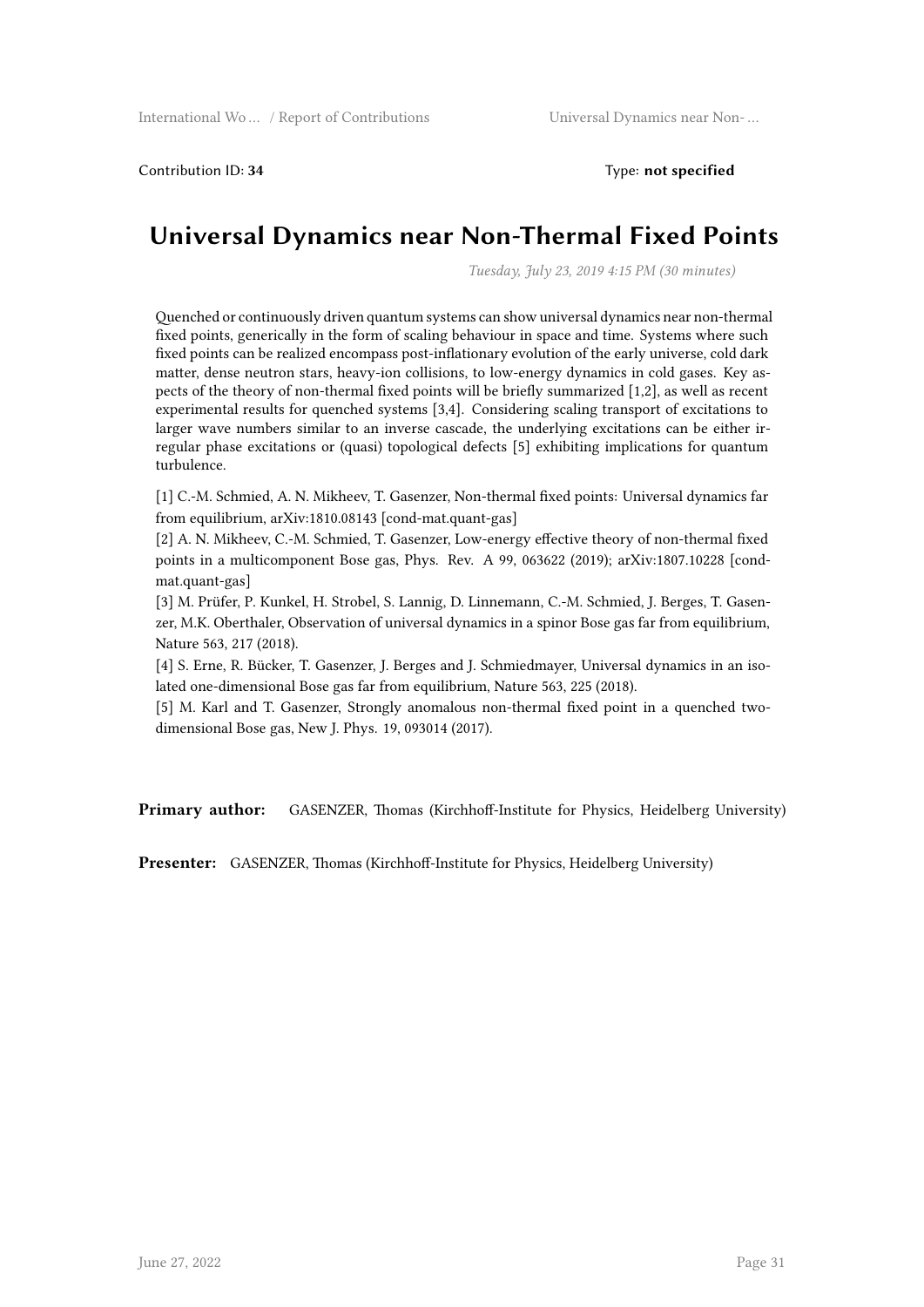Contribution ID: 35 Type: **not specified** 

#### **Substantiating analog Hawking radiation by inspecting the close vicinity of the acoustic horizon**

*Tuesday, July 23, 2019 5:00 PM (15 minutes)*

We compute the density-density correlation function near an acoustic horizon realized in a Bose-Einstein condensate.

A correct normalization of the field of Bogoliubov excitations necessitates to account for the contribution of zero modes.

Once this is achieved, one obtains a very good description of the recent experimental results of Technion's group.

**Primary authors:** Mr ISOARD, Mathieu (LPTMS); Mr PAVLOFF, Nicolas (LPTMS)

**Presenter:** Mr ISOARD, Mathieu (LPTMS)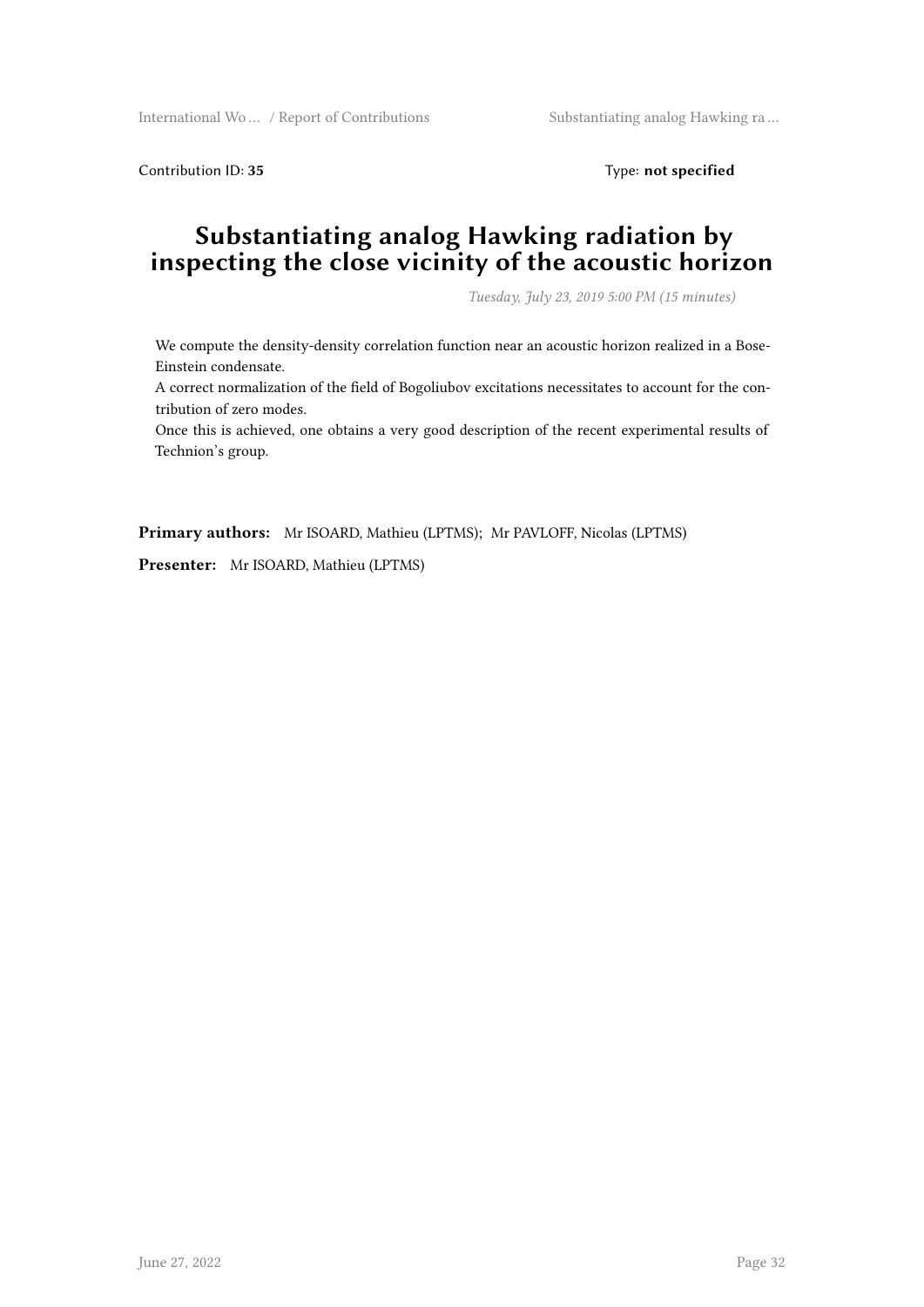Contribution ID: **37** Type: **not specified**

#### **Breakdown of Quasilocality in Long-Range Quantum Lattice Models**

*Thursday, July 25, 2019 12:15 PM (15 minutes)*

I will discuss how one can use tensor network state techniques, in particular matrix product states in 1D, to study the nonequilibrium dynamics of correlations in quantum lattice models in the presence of long-range interactions. For exponents larger than the lattice dimensionality, a Lieb-Robinson-type bound effectively restricts the spreading of correlations to a causal region, but allows supersonic propagation. I will present numerical results for the XXZ spin chain, which reveal the presence of a sound cone for large exponents and supersonic propagation for small ones. This addresses the issue of propagation of information in the quantum realm in the presence of longrange interactions, which could be realized by gravitational interactions in a cosmology context.

Primary author: Dr MANMANA, Salvatore (Goettingen University)

**Presenter:** Dr MANMANA, Salvatore (Goettingen University)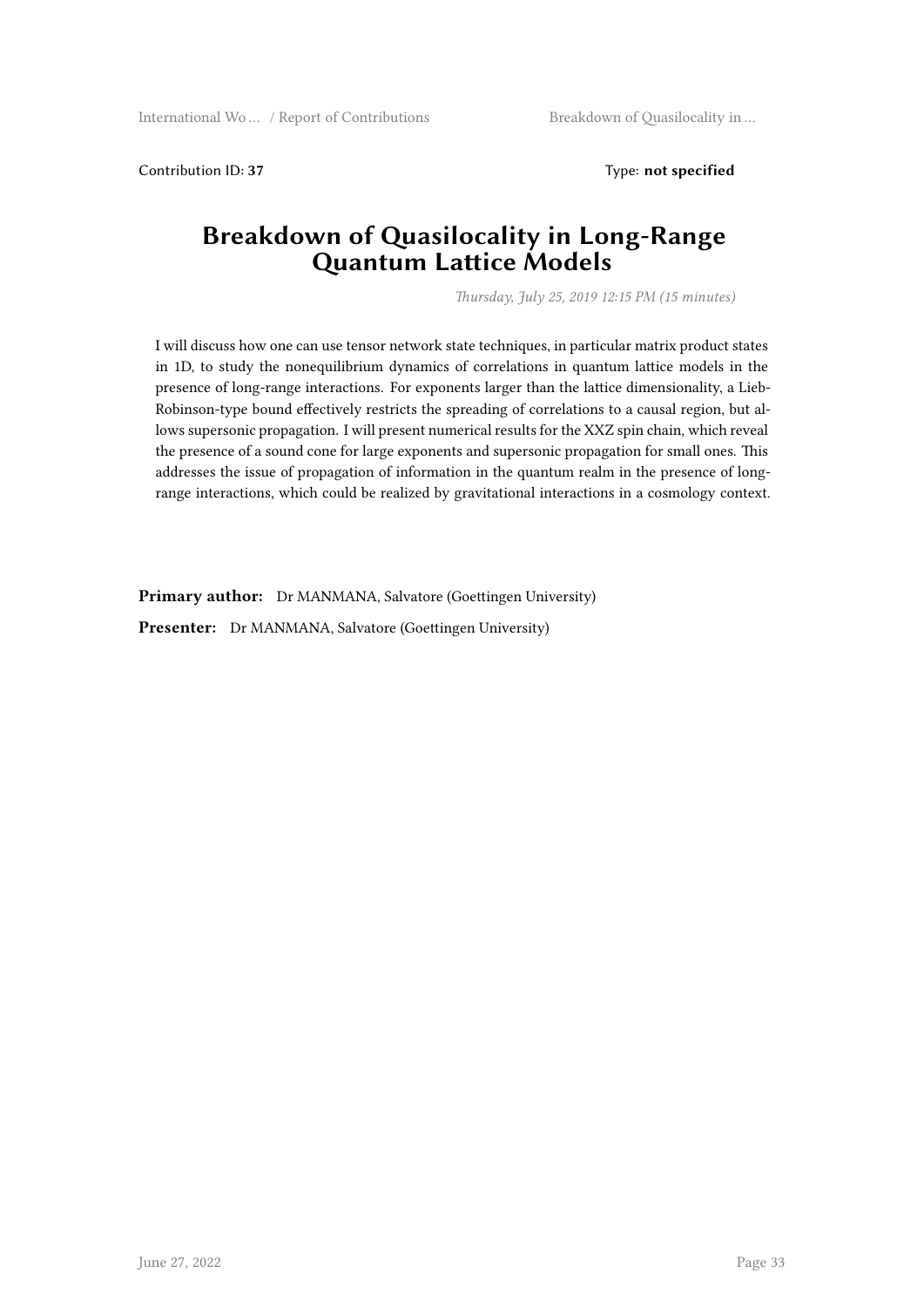Contribution ID: **40** Type: **not specified**

#### **Rapidly expanding BEC ring: analog cosmology in a lab**

*Wednesday, July 24, 2019 9:45 AM (45 minutes)*

I will describe an experiment and some theory of an expanding, ring-shaped Bose-Einstein condensate. The expansion redshifts and damps long-wavelength excitations, as in an expanding universe. After expansion, energy in the radial mode leads to the production of bulk topological excitations—–solitons and vortices—driving the production of a large number of azimuthal phonons and, at late times, causing stochastic persistent currents. These complex nonlinear dynamics, fueled by the energy stored coherently in one mode, are reminiscent of a type of "preheating" that may have taken place at the end of inflation.

Based on https://arxiv.org/abs/1710.05800

**Primary authors:** ECKEL, Stephen; KUMAR, Avinash; JACOBSON, Ted; SPIELMAN, Ian; CAMP-BELL, Gretchen

**Presenter:** JACOBSON, Ted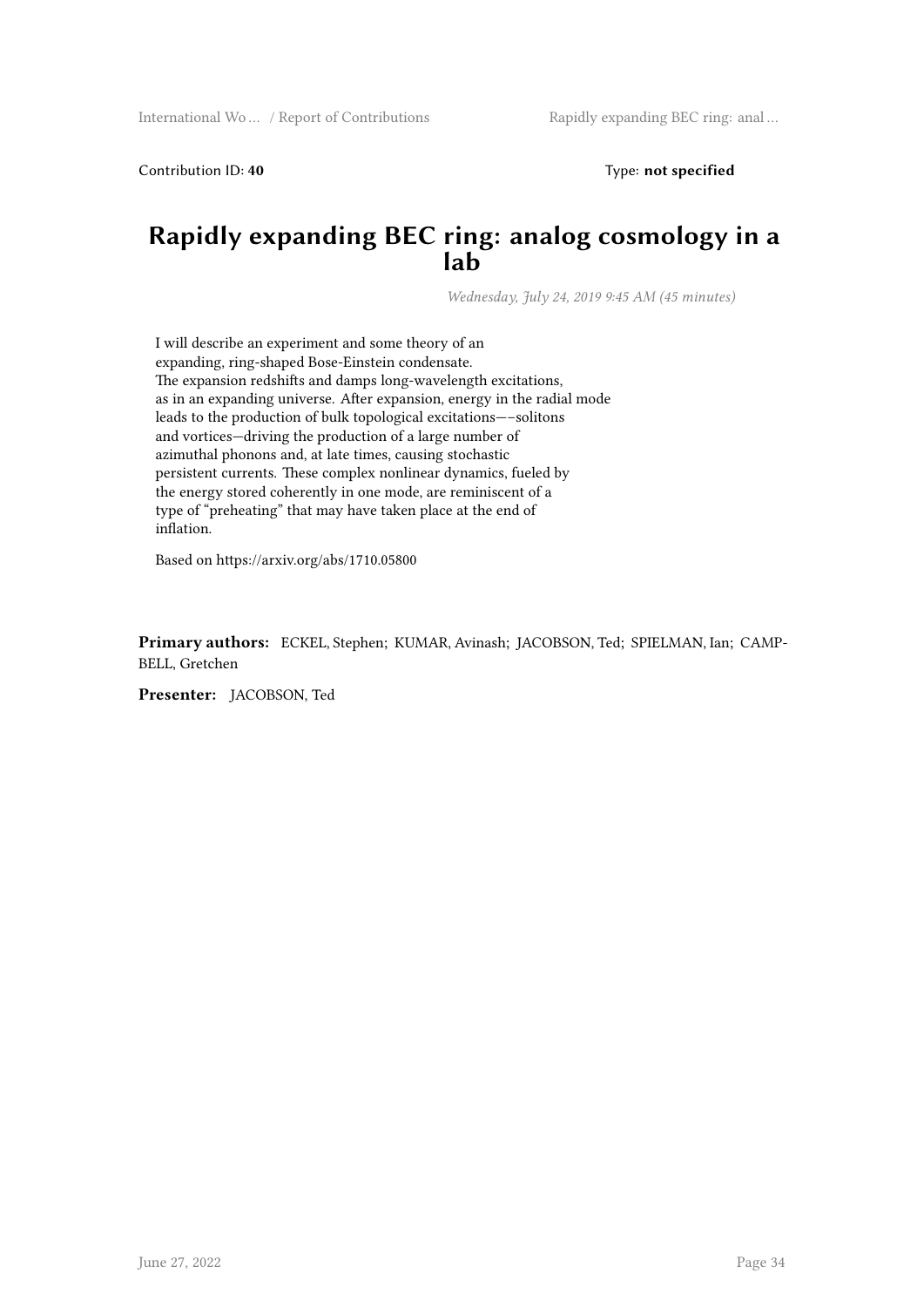Contribution ID: **41** Type: **not specified**

#### **Experimental Quantum Cosmology: Probing Analogue Trans-Planckian Physics in Dipolar Bose-Einstein Condensates**

*Tuesday, July 23, 2019 3:45 PM (30 minutes)*

The talk will describe proposals for the quantum simulation of possible trans-Planckian effects on two fundamental phenomena in effective curved spacetime:

1. Scale Invariance of the Inflationary Power Spectrum. We consider an analogue de Sitter cosmos in an expanding quasi-two-dimensional Bose-Einstein condensate with dominant dipole-dipole interactions between the atoms or molecules in the ultracold gas. It is demonstrated that a hallmark signature of inflationary cosmology, the scale invariance of the power spectrum of inflaton field correlations, experiences strong modifications when, at the initial stage of expansion, the excitation spectrum displays a roton minimum. Dipolar quantum gases thus furnish a viable laboratory tool to experimentally investigate, with well-defined and controllable initial conditions, whether primordial oscillation spectra deviating from Lorentz invariance at trans-Planckian momenta violate standard predictions of inflationary cosmology.

2. Cosmological Particle Production aka Dynamical Casimir Effect. A rapid quench in the dipolar gas, performed on the speed of sound of excitations propagating on the condensate background, leads to the dynamical Casimir effect (and hence analogue cosmological particle production), which can be characterized by measuring the density-density correlation function. For both zero and finite initial temperatures, the continuous-variable bipartite quantum state of the created quasiparticle pairs with opposite momenta, resulting from the quench, displays an enhanced potential for the presence of entanglement (represented by nonseparable and steerable quasiparticle states), when compared to a gas with solely repulsive contact interactions. Steerable quasiparticle pairs contain momenta from close to the roton, and hence quantum correlations significantly increase in the presence of a deep roton minimum.

#### References

1. Seok-Yeong Chä and Uwe R. Fischer: Probing the scale invariance of the inflationary power spectrum in expanding quasi-two-dimensional dipolar condensates, Phys. Rev. Lett. 118, 130404 (2017)

2. Zehua Tian, Seok-Yeong Chä, and Uwe R. Fischer: Roton entanglement in quenched dipolar Bose-Einstein condensates, Phys. Rev. A 97, 063611 (2018).

Primary author: Prof. FISCHER, Uwe (Seoul National University)

**Presenter:** Prof. FISCHER, Uwe (Seoul National University)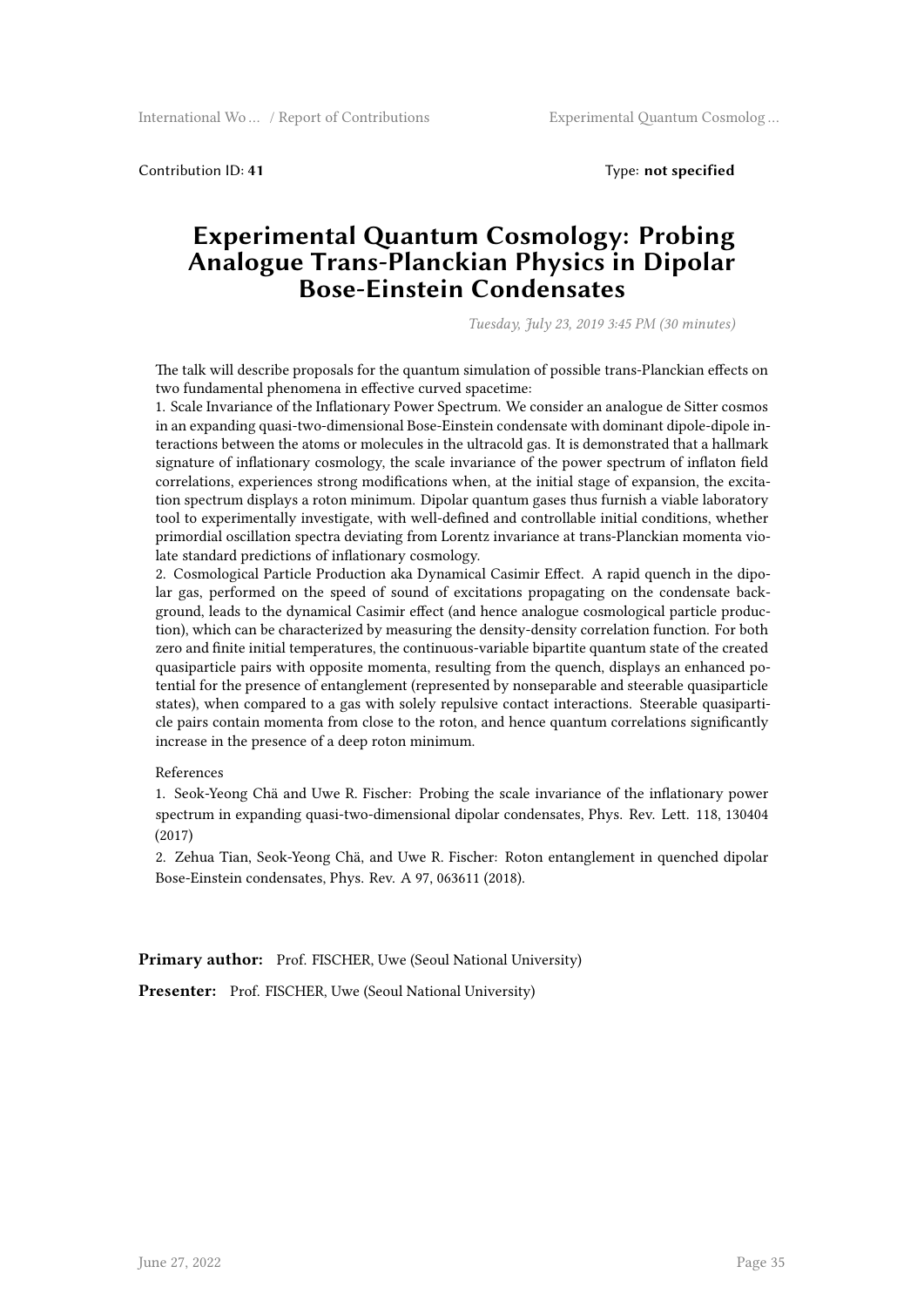Contribution ID: 42 Type: **not specified** 

## **Welcome by the organizers**

*Monday, July 22, 2019 9:00 AM (30 minutes)*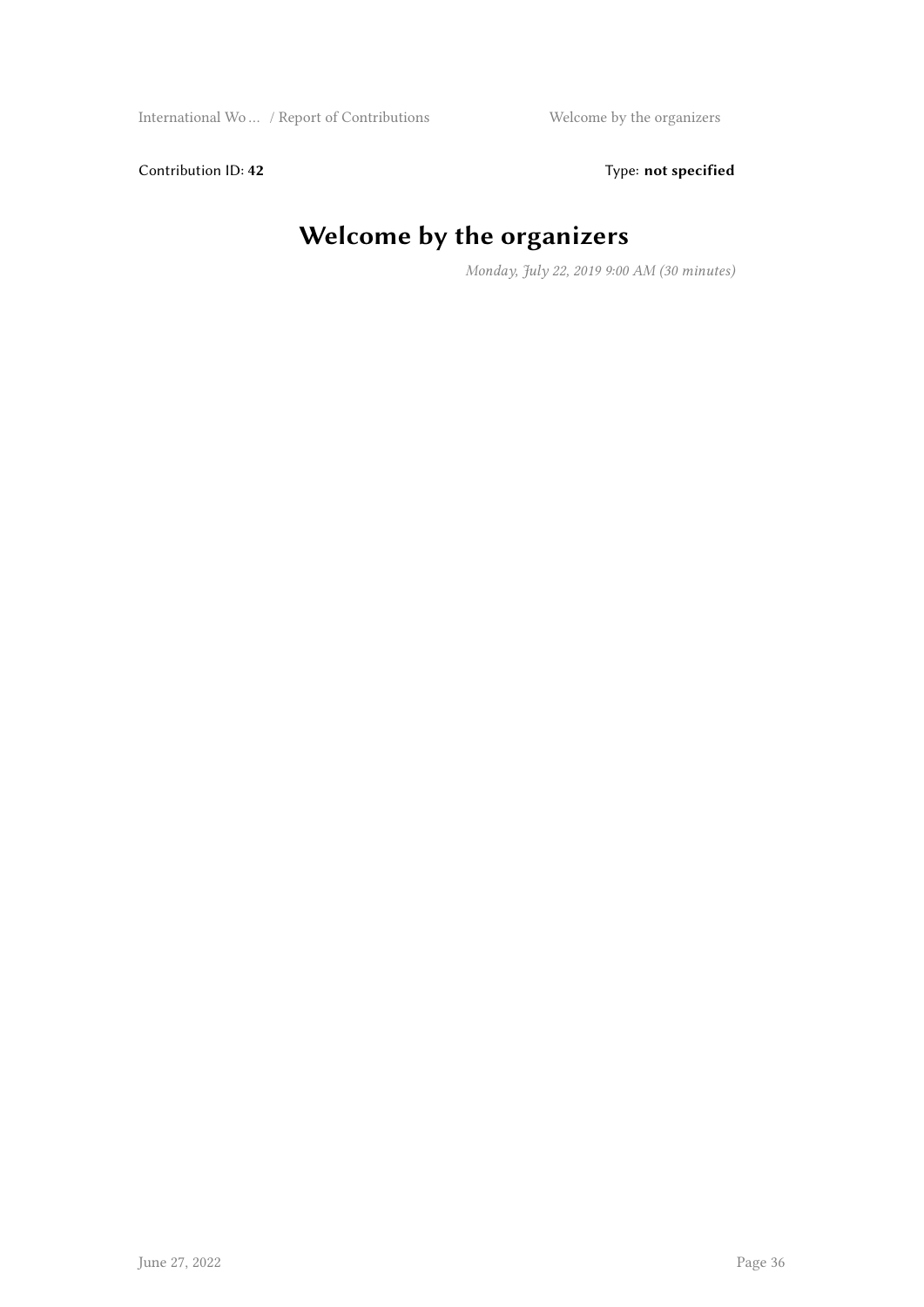International Wo ... / Report of Contributions Analogue stochastic "gravity" in ...

Contribution ID: 43 Type: **not specified** 

#### **Analogue stochastic "gravity" in Bose-Einstein condensates**

*Monday, July 22, 2019 4:45 PM (30 minutes)*

**Presenter:** Prof. GALITSKI, Victor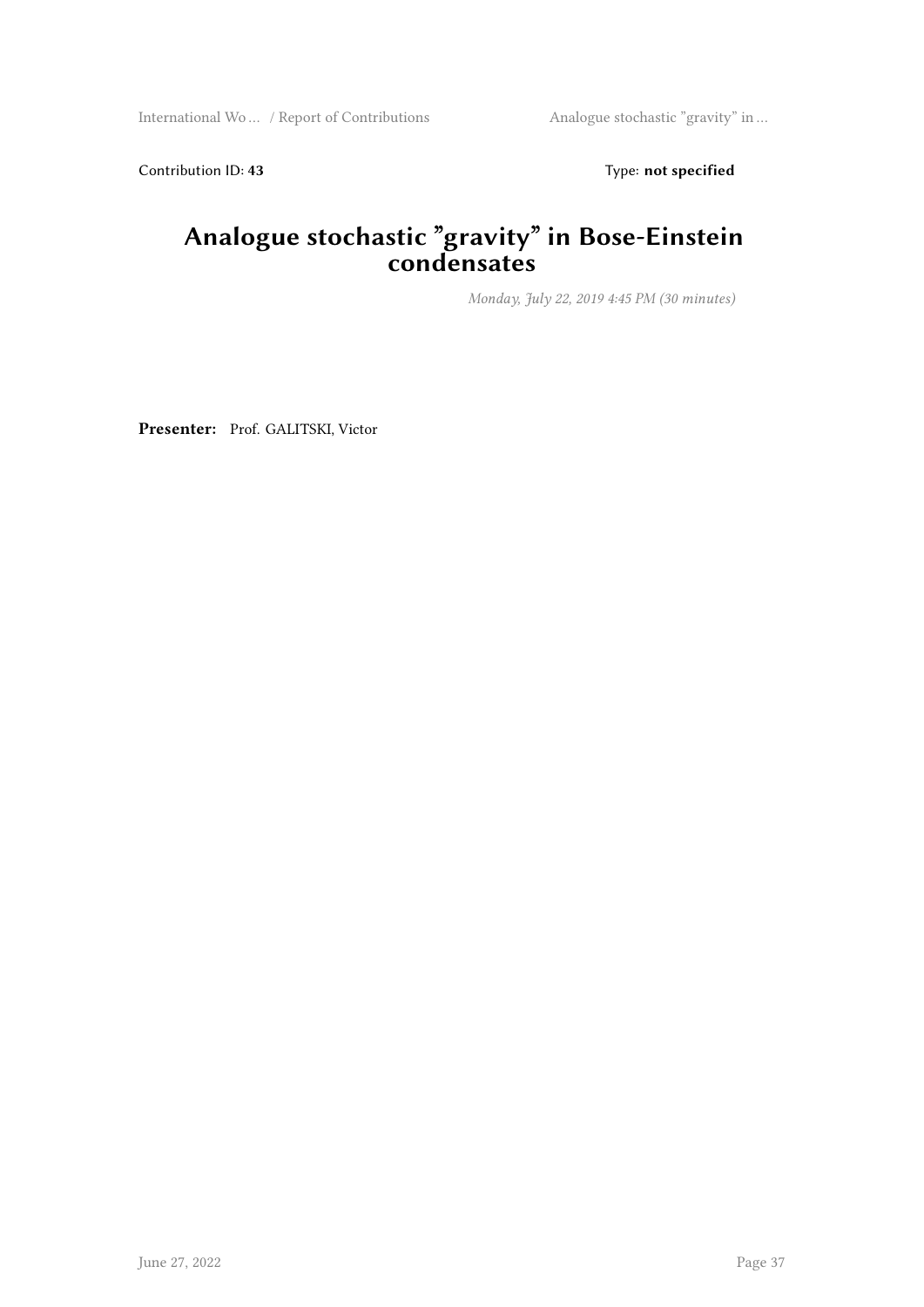Contribution ID: **47** Type: **not specified**

#### **Application of the black hole-fluid analogy: identification of a vortex flow through its characteristic waves**

*Tuesday, July 23, 2019 2:30 PM (30 minutes)*

Black holes are like bells; once perturbed they will relax through the emission of characteristic waves. The frequency spectrum of these waves is independent of the initial perturbation and, hence, can be thought of as a 'fingerprint' of the black hole. Since the 1970s scientists have considered the possibility of using these characteristic modes of oscillation to identify astrophysical black holes. With the recent detection of gravitational waves, this idea has started to turn into reality. Inspired by the black hole-fluid analogy, we demonstrate the universality of the black-hole relaxation process through the observation of characteristic modes emitted by a hydrodynamical vortex flow. The characteristic frequency spectrum is measured and agrees with theoretical predictions obtained using techniques developed for astrophysical black holes. Our findings allow for the first identification of a hydrodynamical vortex flow through its characteristic waves. The flow velocities inferred from the observed spectrum agree with a direct flow measurement. Our approach establishes a non-invasive method, applicable to vortex flows in fluids and superfluids alike, to identify the wave-current interactions and hence the effective field theories describing such systems.

**Presenter:** Prof. WEINFURTNER, Silke (School of Physics and Astronomy, University of Nottingham)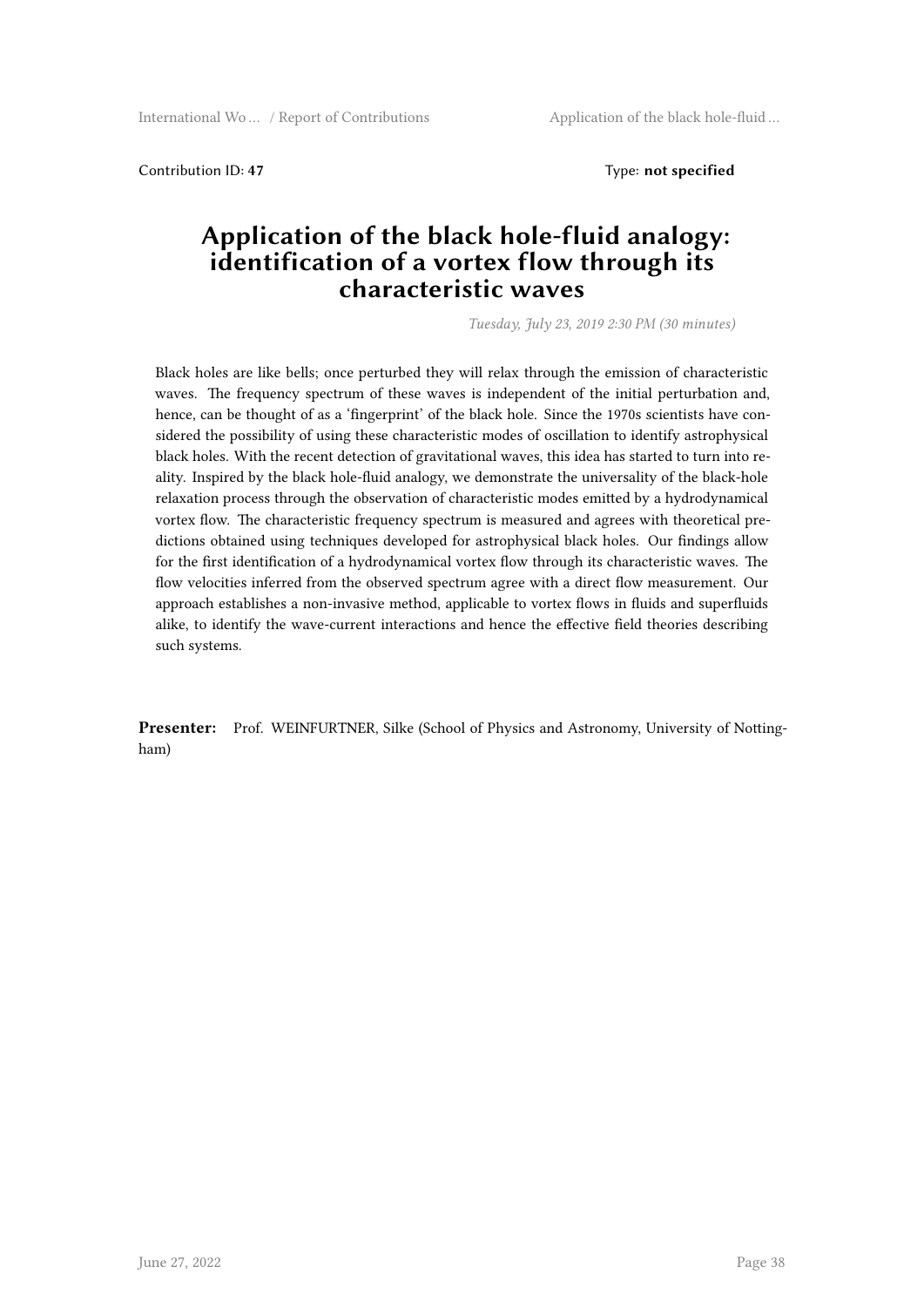Contribution ID: 51 Type: **not specified** 

## **Round Table: theories vs experiments**

*Wednesday, July 24, 2019 4:15 PM (1h 45m)*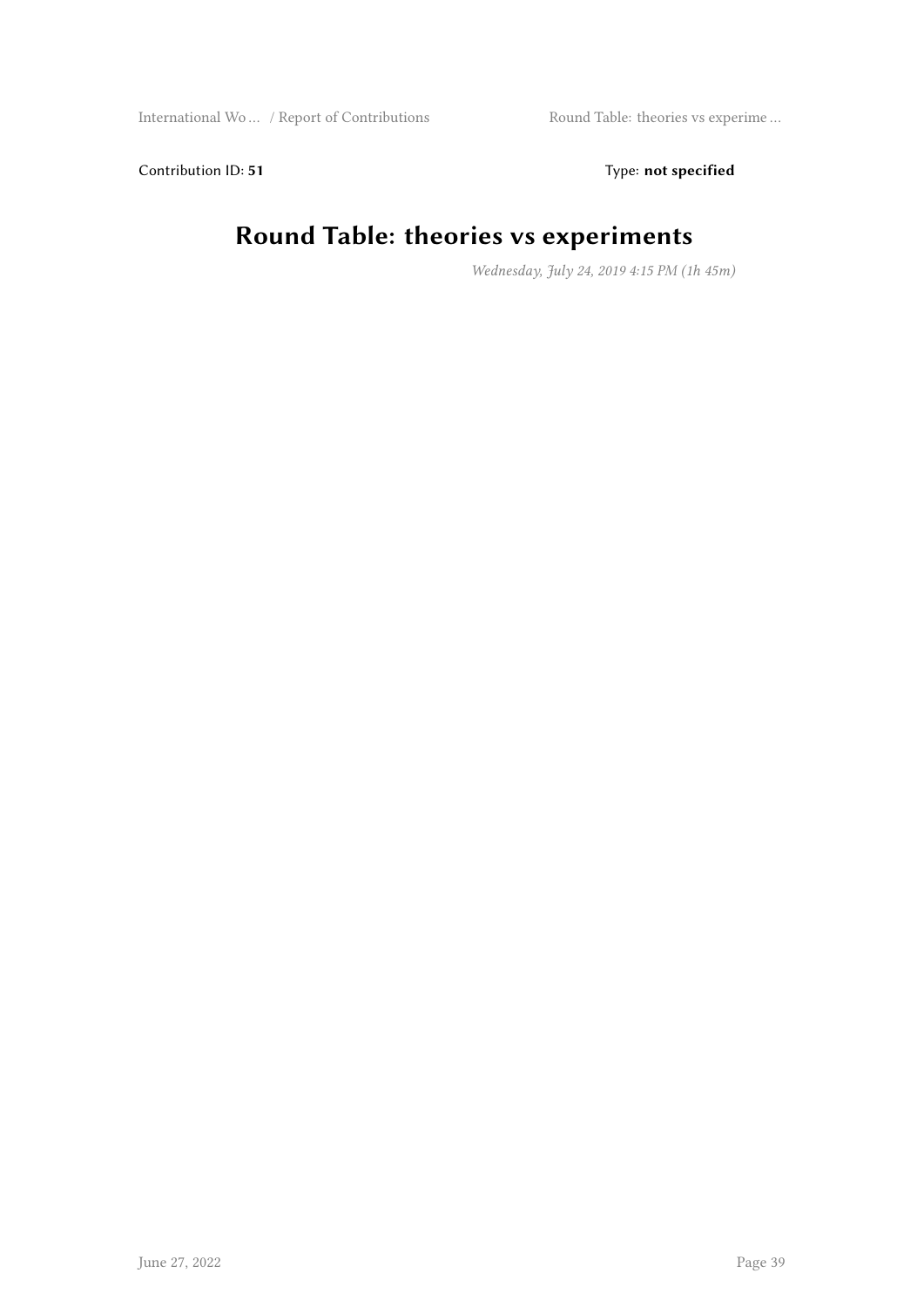Contribution ID: 54 Type: **not specified** 

### **Round Table: theories vs experiments**

*Thursday, July 25, 2019 3:45 PM (2 hours)*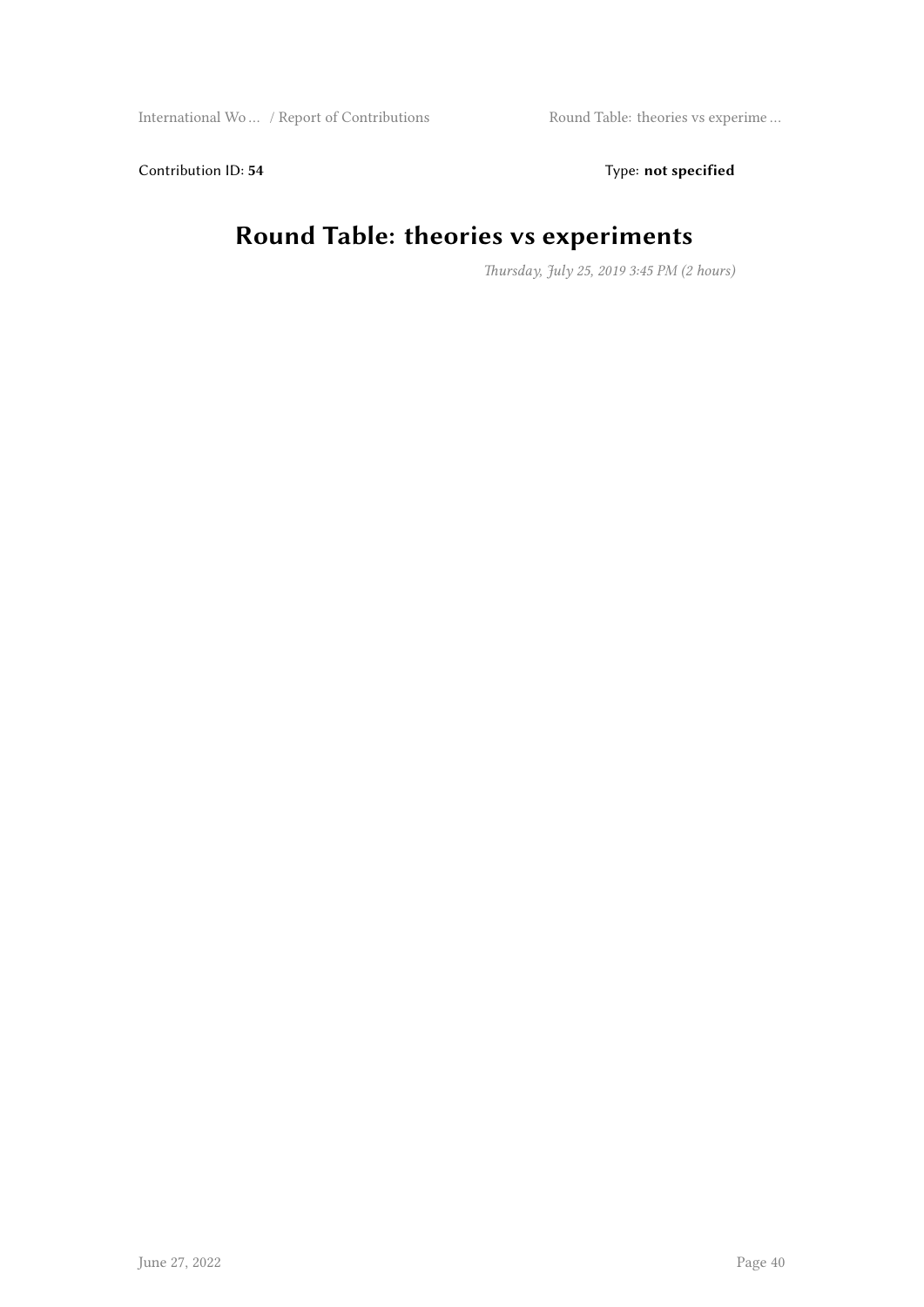Contribution ID: **55** Type: **not specified**

#### **Neutron Stars and Gravitational Waves**

*Thursday, July 25, 2019 9:00 AM (30 minutes)*

Neutron stars are the densest objects in the present Universe. These unique and irreproducible laboratories allow us to study physics in some of its most extreme regimes. The multifaceted nature of neutron stars involves a delicate interplay among astrophysics, gravitational physics, and nuclear physics. The recent direct detection of gravitational waves by merging black-holes and neutron stars turned gravitational physics into an observational science. Gravitational Waves by tight binary neutron star systems, supernovae explosions, non-axisymmetric or unstable spinning neutron stars will provide us with a unique opportunity to make major breakthroughs in gravitational physics, in particle and high-energy astrophysics. The focus of the talk will be on neutron star as sources of gravitational waves and their impact on astrophysics and nuclear physics.

**Primary author:** Prof. KOKKOTAS, Konstantinos (University of Tuebingen) **Presenter:** Prof. KOKKOTAS, Konstantinos (University of Tuebingen)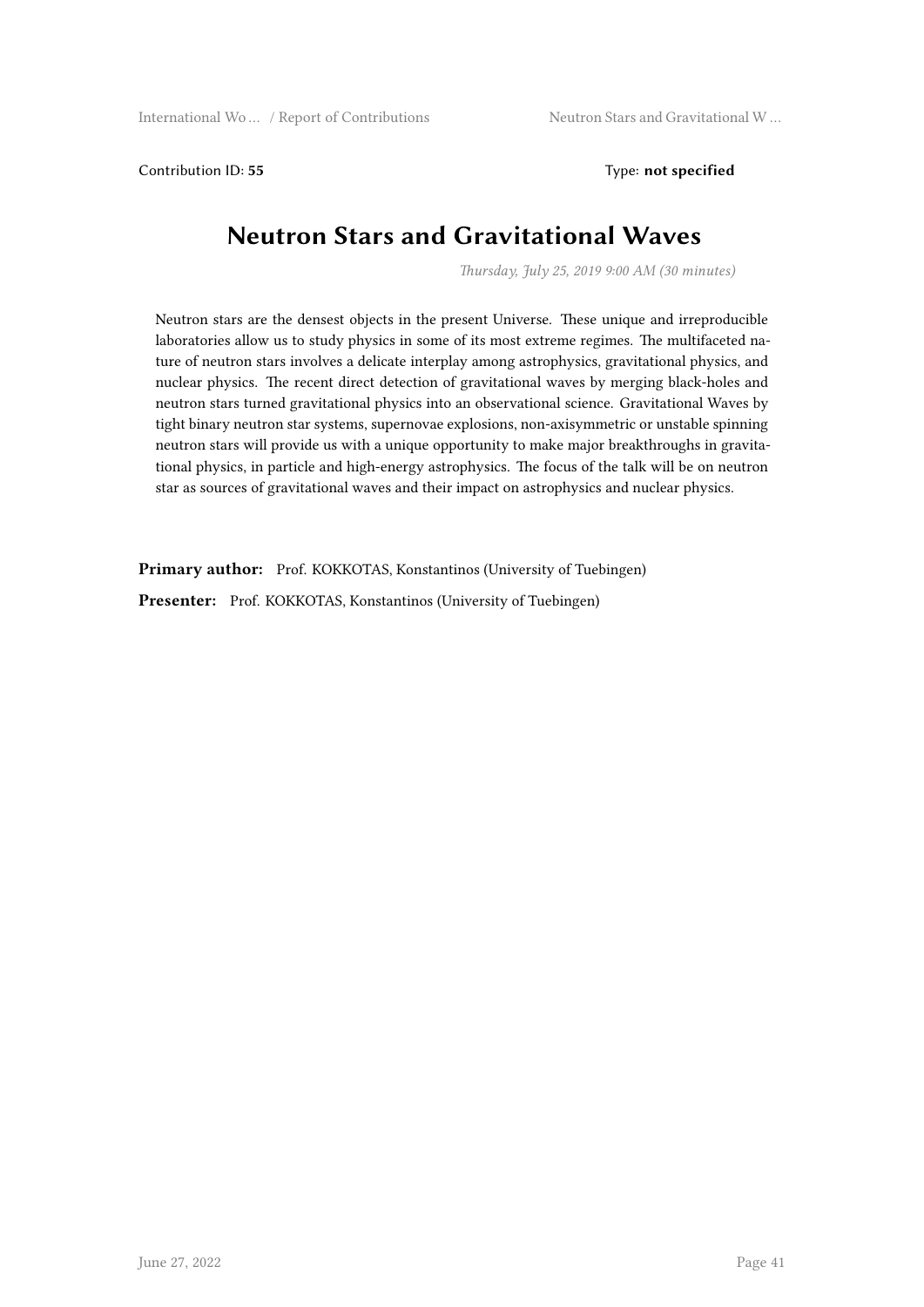Contribution ID: 56 Type: **not specified** 

#### **Many-Body Entanglement in Fermi Gases for Quantum Metrology**

*Thursday, July 25, 2019 2:30 PM (15 minutes)*

We explore many-body entanglement in spinful Fermi gases with short-range interactions, for metrology purposes. We characterize the emerging quantum phases via Density-Matrix Renormalization Group simulations and quantify their entanglement content for metrological usability via the Quantum Fisher Information (QFI). Our study establishes a method, promoting the QFI to be an order parameter. Short-range interactions reveal to build up metrologically promising entanglement in the XY-ferromagnetic and cluster ordering, the cluster physics being unexplored so far.

**Primary authors:** Prof. CHIOFALO, Maria Luisa (Physics Department and INFN, University of Pisa); Dr LUCCHESI, Leonardo (Physics Department, University of Pisa)

**Presenter:** Prof. CHIOFALO, Maria Luisa (Physics Department and INFN, University of Pisa)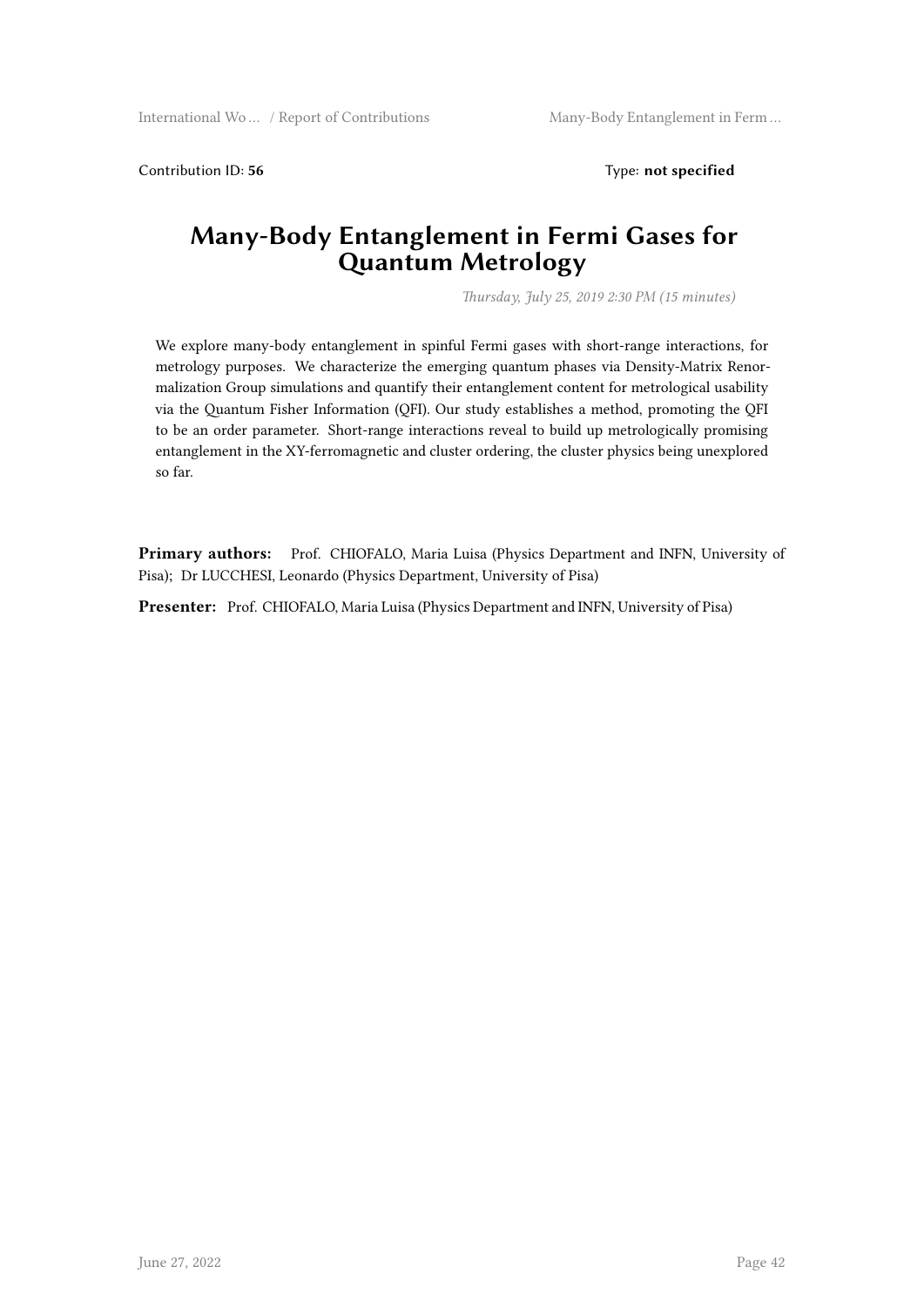Contribution ID: **57** Type: **not specified**

#### **Dissipative phase transition in a BEC with local losses**

*Wednesday, July 24, 2019 3:45 PM (15 minutes)*

I will discuss the dynamics of a BEC subject to local loss of particles. We show there is a critical loss rate at which the system undergoes a continuous dissipative phase transition from a homogenous state into a state which contains a sonic horizon. The latter drastically alters the behavior of the system by screening the drain. Dissipation leads to two types of fluctuations. First, fluctuations are generated by particles emitted in the reservoir. Both above and below the critical loss, these result in thermal emission of phonons with a temperature set by the loss rate and the chemical potential. The second type of fluctuation results from scattering on the drain and gives rise to a particular correlation pattern that can be observed in the density-density correlation. Aside from correlations between in an out scattered modes, outgoing particles are correlated with localized modes through a process that is reminiscent of Hawking radiation.

**Primary author:** Dr SELS, Dries **Co-author:** Prof. DEMLER, Eugene **Presenter:** Dr SELS, Dries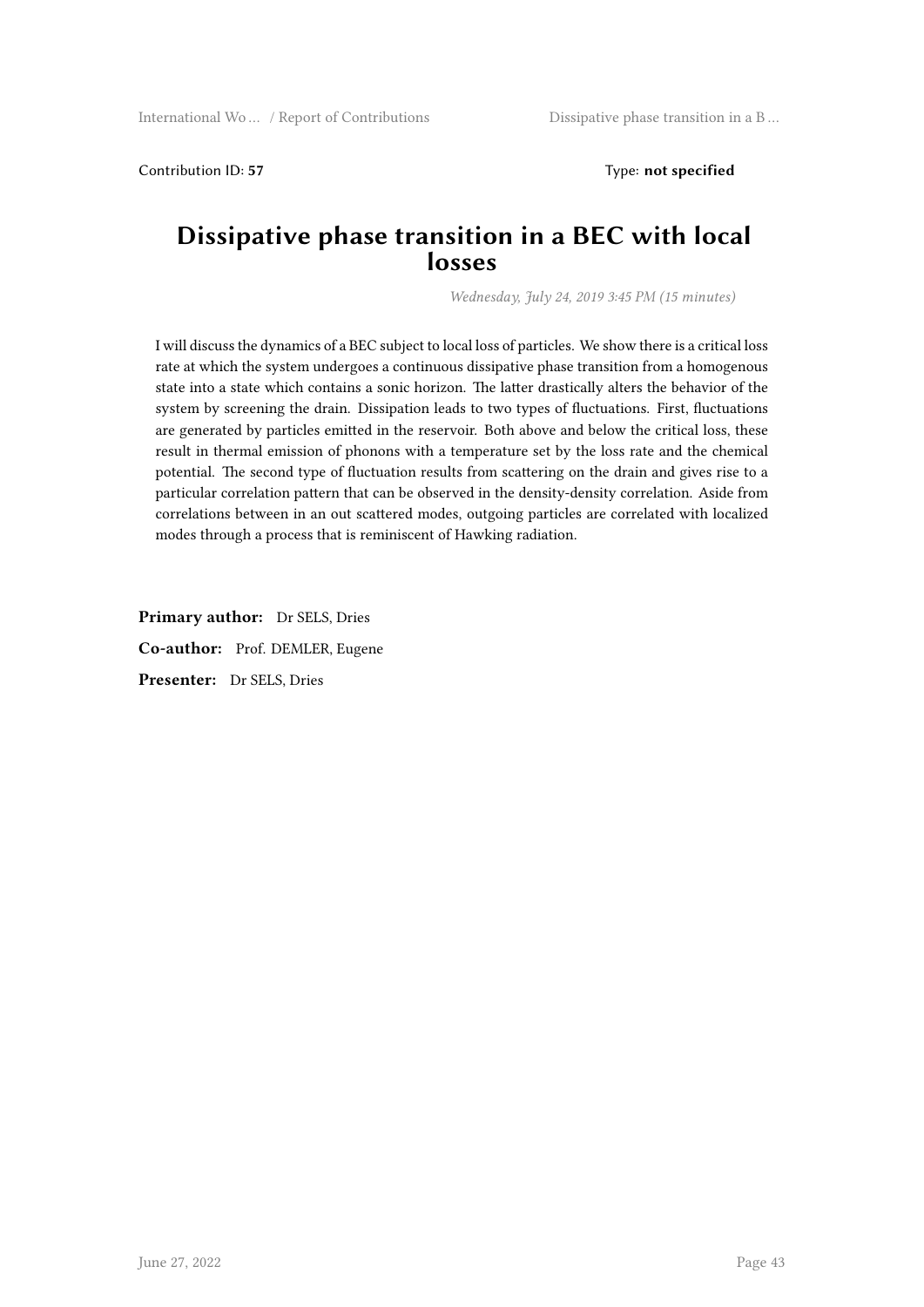Contribution ID: **58** Type: **not specified**

#### **Cosmology, theory vs. observations: an overview and some ideas**

*Wednesday, July 24, 2019 11:00 AM (45 minutes)*

In this talk I will review the present status of the standard theoretical framework of cosmology and how it confronts observations, paying particular attention to the Early Universe physics (inflation models) and its observational probes (power-spectrum, non-Gaussian features, etc), possible connections between dark matter, dark energy and potential modifications of gravity, also accunting for cosmological gravitational-wave signals and their propagation.

**Primary author:** Prof. MATARRESE, Sabino (Dipartimento di Fisica e Astronomia G. Galilei, Università di Padova)

**Presenter:** Prof. MATARRESE, Sabino (Dipartimento di Fisica e Astronomia G. Galilei, Università di Padova)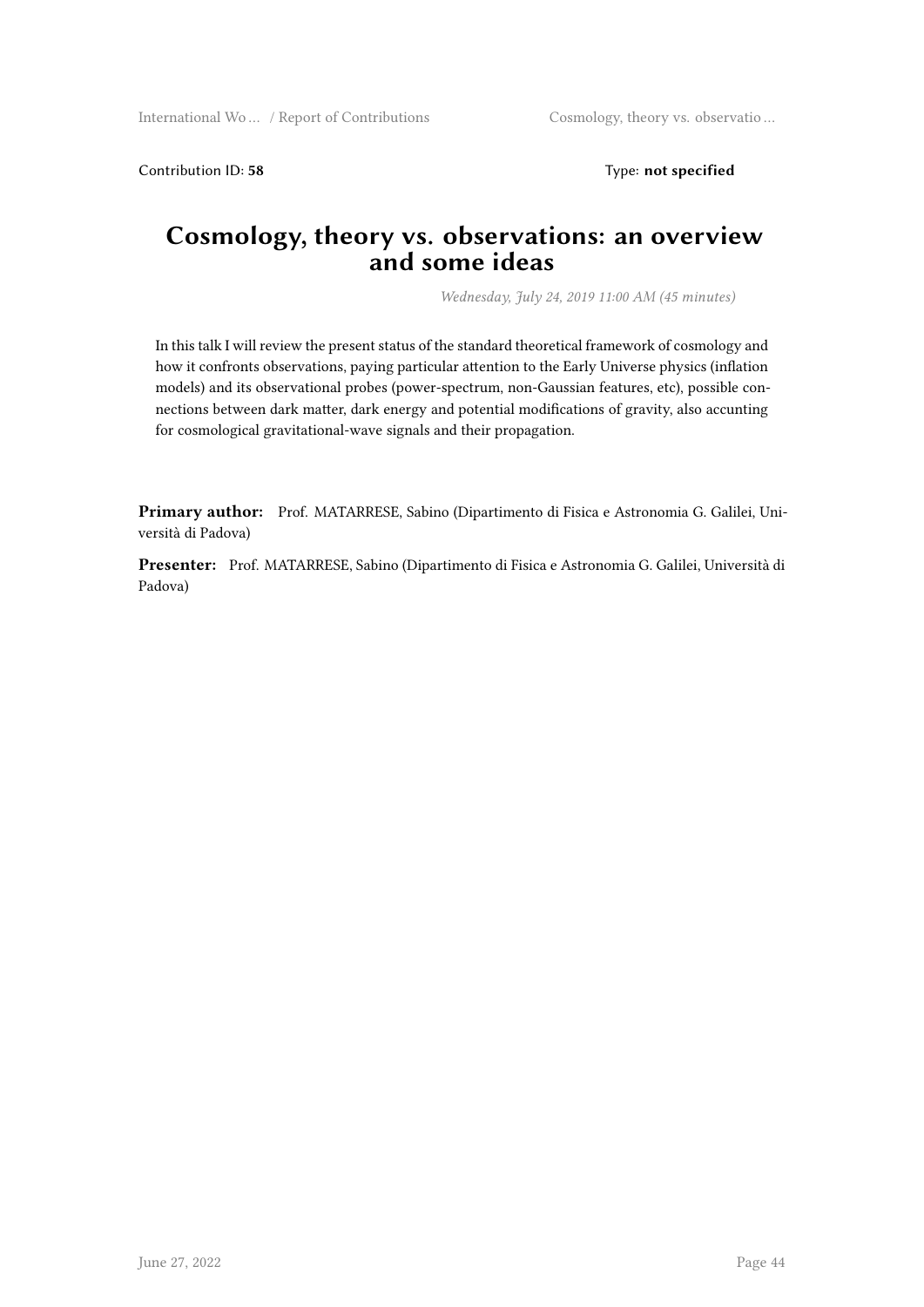Contribution ID: 59 Type: **not specified** 

#### **An atomic vapor medium for analogue gravity in a fluid of light.**

*Tuesday, July 23, 2019 12:45 PM (15 minutes)*

During this presentation I will introduce the basics of warm rubidium vapors for generating a fluid of light. Using the analogy between the non-linear Schrodinger equation and the Gross-Pitaevskii equation, I will answer the question about "Can we observe superfluidity with light ?"

I will also discuss recent non-linear and quantum optics experiments through the perspective of hydrodynamics and I will show what are the surprising consequences of this approach (shock formation, vortex generation…)

Finally, I will open the discussion about the possibility to observe analogue gravity physics in a fluid of light.

**Primary author:** Dr GLORIEUX, Quentin

**Presenter:** Dr GLORIEUX, Quentin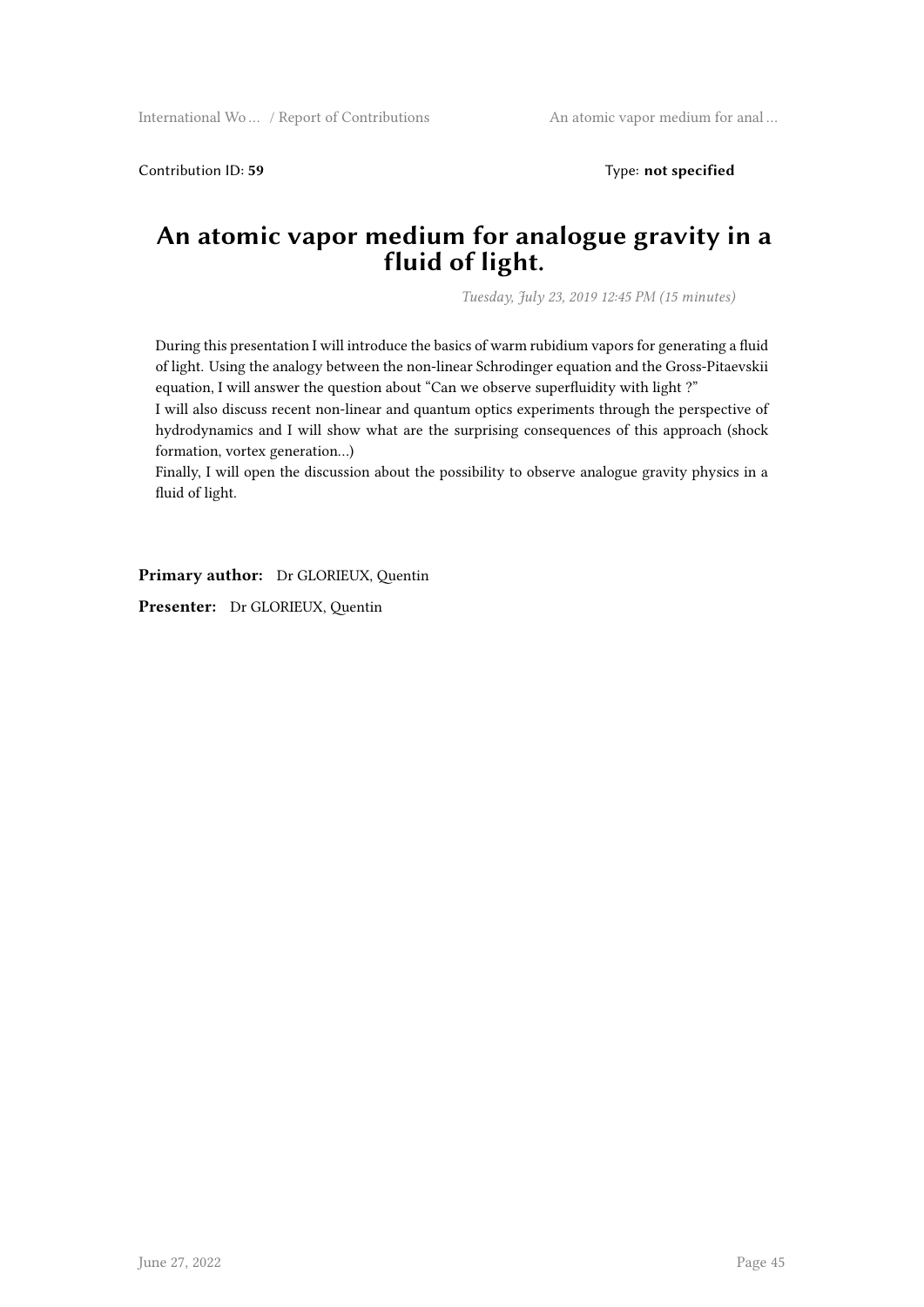Contribution ID: 60 Type: **not specified** 

#### **Probing Quantum Fields in the lab**

*Wednesday, July 24, 2019 4:00 PM (15 minutes)*

Ultra cold quantum gases are an ideal model system to quantum simulate field theories in the lab. Matter wave interferometry gives direct access to the quantum field and thereby offers an unprecedented view on its equilibrium properties and non-equilibrium evolution. We experimentally illustrate the particle creation when cutting a quantum field in two halfs, and demonstrate the establishment of a new (pre) thermal equilibrium within a light cone horizon. In our system the quantum sine-Gordon model is realized with high accuracy through two tunnel-coupled 1d superfluids as verified by an analysis of the connected correlations in the quantum field up to 10th order. Finite time quenches in the tunnelling coupling can be used to simulate inflationary physics within the sine-Gordon model, seeded by quantum fluctuations.

**Primary authors:** ERNE, Sebastian (University of Nottingham); Prof. SCHMIEDMAYER, Jörg (TU Vienna)

**Presenter:** ERNE, Sebastian (University of Nottingham)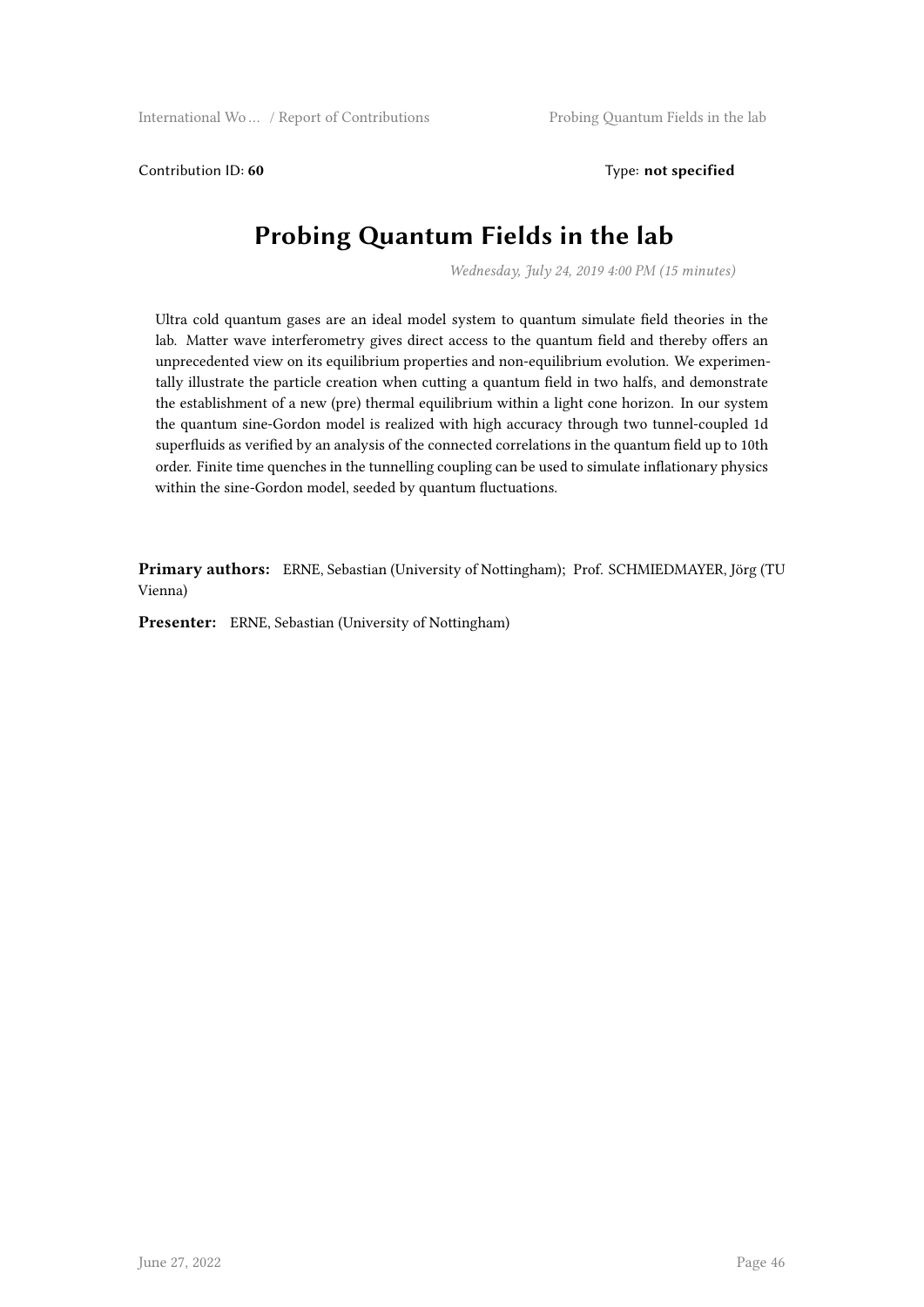International Wo ... / Report of Contributions Welcome and Presentation of ECT\*

Contribution ID: 61 Type: **not specified** 

## **Welcome and Presentation of ECT\***

*Tuesday, July 23, 2019 9:00 AM (15 minutes)*

**Presenter:** WAMBACH, Jochen (Director of ECT\*)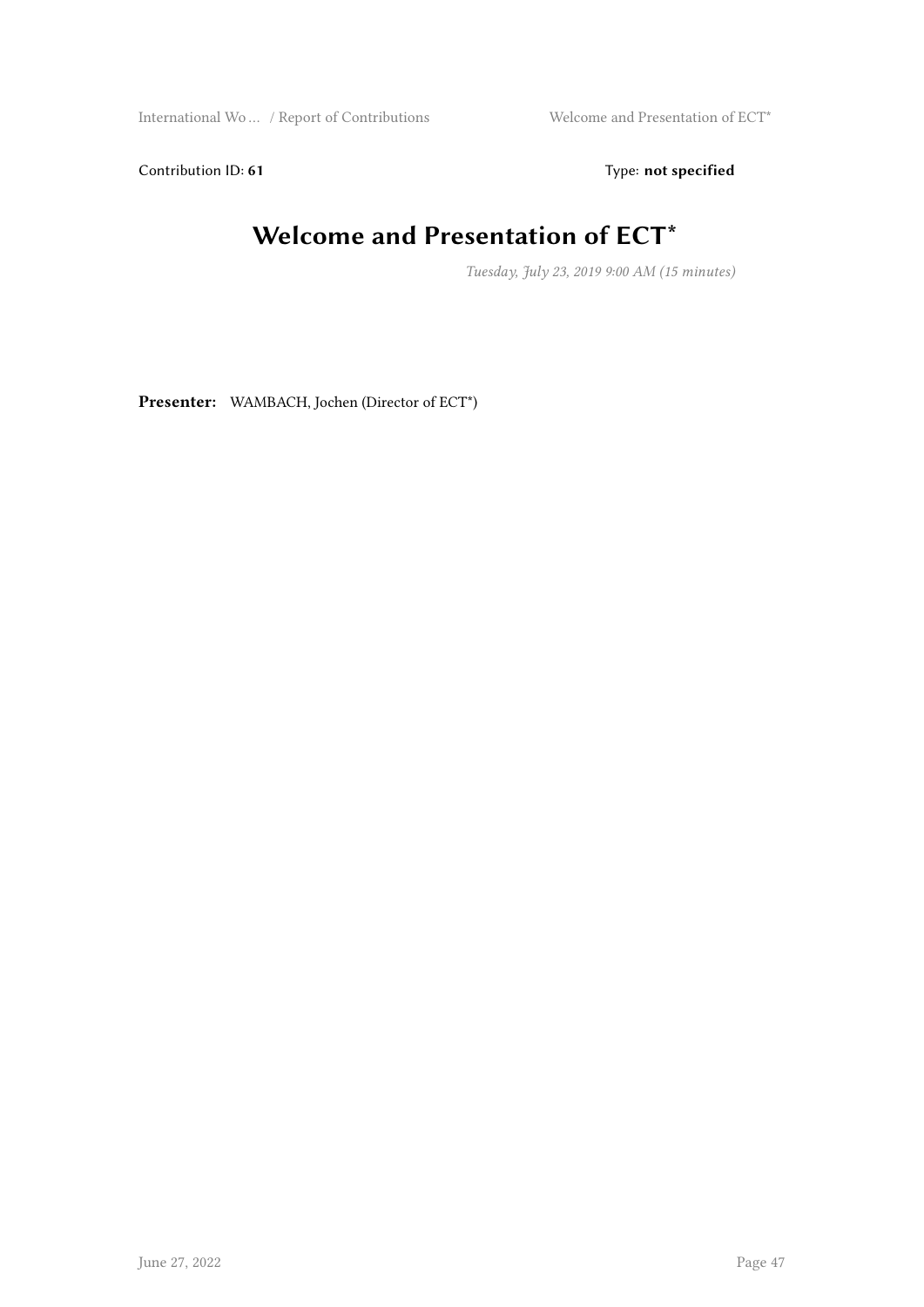Contribution ID: 62 Type: **not specified** 

#### **Towards exotic gravitational analogue in quantum fluids of light**

*Tuesday, July 23, 2019 12:30 PM (15 minutes)*

Exciton-polaritons in semiconductor microcavities can be understood essentially as interacting photons that are confined into a bidimensional degree of freedom. Collectively, polaritons behave as a quantum fluid, with its typical features such as a superfluid state with sonic excitations. As such, and considering their photonic character, polaritons offer an exciting platform to simulate the physics of gravitational structures, such as black holes.

In this context, the main peculiarity of polariton fluids, i.e. their its driven-dissipative character, offers original physical situations and resources that are not readily available in equilibrium system. I will illustrate this idea with a few recent experimental investigations. I will show for instance that a polaritonic black hole, featuring a maximal surface gravity, can be engineered by exploiting their hysteretic dynamics. I will also present preliminary results towards the realization of a quantum fluid of polaritons in the analogue of the relativistic regime, i.e. in which the free particle effective mass  $m_{\rm eff}c^2$  in the condensate is comparable or smaller than the interaction energy  $gn$ .

**Primary author:** Dr RICHARD, Maxime (CNRS - Institut Néel)

**Presenter:** Dr RICHARD, Maxime (CNRS - Institut Néel)